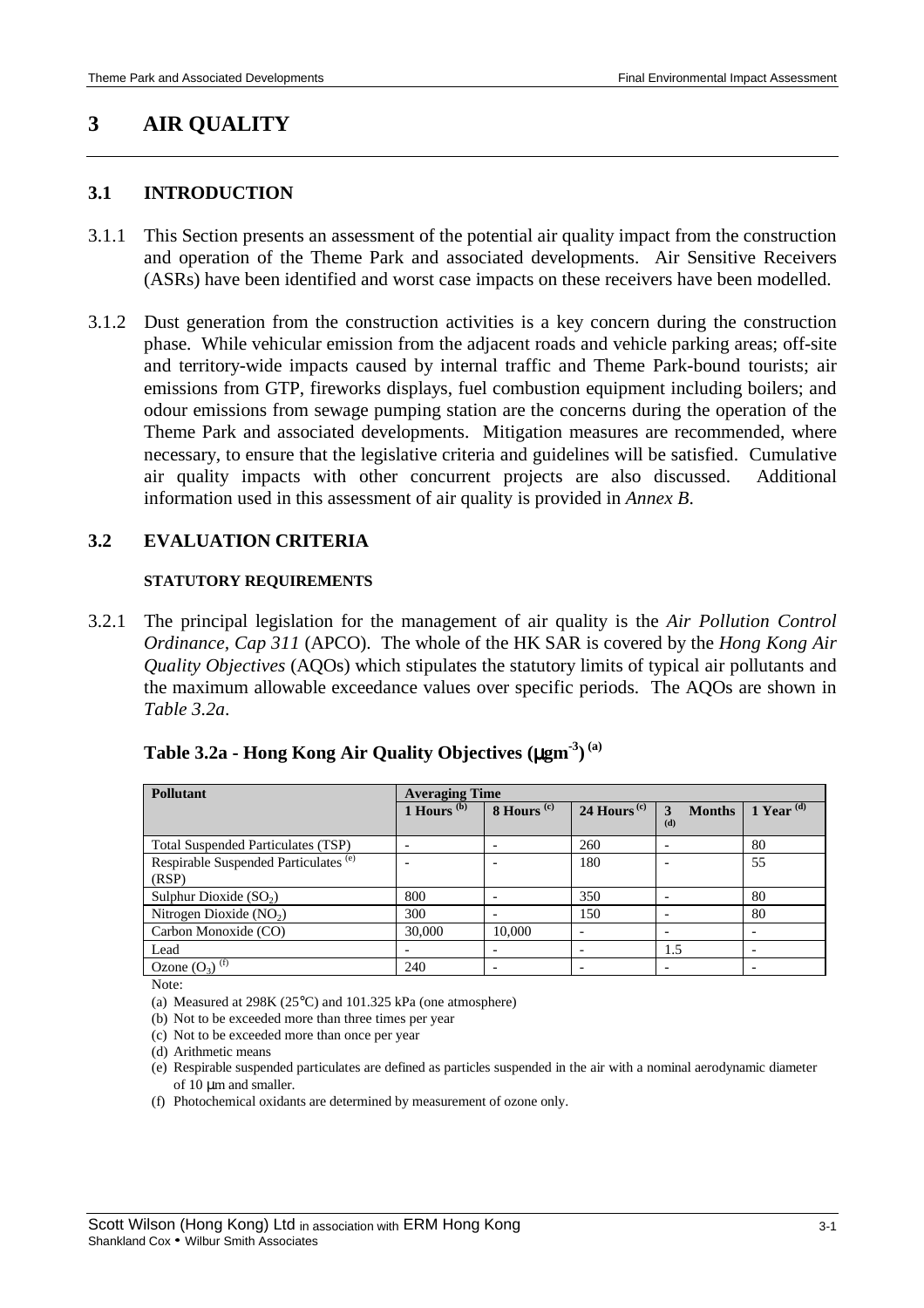- 3.2.2 In addition, the EIAO-TM stipulates that one hour average TSP concentration of 500  $\mu \text{gm}^{-3}$ measured at 298 K (25°C) and 101.325 kPa (1 atm) should not be breached for construction dust impacts. Mitigation measures for construction sites specified in the *Air Pollution Control (Construction Dust) Regulation* should be followed.
- 3.2.3 Under the *Air Pollution Control (Furnaces, Ovens and Chimneys)(Installation and Alteration) Regulations*, boiler with total fuel consumption rate more than 25 litres of liquid fuel per hour, 35 kg of solid fuel per hour or 1,150 MJ of gaseous fuel per hour are required to obtain approval from EPD before the installation/alteration of such facilities.

## **NON-AQO POLLUTANTS**

- 3.2.4 In the absence of the above statutory guidelines for specific pollutants, the assessment will be based on international guidelines such as those promulgated by the *World Health Organization* (WHO) or based upon a health risk assessment approach which rely on the combination of toxicity data promulgated by the USEPA (from a database such as IRIS or occupation exposure limit) with estimated levels of human exposure and appropriate safety factor. The result is an estimate of safe air pollution concentration which can be compared with the criteria stipulated in Annex 4 of EIAO-TM for the assessment.
- 3.2.5 The order of preference in selecting the guideline values to be used in the assessment was as follows:
	- WHO guidelines;
	- USEPA guidelines;
	- California Air Resources Board (CARB ) guidelines; and
	- Occupational Exposure Limit (OEL).
- 3.2.6 The Study Brief calls for an assessment of possible air quality impacts due to the fireworks displays and specifically cites, the following groups of non-AQO pollutant, as being worthy of further consideration:
	- $VOC<sub>s</sub>$
	- dioxins and furans; and
	- heavy metals.
- 3.2.7 With the exception of lead for which there is an AQO, all three groups of pollutant will be addressed using the approach described above.

# **ODOUR**

3.2.8 In accordance with EIAO-TM, it also stipulates that 5 odour units should be met based on an averaging time of 5 seconds for odour prediction assessment.

# **3.3 BASELINE CONDITIONS AND SENSITIVE RECEIVERS**

# **EXISTING ENVIRONMENT AND BACKGROUND AIR QUALITY**

3.3.1 The air quality within the Study Area is currently rural affected by emissions from the North Lantau Highway (NLH) and to a lesser extent the GTP. The GTP is a 300 MW oil-fired standby gas turbine plant which provides electricity at times of peak load normally during the summer months and under emergency situations in the unlikely event of a disruption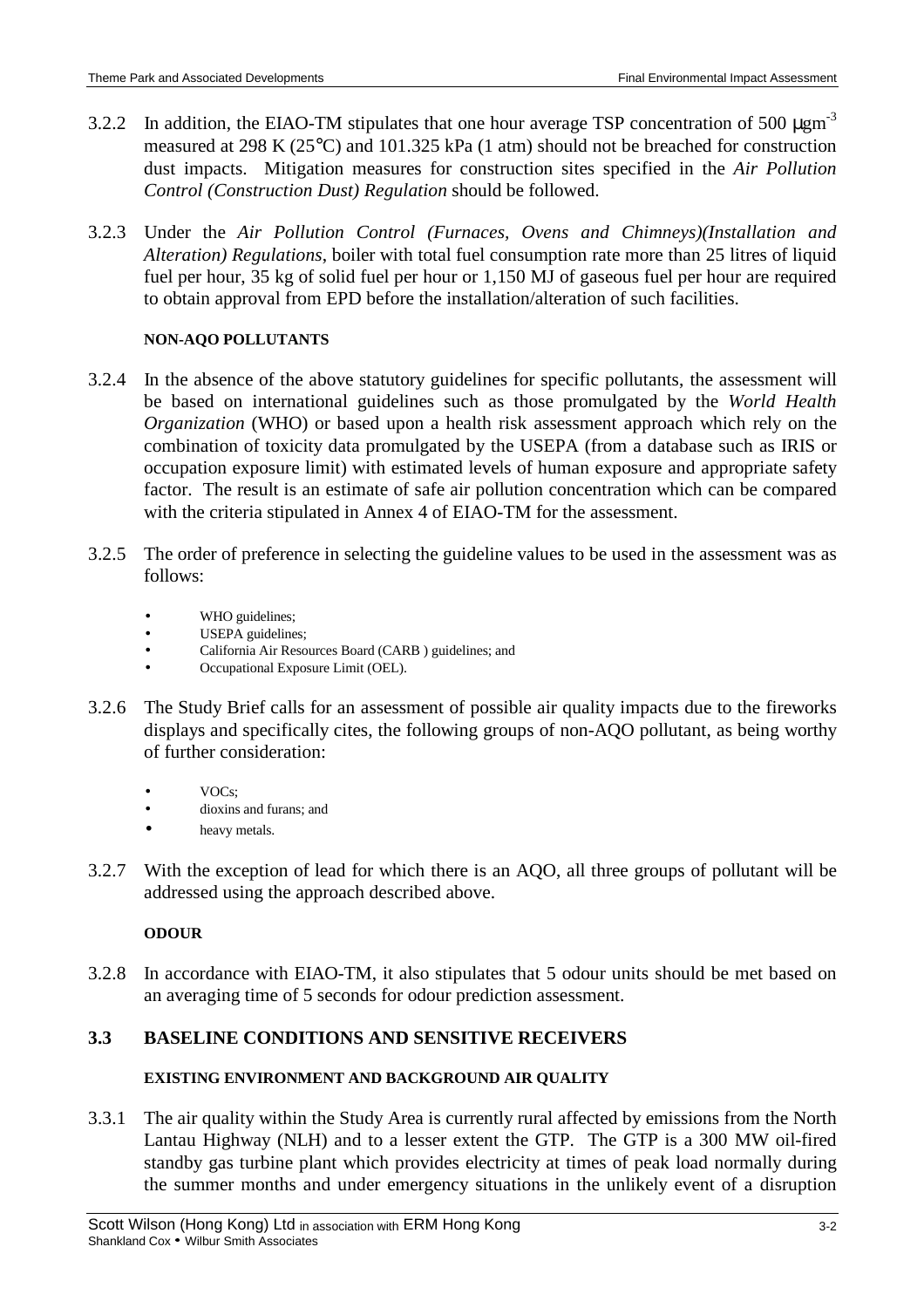elsewhere in the system. Vehicular emissions from the NLH are more confined within the vicinity of the carriageway though the increase in vehicular emissions has contributed to background pollution levels of the Study Area. The potential impacts from the GTP will be discussed in more detail in *Section 3.5*.

3.3.2 The Environmental Protection Department (EPD) operates a network of Air Quality Monitoring Stations in Hong Kong but none of these stations is located within the Study Area. The nearest EPD's monitoring stations are located in Tsuen Wan, Central/Western and the recently commissioned Tung Chung stations. The latter is located along the north Lantau coast and resembles the newly developed areas to the west of the urban areas. Data collected from the Tung Chung monitoring station can therefore be used to provide information on background pollution levels. However only four months of monitoring data (July - October 1999) is available at the time of report preparation and the average pollution levels are summarised in the *Table 3.3a*.

| <b>Pollutants</b> | <b>Average Pollution Concentrations</b> |
|-------------------|-----------------------------------------|
| SO <sub>2</sub>   | 14                                      |
| NO <sub>2</sub>   | 36                                      |
| CO                | 64                                      |
|                   | 42                                      |
| <b>RSP</b>        | 39                                      |
| <b>TSP</b>        | 67                                      |

| Table 3.3a - Average Pollution Concentrations Recorded in Tung Chung (µgm <sup>-3</sup> ) |  |  |  |
|-------------------------------------------------------------------------------------------|--|--|--|
|                                                                                           |  |  |  |
|                                                                                           |  |  |  |
|                                                                                           |  |  |  |

Note: Data measured from Tung Chung Air Monitoring Station, July-October 1999

3.3.3 Besides the data collected from EPD's Tung Chung monitoring station, China Light and Power (CLP) has operated an air quality monitoring station in Penny's Bay for a number of years. Monitoring results of sulphur dioxide  $(SO_2)$  and nitrogen dioxide  $(NO_2)$  over the past three years are summarised in *Annex B1 and B2*. The annual average  $SO_2$  and  $NO_2$ concentrations are 6 and 33  $\mu$ gm<sup>-3</sup> respectively which are comparable to the monitoring results collected from Tung Chung over a shorter period of time. However, data collected from Penny's Bay should be referenced where available as the station has been in operation for a longer time period and takes seasonal variations into account and located within the Study Area. Data collected from the Tung Chung station will be used for the background pollution concentrations of carbon monoxide  $(CO)$ , ozone  $(O_3)$ , Respirable Suspended Particulates (RSP) and Total Suspended Particulates (TSP).

# *Ozone*

- 3.3.4  $O_3$  is the tri-atomic form of molecular oxygen and is one of the strongest oxidising agents, which makes it highly reactive. Most of the  $O_3$  in the troposphere (lower atmosphere) is formed indirectly by a series of complex photochemical reaction of oxygen, nitrogen oxides and reactive hydrocarbons in the presence of sunlight and warm temperature. However, it should be noted that  $O_3$  is also transported from the stratosphere (upper atmosphere), where it is formed by the action of UV radiation on  $O<sub>2</sub>$ , to the ground level under certain meteorological conditions.
- 3.3.5 Data collected from EPD's monitoring stations in 1997 identified  $O_3$  episodes in Hong Kong with a maximum concentration of 270 and 243  $\mu$ gm<sup>-3</sup> monitored in Sha Tin and Central/Western respectively exceeding the one-hour Air Quality Objective (AQO).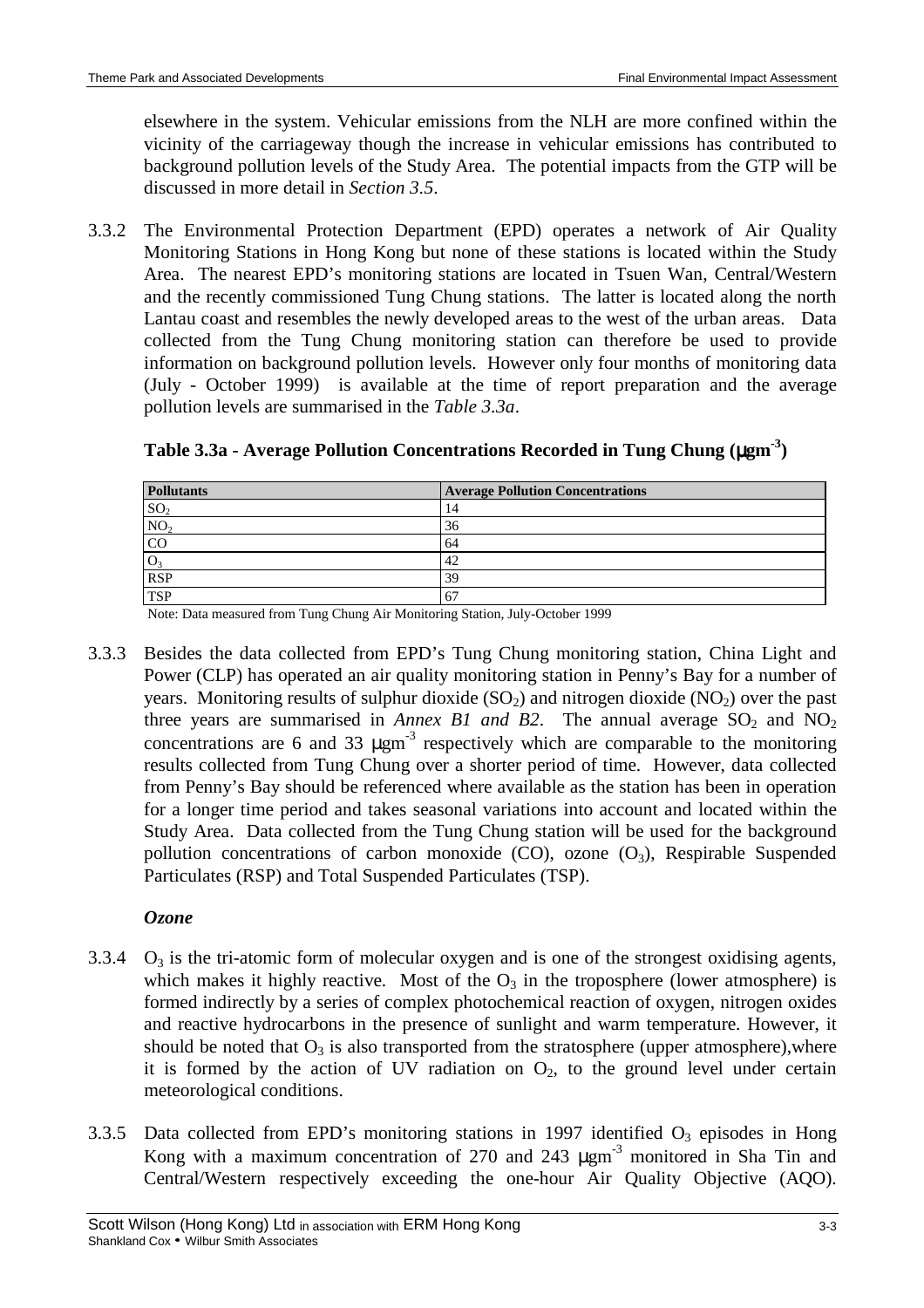Maximum  $O_3$  concentration of 239  $\mu$ gm<sup>-3</sup>, marginally below the one hour criterion of 240  $\mu$ gm<sup>-3</sup>, was recorded at Tap Mun in 1998.

- 3.3.6 High  $O_3$  concentrations were recorded in Tung Chung exceeding the one-hour AQO level twice over the reported period in 1999. The first episode of high  $O_3$  concentrations was recorded on 20 August 1999 when a tropical cyclone Sam swept across the Philippines and entered the South China Sea. The weather in Hong Kong was fine and the temperature reached a maximum of  $33.2 \text{ °C}$ . The weather was influenced by a high pressure with a mean wind speed of 3.5 ms<sup>-1</sup> blowing from the south west. High  $O_3$  concentrations developed in the early afternoon in Tung Chung, Shatin and Tap Mun monitoring stations exceeding the AQO (*Figure 3.3a*). O<sub>3</sub> concentration reached 335  $\mu$ gm<sup>-3</sup> at 3:00pm in Tung Chung possibly due to recirculation of air pollutants and the associated photochemistry within the Tung Chung valley causing the  $O_3$  concentration to rise and maintain at a high levels throughout the afternoon. The high  $O_3$  concentrations recorded in Shatin (295  $\mu$ gm<sup>-3</sup>) and Tap Mun  $(294 \mu \text{gm}^{-3})$  are probably due to the photochemical reaction downwind of the urban plume. Around 200  $\mu$ gm<sup>-3</sup> of O<sub>3</sub> concentrations were recorded for the other stations suggesting this is a territory-wide  $O_3$  episode.
- 3.3.7 On 12 September 1999, typhoon York developed as a tropical depression about 430 km Northeast of Manila tracking westwards for 4 days before hitting Hong Kong with a Number 10 tropical cyclone warning signal hoisted on 16 September 1999. The weather on 12 September 1999 was fine with a maximum temperature of  $32.5<sup>o</sup>C$  though trace amount of rainfall was recorded. The wind was relatively calm (around  $2 \text{ ms}^{-1}$ ) blowing from west, north-west direction. High  $O_3$  concentrations were observed on that day in Tung Chung (278  $\mu$ gm<sup>-3</sup>) and Tap Mun (284  $\mu$ gm<sup>-3</sup>) exceeding the AQO (*Figure 3.3b*). O<sub>3</sub> concentrations recorded from Shatin and Tai Po were above  $150 \mu \text{gm}^3$  whereas the stations at Tsuen Wan and Yuen Long recorded a much lower concentration. This was probably due to the lower pollutant emissions, in particular  $NO<sub>x</sub>$  emission from vehicles, in Tung Chung and Tap Mun than in the more urbanised areas where the high  $NO<sub>x</sub>$  emission would reduce the formation of  $O_3$  under a series of photochemical reactions.
- 3.3.8 The formation of  $O_3$  is a complex and regional phenomena. The high concentrations recorded in Tung Chung may not fully represent Penny's Bay due to potential recirculation within the steep Tung Chung valley and the photochemical reactions in a regional context. The topography of the Penny's Bay is surrounded by hills of less than 300 m to the east and west and a much lower ridge to the north. A wide opening to the south of the bay provides good ventilation and reduces the potential for recirculation to occur within the bay area. It is expected that the future  $O_3$  concentrations will follow the general pattern established within the HKSAR though the projected increase in NO emission from vehicles in the Northshore Lantau could reduce the  $O_3$  formation in the Penny's Bay area through photochemical reactions.

#### **FUTURE CONDITION**

3.3.9 In future, in order to serve the Northshore Lantau Development and the Theme Park and associated developments, new roads and a railway will be established. Penny's Bay Rail Link (PBRL) detailed in *Annex M*, Route 10-NLYLH, CKWLR and the planned distributor roads will contribute to the air quality in the Study Area. It is understood that electric trains will be used and no local air emissions will be produced from PBRL operation.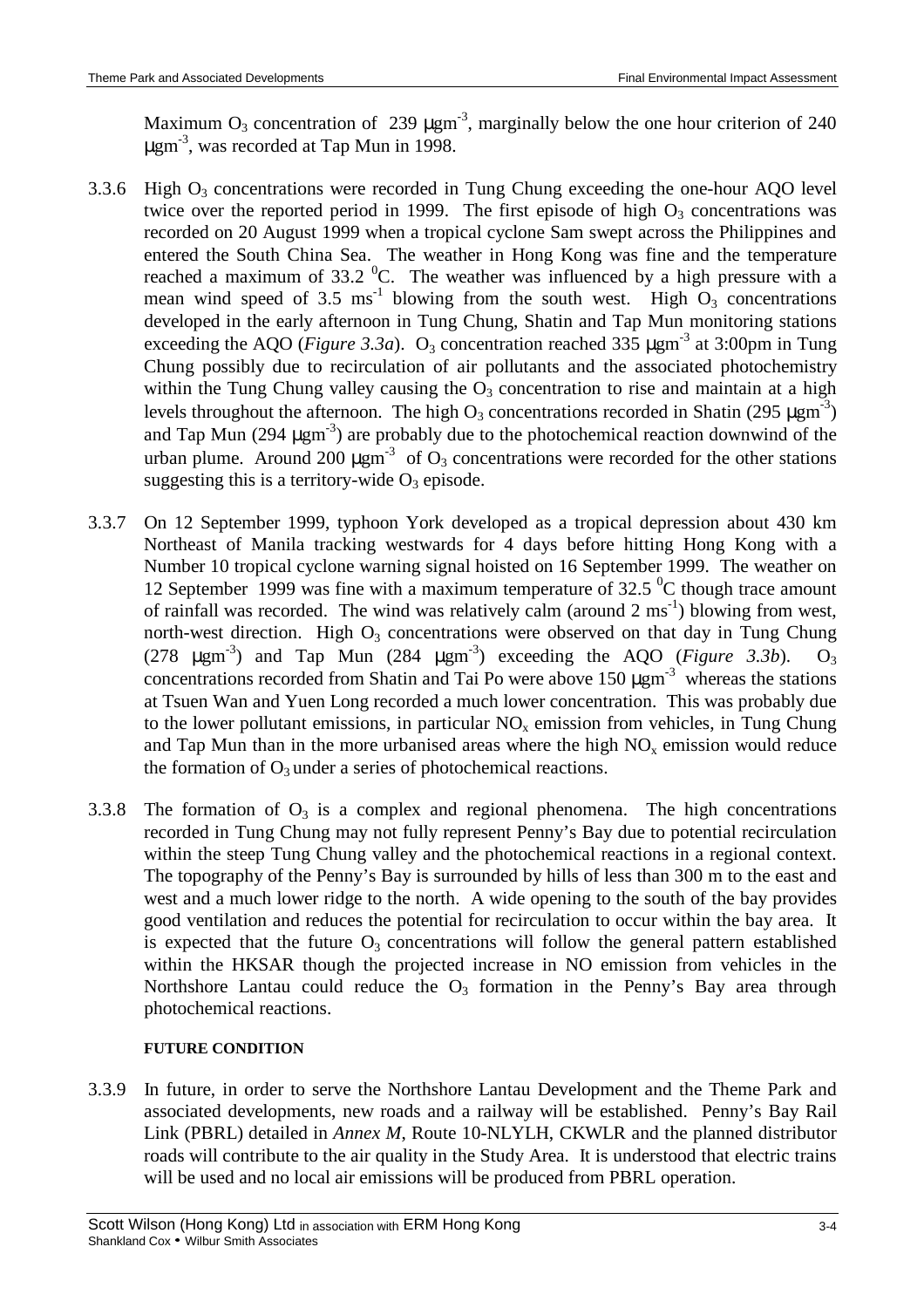## **AIR SENSITIVE RECEIVERS**

- 3.3.10 Representative ASRs have been identified according to the criteria set out in the EIAO-TM and through site inspections and review of land use plans of the Study Area.
- 3.3.11 Domestic premises, hotel, hostel, hospital, clinic, nursery, temporary housing accommodation, school, educational institution, office, factory, shop, shopping centre, place of public worship, library, court of law, sports stadium or performing arts centre, home for the aged and active recreational activity areas are classified as ASRs. ASRs in the Study Area have been identified and are summarised in *Table 3.3b*. Locations of the ASRs/Assessment Points are shown in *Figure 3.3c*.

| <b>ASR</b>     | <b>Location</b>                                                       | <b>Construction Phase</b> | <b>Operational Phase</b> |
|----------------|-----------------------------------------------------------------------|---------------------------|--------------------------|
| A <sub>1</sub> | Penny's Bay GTP                                                       | V                         |                          |
| A <sub>2</sub> | Possible Country Park Extension Area                                  | V                         | ✔                        |
| A <sub>3</sub> | Possible Country Park Extension Area                                  | V                         |                          |
| A <sub>4</sub> | Possible Country Park Extension Area                                  | V                         | v                        |
| A <sub>5</sub> | Luk Keng Tsuen                                                        | V                         | ✓                        |
| A <sub>6</sub> | Discovery Bay                                                         | V                         | V                        |
| A7             | Peng Chau                                                             | V                         |                          |
| A8             | Theme Park                                                            | х                         | ✔                        |
| A <sup>9</sup> | Resort in Theme Park (Phase I and II)                                 | x                         | V                        |
| A10            | Theme Park (Phase III) Extension                                      | x                         | ✔                        |
| A11            | Divisional Fire Station (West of the Penny's Bay Rail $X$<br>Station) |                           | ✔                        |
| A12            | Divisional Police Station                                             | X                         | V                        |
| A13            | Divisional Fire Station (East of the Penny's Bay Rail $X$<br>Station) |                           | ✓                        |
| A14            | <b>Water Recreational Centre</b>                                      | х                         | ✔                        |
| A15            | Eco Park                                                              | x                         | ✔                        |
| A16            | Theme Park Gateway                                                    | х                         | ✔                        |
| A17            | <b>Tourist and Convention Village</b>                                 | x                         | ✔                        |
| A18            | Technodrome                                                           |                           |                          |

### **Table 3.3b - Air Sensitive Receivers/Assessment Points**

# **3.4 CONSTRUCTION PHASE**

### **IDENTIFICATION OF ENVIRONMENTAL IMPACT**

3.4.1 Impacts arising from the construction of Theme Park and associated developments primarily relate to dust nuisance and gaseous emissions from the construction plant and vehicles, with dust generation being the major concern. The construction activities include, site formation, construction of the Theme Park and associated developments including hotels and Water Recreation Centre; road construction of Road P2, a section of CKWLR between Yam O Interchange to Penny's Bay Roundabout, Resort Road (D1 and D2); and PBRL including tunnelling works, track construction and Yam O and Penny's Bay Rail Stations works.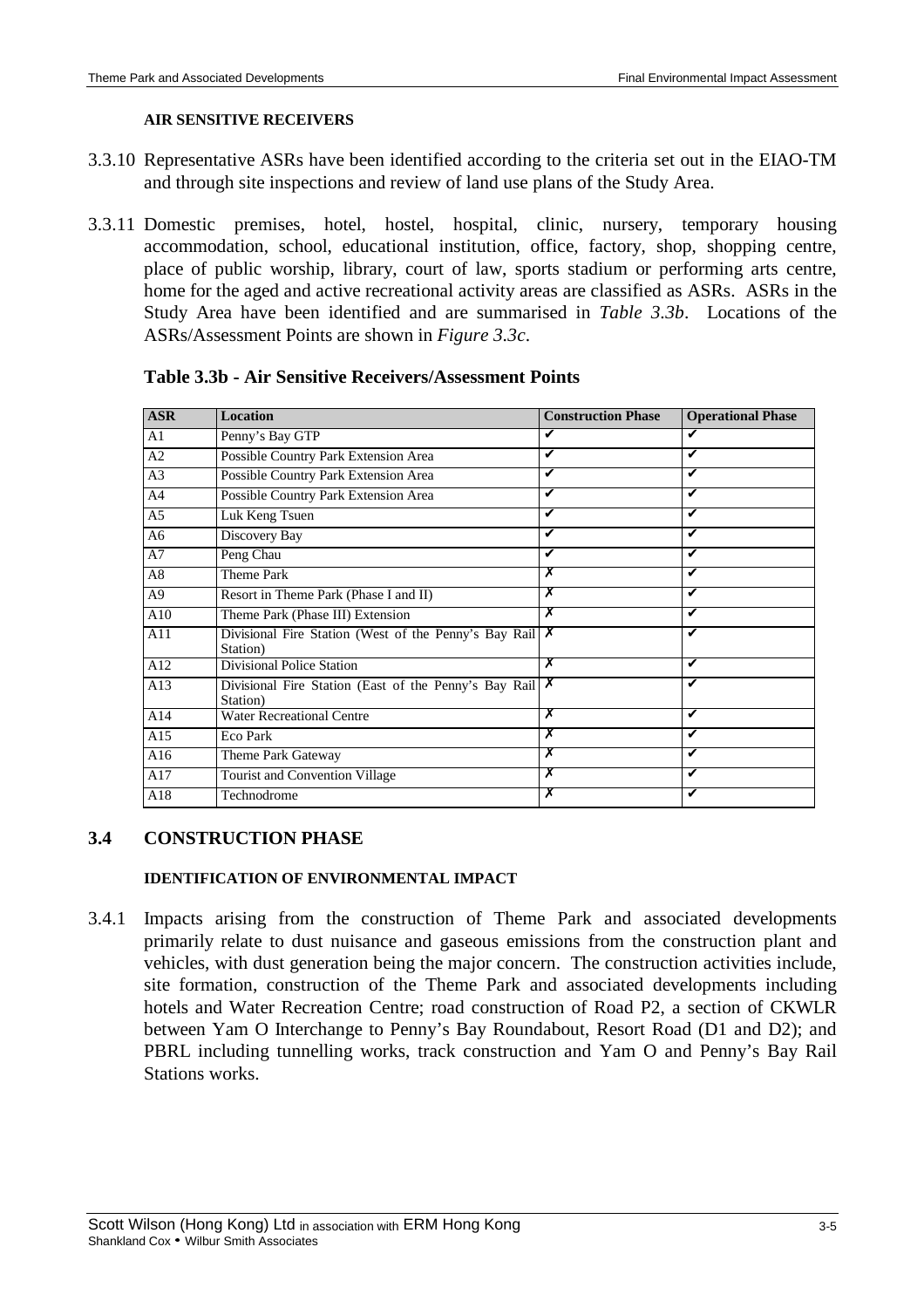## *Theme Park and Water Recreation Centre*

- 3.4.2 The Theme Park will be formed by reclaiming an area of land at Penny's Bay. The Theme Park will comprise 2 construction phases. The construction works of Penny's Bay Reclamation Stage 1 will be started tentatively from second quarter of 2000 to third quarter of 2002. Stage 2 of the reclamation works will be started tentatively from third quarter of 2001 to fourth quarter of 2008 (refer to *Section 2.6*).
- 3.4.3 Dredging, placement of seawall and filling of marine sand and rocks are the major construction works during reclamation. Public filling will be also carried out for the filling works, described in *Section 2.6.4*. Half of the public fill materials will be transported by barge and the remaining portion will be transported by trucks. Materials handling, wind erosion, truck haulage on unpaved roads are the major sources of the dust impact. The dredged marine mud will contain high moisture content and dust emission from dredging will be limited. All the dredged and fill materials are transported by barge and the fill materials will be directly dumped into sea, thus no fugitive emissions are expected. 50% of the public fill materials will be transported by barge and the remaining portion will be transported by trucks. Surcharge, mainly sand, is required for the site formation. The quantity of mud dredged or sand filled and surcharge and its material handling rates and number of trucks are presented in *Table 3.4a*. The construction period will be 24 days a month and 24 hours a day.

|         | <b>Construction Activities</b> | <b>Duration of</b><br><b>Construction</b><br>Works (months) | <b>Quantity of</b><br>Materials in $m^3/N_0$ .<br>of Trucks | <b>Material Handling Rate</b><br>$(m^3/day)$ <sup>(a)</sup> |
|---------|--------------------------------|-------------------------------------------------------------|-------------------------------------------------------------|-------------------------------------------------------------|
| Stage 1 | Dredging                       |                                                             | 40M                                                         | 185,185                                                     |
|         | Public $Fill + Surcharge$      | 15                                                          | 2M                                                          | 5,556                                                       |
|         | <b>Truck Movement</b>          |                                                             | 10 trucks/hr $^{(b)}$                                       |                                                             |
| Stage 2 | Dredging                       | 45                                                          | 5M                                                          | 4.556                                                       |
|         | Public $Fill + Surcharge$      | 33                                                          | 6.75M                                                       | 8.523                                                       |
|         | <b>Truck Movement</b>          |                                                             | $5$ trucks/hr <sup><math>(b)</math></sup>                   |                                                             |

## **Table 3.4a - Material Handling Rate and Number of Vehicles used for Penny's Bay Reclamation Works**

Note:

(a) Working periods are assumed as 24 days a month and 24 hours a day

(b) The materials are mainly transported by barge with limited portion of materials handled by trucks.

3.4.4 Water Recreation Centre, including a lake for irrigation and water sport recreation activities together with desilting and pumping facilities, will be constructed at the north-west of the Theme Park and associated developments area. Materials handling, wind erosion and truck haulage on the unpaved road during excavation works comprise dust generating activities. The quantity of excavated spoils and its materials handling rates, and number of trucks are presented in *Table 3.4b*.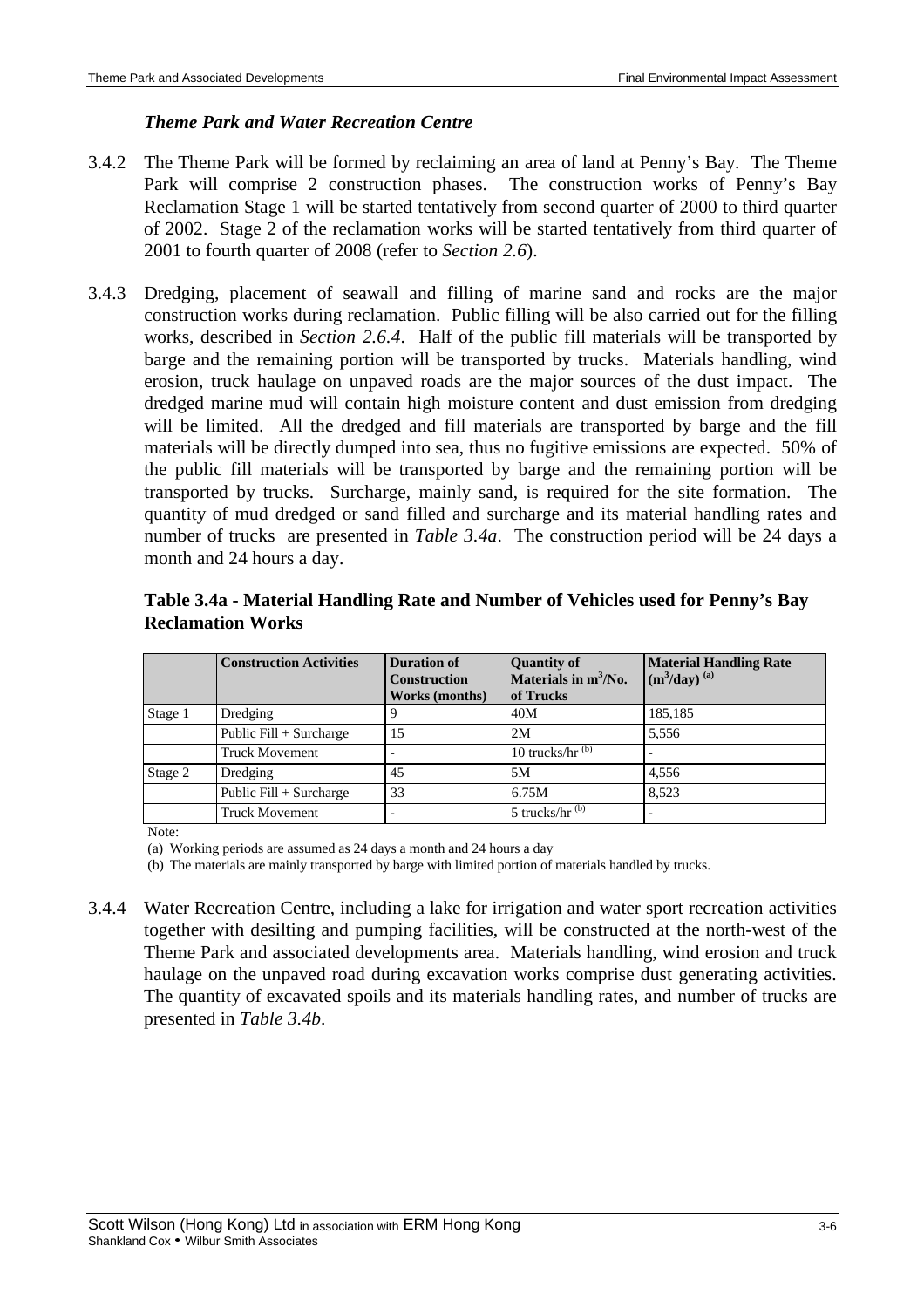## **Table 3.4b - Material Handling Rate and Number of Vehicles used for Water Recreation Centre Construction Works**

| <b>Construction</b><br><b>Activities</b> | Duration of Construction<br>Works (months) | <b>Ouantity of Materials in</b><br>$m^{3/2}$ No. of Trucks | <b>Material Handling Rate</b><br>$(m3/day)$ <sup>(a)</sup> |
|------------------------------------------|--------------------------------------------|------------------------------------------------------------|------------------------------------------------------------|
| Excavation                               |                                            | 1M                                                         | 1.984                                                      |
| <b>Truck Movement</b>                    |                                            | 10 trucks/hr $^{(b)}$                                      |                                                            |

Note:

(a) Working periods are assumed as 24 days a month and 16 hours a day

(b) The materials are mainly transported by barge with limited portion of materials handled by trucks.

3.4.5 A concrete batching plant is proposed north-west of the Water Recreation Centre. A Specified Process Licence for the Cement Works under the APCO should be required for the approval of the works.

### *Road Construction of Road P2, CKWLR Section, Resort Road (D1 and D2)*

3.4.6 General road construction works will be carried out for the construction of CKWLR Section, Road P2, Resort Road (D1 and D2). For a section of CKWLR at Yam O, drill and blast method required for road excavation of 340 m length will be last for 24 months with total 0.25  $\text{Mm}^3$  of soft material and 0.34  $\text{Mm}^3$  of rock generated. One blast will be performed per day. It is assumed that blasting will not be conducted in parallel with other construction activities. The quantity of rock and soft materials excavated and materials handling rates, and number of trucks are presented in *Table 3.4c*.

## **Table 3.4c - Material Handling Rate and Number of Vehicles used for CKWLR at Yam O**

| <b>Construction Activities</b> | <b>Duration of construction</b><br>works (months) | <b>Quantity of Materials in</b><br>$m^3/No$ . of trucks | <b>Material Handling Rate</b><br>$(m^3$ /day $)$ <sup>(a)</sup> |
|--------------------------------|---------------------------------------------------|---------------------------------------------------------|-----------------------------------------------------------------|
| Excavation                     |                                                   |                                                         |                                                                 |
| Sand                           | 24                                                | 0.14M                                                   | 242                                                             |
| Rock                           | 24                                                | 0.34M                                                   | 590                                                             |
| Truck Movement                 |                                                   | 10 trucks/hr $^{(b)}$                                   |                                                                 |

Note:

(a) Working periods are assumed as 24 days a month and 16 hours a day

(b) The materials are mainly transported by barge with limited portion of materials handled by trucks.

(c) Reference to *Annex M* (PBRL EIA)

#### *Penny's Bay Rail Link*

3.4.7 The Penny's Bay Rail Link (PBRL) comprises a new 3.6 km link from the existing Tung Chung Line at Yam O to the Theme Park and associated developments. Tunnel works, Yam O and Penny's Bay Rail Station works and at-grade track construction are the major construction works of the PBRL. A 850 m tunnel at Yam O will be excavated by drill and blast method for total 250 tunnel blasts and 10 surface blasts with 27,000  $\text{m}^3$  of spoil generated. It is expected that blasting will not be conducted in parallel with other construction activities. Two blasts will be performed per day. A cut and cover section is proposed for the rail works between Yam O Station and the north portal of Yam O rail tunnel. The excavated spoil and material handling rates are summarised in *Table 3.4d* below. The details of the construction of PBRL are provided in *Annex M*.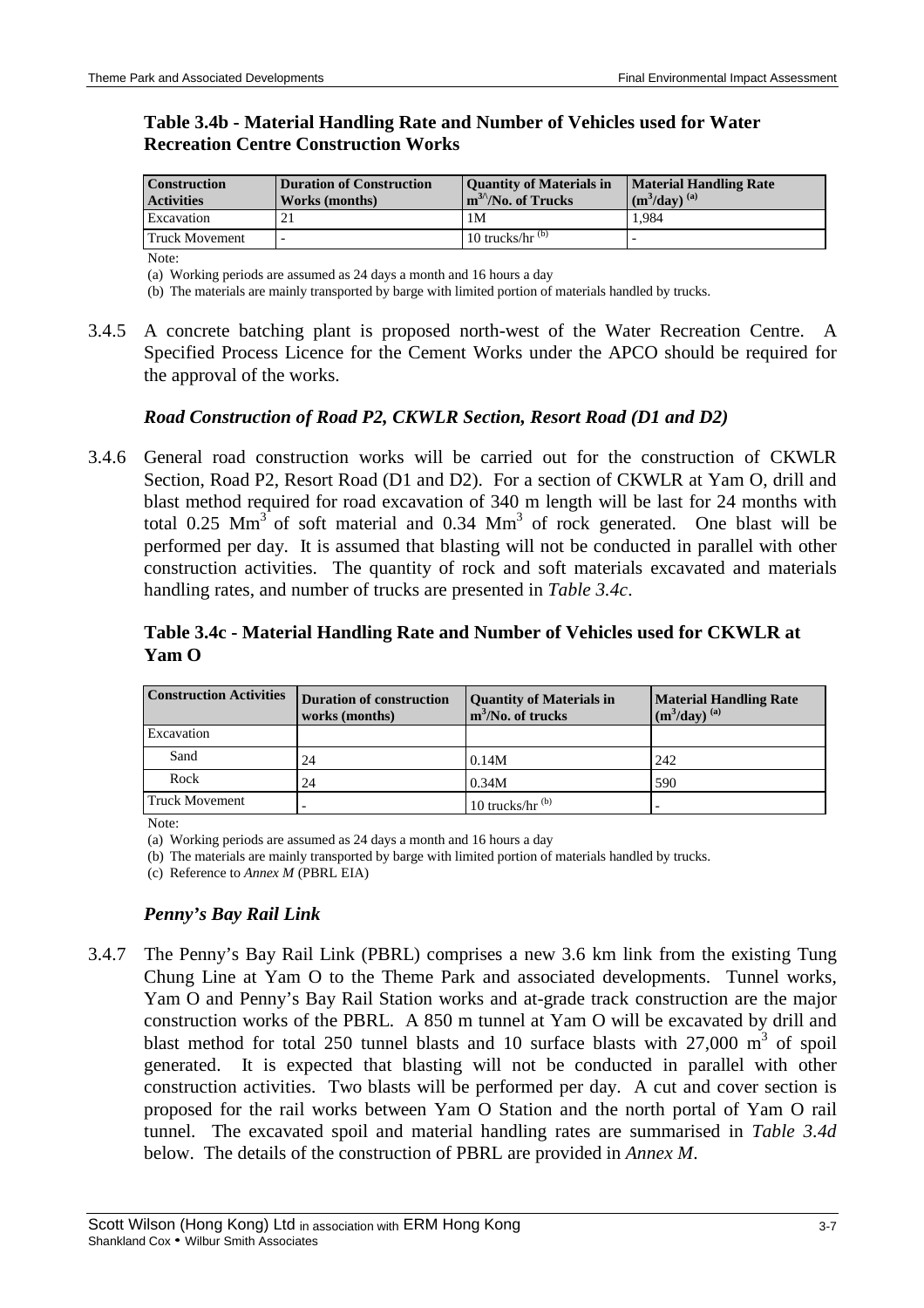| <b>Construction Activities</b>               | <b>Duration of</b><br><b>Construction Works</b><br>(months) | <b>Quantity of Materials in</b><br>$m^3$ /No. of Trucks | <b>Material Handling Rate</b><br>$(m^3/day)$ <sup>(b)</sup> |
|----------------------------------------------|-------------------------------------------------------------|---------------------------------------------------------|-------------------------------------------------------------|
| <b>Excavation (Cut and Cover)</b><br>Tunnel) | 18                                                          | 16.500                                                  | 38                                                          |
| Excavation (Yam O Tunnel)                    | 18                                                          | 27,000                                                  | 63                                                          |
| Other Excavation <sup>(a)</sup>              | 18                                                          | 25,000                                                  | 58                                                          |
| <b>Truck Movement</b>                        |                                                             | 20 trucks/day                                           |                                                             |

### **Table 3.4d - Volume of PBRL Spoil Generated and Materials Handling Rates**

Note<sup>.</sup>

(a) Other excavation including station works and alignment works.

(b) Working periods are assumed as 24 days a month and 16 hours a day

#### *Yam O Reclamation*

3.4.8 The Yam O reclamation will be started from the fourth quarter of year 2002 to the third quarter of year 2003. The major activities are seawall construction, dredging and filling. The dredged marine mud will contain high moisture content and dust emission from the site will be limited. The materials for filling is mainly marine sand. Barges will be employed for the transportation of mud and sand for disposal or filling, respectively. Public filling is required for the filling works. 50% of the public fill will be directly dumped into the sea and 50% of public fill together with surcharge will be used for the site formation. The 50% public fill and surcharge comprises fugitive dust sources. The total volume of dredged and filled materials are maximum of 0.3  $\text{Mm}^3$  and 0.9  $\text{Mm}^3$  respectively, see *Section 2.6.1*.

#### *Construction Plant Operation*

3.4.9 Gaseous emissions from the construction plants comprises another source of air pollution.  $SO<sub>2</sub>$ , NO<sub>2</sub> and RSP will be the major pollutants emitted from the diesel-powered equipment. Equipment such as concrete trucks, dump trucks, excavators and backholes are expected to contribute most of the emissions. The total number of plant operated during site formation for the construction of Theme Park and associated developments will be around 74. The emission factors for tracked loader, recommended in AP-42, are used to estimate the gaseous emissions from the construction plants. The emission factors and the total emission rates are summarised in *Table 3.4e* below. Owing to the long distances from the ASRs to the emission sources, it provides longer reaction time for the conversion of  $NO<sub>x</sub>$  to  $NO<sub>2</sub>$  at the ASRs. Thus 30% of  $NO<sub>x</sub>$  will be assumed to convert to  $NO<sub>2</sub>$  in the assessment.

| Table 3.4e - Emission Factors and Emission Rates For Construction Plants |  |  |
|--------------------------------------------------------------------------|--|--|
|--------------------------------------------------------------------------|--|--|

|                                                                     | <b>Parameter</b>      |
|---------------------------------------------------------------------|-----------------------|
| Total Worksite Area (m <sup>2</sup> )                               | $3.8x10^{6}$          |
| Total No. of Plant                                                  | 74                    |
| Emission Factors of $NO_x$ from AP-42 (g/hr)                        | 375.22                |
| Total Emission Rate of $NOx (g/s)$                                  | 7.71                  |
| Total Emission Rate of $NOx$ per Area (g/m <sup>2</sup> /s)         | $2.03x10^{-6}$        |
| Total Emission Rate of $\overline{NO_2}$ per Area $(g/m^2/s)^{(a)}$ | $6.9x10^{-7}$         |
| Emission Factors of SO <sub>2</sub> from AP-42 ( $g/hr$ )           | 34.4                  |
| Total Emission Rate of $SO_2(g/s)$                                  | 0.71                  |
| Total Emission Rate of $SO_2$ per Area ( $g/m^2/s$ )                | $1.86x10^{-7}$        |
| Emission Factors of RSP from AP-42 (g/hr)                           | 26.4                  |
| Total Emission Rate of RSP $(g/s)$                                  | 0.54                  |
| Total Emission Rate of RSP per Area $(g/m^2/s)$                     | $1.43 \times 10^{-7}$ |

Note:

(a) 30% of  $NO<sub>x</sub>$  is assumed to be converted to  $NO<sub>2</sub>$ .

3.4.10 Due to the large construction area involved, the calculated emission rates per unit area is very small. Pollutant emitted will be diluted very rapidly over this large construction area.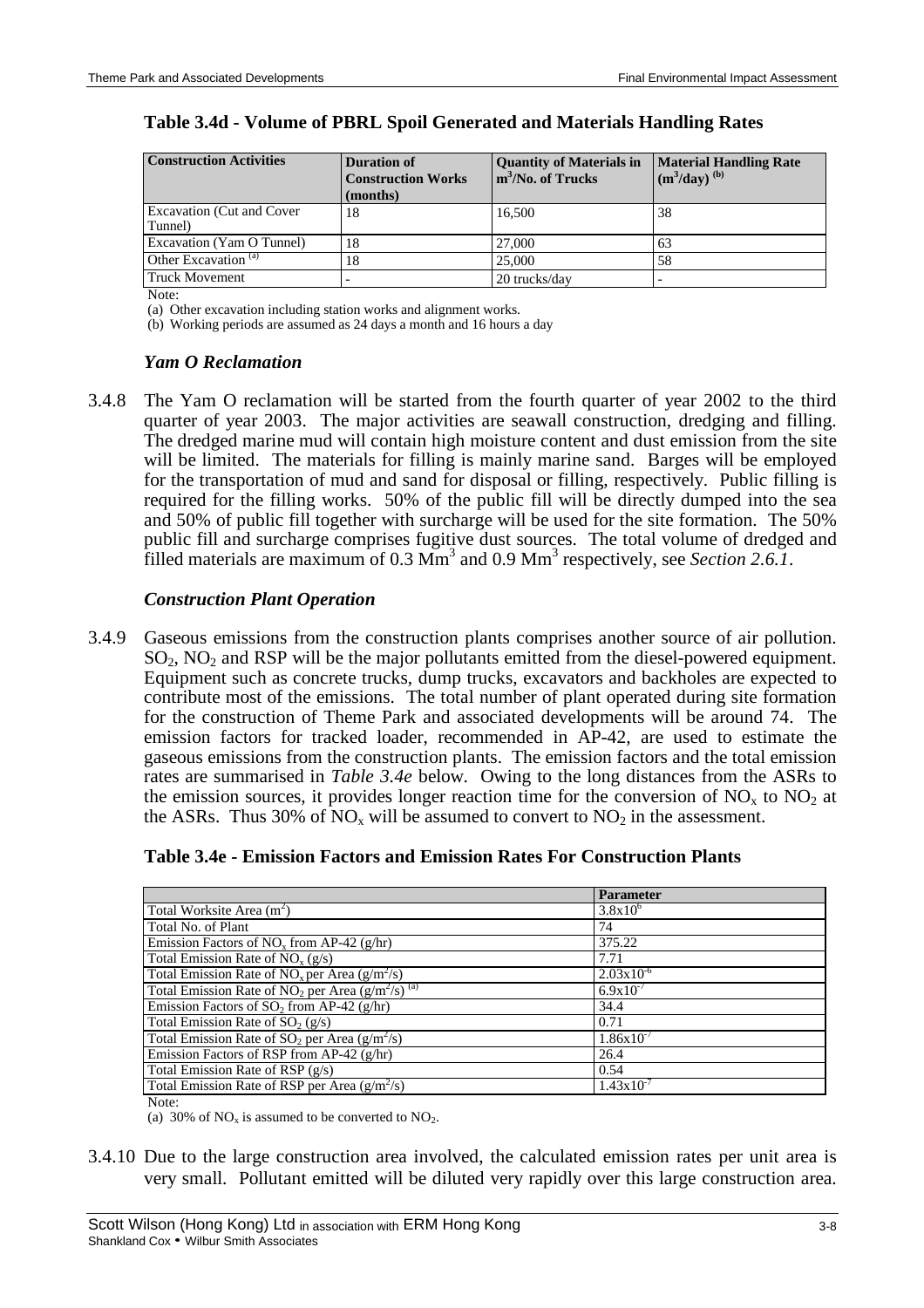It is therefore, expected that air pollution impact due to construction plant operation is unlikely.

## *Cumulative Impacts*

3.4.11 As discussed in *Section 2.13,* there are other concurrent projects especially for the Northshore Lantau Development such as CKWLR, Special Duties Unit (SDU) Base located beside Refuse Transfer Station, Yam O Tuk Services Reservoir being constructed in parallel with the Theme Park and associated developments. However, SDU Base and Yam O Tuk Service Reservoirs are located at more than 2km away Penny's Bay, the dust impacts to the identified ASRs is not expected. Thus only CKWLR will be considered in the cumulative impact. The cumulative impacts are discussed below:

## **Chok Ko Wan Link Road (Section between Penny's Bay Roundabout to R10 Toll Plaza)**

- 3.4.12 A section of CKWLR from Penny's Bay Roundabout to Route 10 Toll Plaza located at Fa Peng will be constructed between January 2001 and March 2004. Blast and drill method is required for the road construction at the section between Penny's Bay Roundabout and Pa Tau Kwu with 1.8  $\text{Mm}^3$  of rock and 0.8  $\text{Mm}^3$  of soft materials generated. One blast will be performed per day.
- 3.4.13 17 ha reclamation is required from the east of Tsing Chau Tsai up to Fa Peng. The major dust generated activities for the section of CKWLR construction includes blasting at Tsing Chau Tsai for road opening, reclamation, materials handling, wind erosion, truck movements on the unpaved road and road construction. The dredged marine mud will contain high moisture content and dust emission from the site will be limited. The materials for filling is mainly sand which is a potential fugitive dust source. The volume of dredged and filled materials are  $0.4 \text{ Mm}^3$  and  $1.9 \text{ Mm}^3$  respectively.

# **Route 10 - North Lantau to Yuen Long Highway**

- 3.4.14 Route 10 North Lantau to Yuen Long Highway (R10-NLYLH) at North Lantau section will be constructed tentatively from second quarter of year 2002 to fourth quarter of year 2006. Reclamation including dredging of mud, seawall construction and filling, site formation and road constructions are the major construction works. It is expected that less than 0.5 Mm<sup>3</sup> of mud will be dredged. Materials handling, wind erosion and road construction are the dust generating activities during construction.
- 3.4.15 However, the R10-NLYLH is located along the coastal line of Fa Peng and Pa Tau Kwu Headland will be acted as a barrier, the dust impacts from R10-NLYLH on the Penny's Bay is limited.

### **ASSESSMENT METHODOLOGY**

3.4.16 Dust emissions from the construction activities are the main pollutants during construction phase. Total Suspended Particulates (TSP) concentration levels were predicted by the *Fugitive Dust Model* (FDM). Meteorological data for 1997 from Cheung Chau weather station, operated by the Hong Kong Observatory, was employed for the construction dust modelling. Dust emission rates and associated particle size distributions for the assessment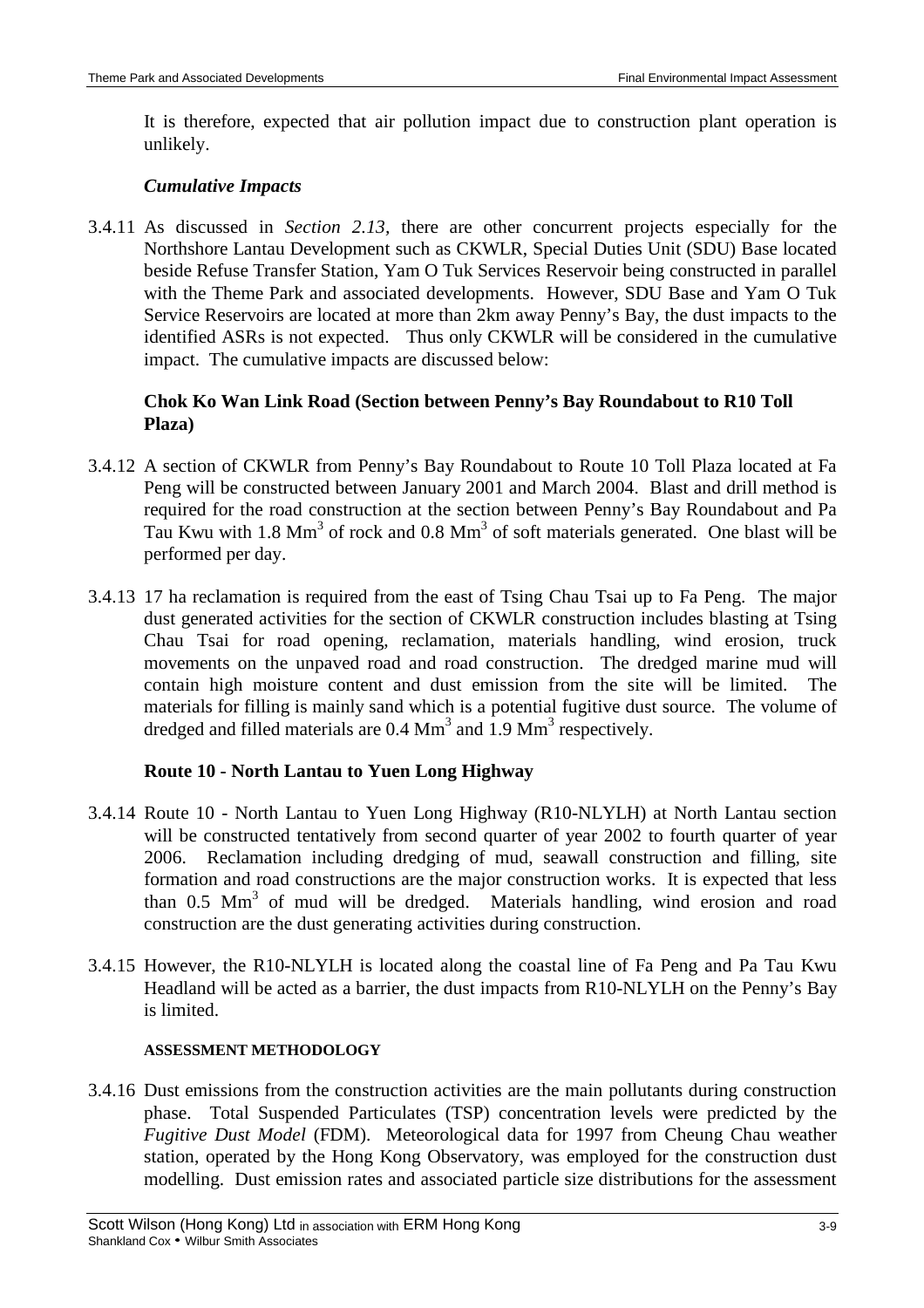were determined based on the *Compilation of Air Pollutant Emission Factors, 5th Edition, USEPA* (AP-42). Mitigation measures stipulated in the *Air Pollution Control (Construction Dust) Regulation* were also adopted in the assessment. The construction works except reclamation work at Theme Park Phase I are expected to be conducted 24 days a month and 16 hours a day. The construction at Theme Park Phase I will be conducted 24 days a month and 24 hours a day. The mitigated emission rates are summarised in *Table 3.4f* below. The emission rate calculations are shown in *Annex B3*.

| <b>Construction Activities</b>                        | <b>Mitigated Emission</b><br>Factors $(a)$ (b) | <b>Remarks</b>                                                                                                                                                                                                                                                                                                                           |
|-------------------------------------------------------|------------------------------------------------|------------------------------------------------------------------------------------------------------------------------------------------------------------------------------------------------------------------------------------------------------------------------------------------------------------------------------------------|
| Penny's Bay Stage 1 Reclamation                       |                                                |                                                                                                                                                                                                                                                                                                                                          |
| Materials Handling                                    | $0.52$ g/Mg                                    | 5,556 $m3$ per day<br>$\bullet$<br>moisture content: 4.8%<br>$\bullet$<br>particle size multiplier: 0.75<br>$\bullet$<br>u: 5.1 m/s (average wind speed from Cheung Chau<br>$\bullet$<br>Weather Station 1997<br>density of spoil: 1.94 Mg/m <sup>3</sup><br>$\bullet$<br>50% reduction by water suppression<br>$\bullet$                |
| Wind Erosion                                          | $2.69x10^{-6}$ g/m <sup>2</sup> /s             |                                                                                                                                                                                                                                                                                                                                          |
| <b>Concrete Batching Plant</b>                        | $0.0164$ kg/Mg                                 | $\bullet$<br>capacity: $1,500 \text{ m}^3/\text{day}$<br>90% reduction by mitigation measures<br>$\bullet$<br>density: $2.4$<br>$\bullet$                                                                                                                                                                                                |
| Truck Movements on<br><b>Unpaved Haul Road</b>        | $0.25$ kg/VKT                                  | no. of truck: 10 trucks per hour<br>$\bullet$<br>silt content: 10%<br>$\bullet$<br>$\bullet$<br>speed: 10 kph<br>weight: 12.5 Mg<br>$\bullet$<br>85% reduction by paved road<br>$\bullet$                                                                                                                                                |
| Penny's Bay Stage 2 Reclamation                       |                                                |                                                                                                                                                                                                                                                                                                                                          |
| <b>Materials Handling</b>                             | $0.52$ g/Mg                                    | $8,523 \text{ m}^3$ per day<br>$\bullet$<br>moisture content: 4.8%<br>$\bullet$<br>particle size multiplier: 0.75<br>$\bullet$<br>u: 5.1 m/s (average wind speed from Cheung Chau<br>$\bullet$<br>Weather Station 1997<br>density of spoil: $1.94 \text{ Mg/m}^3$<br>$\bullet$<br>50% reduction by water suppression<br>$\bullet$        |
| <b>Wind Erosion</b>                                   | $2.69x10^{-6}$ g/m <sup>2</sup> /s             |                                                                                                                                                                                                                                                                                                                                          |
| <b>Concrete Batching Plant</b>                        | $0.0164$ kg/Mg                                 | capacity: $1,500 \text{ m}^3/\text{day}$<br>$\bullet$<br>90% reduction by mitigation measures<br>$\bullet$<br>density: 2.4<br>$\bullet$                                                                                                                                                                                                  |
| <b>Truck Movements on</b><br><b>Unpaved Haul Road</b> | $0.25$ kg/VKT                                  | no. of truck: 5 trucks per hour<br>$\bullet$<br>silt content: 10%<br>$\bullet$<br>speed: 10 kph<br>$\bullet$<br>weight: 12.5 Mg<br>$\bullet$<br>85% reduction by paved road<br>$\bullet$                                                                                                                                                 |
| <b>Water Recreational Centre</b>                      |                                                |                                                                                                                                                                                                                                                                                                                                          |
| <b>Materials Handling</b>                             | $0.52$ g/Mg                                    | $1,984 \text{ m}^3$ per day<br>$\bullet$<br>moisture content: 4.8%<br>$\bullet$<br>particle size multiplier: 0.74<br>$\bullet$<br>u: 5.1 m/s (average wind speed from Cheung Chau<br>$\bullet$<br><b>Weather Station 1997</b><br>density of spoil: $1.94 \text{ Mg/m}^3$<br>$\bullet$<br>50% reduction by water suppression<br>$\bullet$ |
| Wind Erosion                                          | $2.69x10^{6}$ g/m <sup>2</sup> /s              | $\bar{\phantom{a}}$                                                                                                                                                                                                                                                                                                                      |
| <b>Truck Movements on</b><br><b>Unpaved Haul Road</b> | $0.25$ kg/VKT                                  | no. of truck: 10 trucks per hour<br>$\bullet$<br>$\bullet$<br>silt content: 10%<br>speed: 10 kph<br>$\bullet$<br>weight: 12.5 Mg<br>$\bullet$<br>85% reduction for paved road<br>$\bullet$                                                                                                                                               |

# **Table 3.4f - Mitigated Emission Factors for Construction Activities**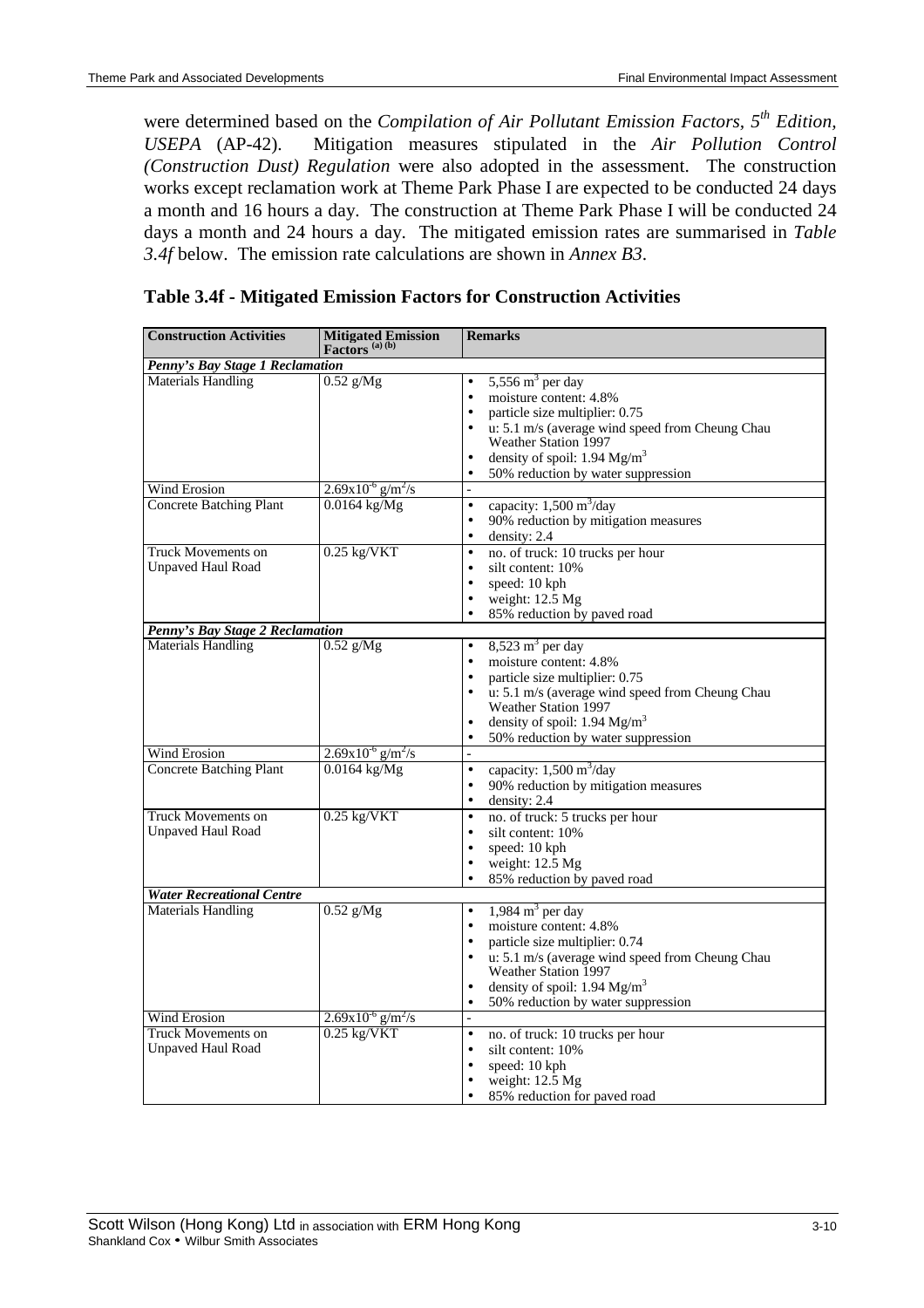| <b>Construction Activities</b>                                                            | Mitigated Emission<br>Factors <sup>(a)(b)</sup> | <b>Remarks</b>                                                                       |
|-------------------------------------------------------------------------------------------|-------------------------------------------------|--------------------------------------------------------------------------------------|
| Road Construction at CKWLR Yam O Section                                                  |                                                 |                                                                                      |
| <b>Materials Handling</b>                                                                 | $0.52$ g/Mg                                     | $242 \text{ m}^3$ per day<br>$\bullet$                                               |
|                                                                                           |                                                 | moisture content: 4.8%<br>$\bullet$                                                  |
|                                                                                           |                                                 | particle size multiplier: 0.74<br>$\bullet$                                          |
|                                                                                           |                                                 | $\bullet$<br>u: 5.1 m/s (average wind speed from Cheung Chau<br>Weather Station 1997 |
|                                                                                           |                                                 | density of spoil: $1.94 \text{ Mg/m}^3$<br>$\bullet$                                 |
|                                                                                           |                                                 | 50% reduction by water suppression                                                   |
| Wind Erosion                                                                              | $2.69x10^{-6}$ g/m <sup>2</sup> /s              | $\overline{a}$                                                                       |
| <b>Truck Movements on</b>                                                                 | $0.25$ kg/VKT                                   | no. of truck: 10 trucks per hour<br>$\bullet$                                        |
| <b>Unpaved Haul Road</b>                                                                  |                                                 | $\bullet$<br>silt content: 10%                                                       |
|                                                                                           |                                                 | speed: 10 kph<br>$\bullet$                                                           |
|                                                                                           |                                                 | weight: 12.5 Mg<br>$\bullet$                                                         |
|                                                                                           |                                                 | 85% reduction for paved road<br>$\bullet$                                            |
| <b>Blasting</b>                                                                           | $0.00022A^{1.5}$ kg/blast                       | $A = horizontal area$<br>$\bullet$                                                   |
|                                                                                           |                                                 |                                                                                      |
|                                                                                           | $9.73x10-6$ g/m <sup>2</sup> /s                 | 1 blast per day<br>assume 30% of the site is active                                  |
| Road Construction<br>Road Construction of Road P2 and Theme Park Resort Roads (D1 and D2) |                                                 |                                                                                      |
| <b>Road Construction</b>                                                                  | $9.73 \times 10^{-6}$ g/m <sup>2</sup> /s       | assume 30% of the site is active                                                     |
|                                                                                           |                                                 |                                                                                      |
| Penny's Bay Rail Link                                                                     |                                                 |                                                                                      |
| <b>Materials Handling</b>                                                                 | $0.52$ g/Mg                                     | $159 \text{ m}^3$ per day<br>$\bullet$                                               |
|                                                                                           |                                                 | moisture content: 4.8%<br>$\bullet$                                                  |
|                                                                                           |                                                 | particle size multiplier: 0.74<br>$\bullet$                                          |
|                                                                                           |                                                 | u: 5.1 m/s (average wind speed from Cheung Chau<br>$\bullet$<br>Weather Station 1997 |
|                                                                                           |                                                 | density of spoil: $1.94 \text{ Mg/m}^3$<br>$\bullet$                                 |
|                                                                                           |                                                 | 50% reduction by water suppression<br>$\bullet$                                      |
| <b>Wind Erosion</b>                                                                       | $2.69x10^{-6}$ g/m <sup>2</sup> /s              | $\overline{a}$                                                                       |
| Truck Movements on                                                                        | $0.25$ kg/VKT                                   | no. of truck: 20 trucks per day<br>$\bullet$                                         |
| <b>Unpaved Haul Road</b>                                                                  |                                                 | silt content: 10%<br>$\bullet$                                                       |
|                                                                                           |                                                 | $\bullet$<br>speed: 10 kph                                                           |
|                                                                                           |                                                 | weight: 12.5 Mg<br>$\bullet$                                                         |
|                                                                                           |                                                 | 85% reduction for paved road<br>$\bullet$                                            |
| <b>Blasting</b>                                                                           | $0.00022A^{1.5}$ kg/blast                       | $A = horizontal area$<br>$\bullet$                                                   |
|                                                                                           |                                                 | 2 blasts per day<br>$\bullet$                                                        |
| <b>Yam O Reclamation</b>                                                                  |                                                 |                                                                                      |
| <b>Materials Handling</b>                                                                 | $0.52$ g/Mg                                     | $4,167 \text{ m}^3$ per day<br>$\bullet$                                             |
|                                                                                           |                                                 | moisture content: 4.8%<br>$\bullet$                                                  |
|                                                                                           |                                                 | particle size multiplier: 0.74<br>$\bullet$                                          |
|                                                                                           |                                                 | u: 5.1 m/s (average wind speed from Cheung Chau<br>$\bullet$                         |
|                                                                                           |                                                 | Weather Station 1997                                                                 |
|                                                                                           |                                                 | density of spoil: 1.94 Mg/m <sup>3</sup><br>$\bullet$                                |
|                                                                                           |                                                 | 50% reduction by water suppression<br>$\bullet$                                      |
| Wind Erosion                                                                              | $2.69x10^{6}$ g/m <sup>2</sup> /s               |                                                                                      |
| <b>Truck Movements on</b>                                                                 | $0.25 \text{ kg/VKT}$                           | no. of truck: 3 trucks per hour<br>$\bullet$                                         |
| <b>Unpaved Haul Road</b>                                                                  |                                                 | silt content: 10%<br>$\bullet$                                                       |
|                                                                                           |                                                 | speed: 10 kph<br>$\bullet$                                                           |
|                                                                                           |                                                 | weight: 12.5 Mg                                                                      |
|                                                                                           |                                                 | 85% reduction for paved road<br>$\bullet$                                            |

Note:

(a) Reference to Compilation of Air Pollutant Emission Factors, USEPA (AP-42), 5<sup>th</sup> Edition

(b) Mitigation measures stipulated in the Air Pollution Control (Construction Dust) Regulation has been adopted

#### **EVALUATION OF IMPACT**

3.4.17 The dust impacts of the construction of Theme Park and associated developments with the concurrent projects have been modelled. The mitigation measures stipulated in the *Air Pollution Control (Construction Dust) Regulation* have been adopted in the prediction. The predicted hourly and daily dust impacts on the ASRs at the ground level and 10 m above ground are summarised in *Table 3.4g* below.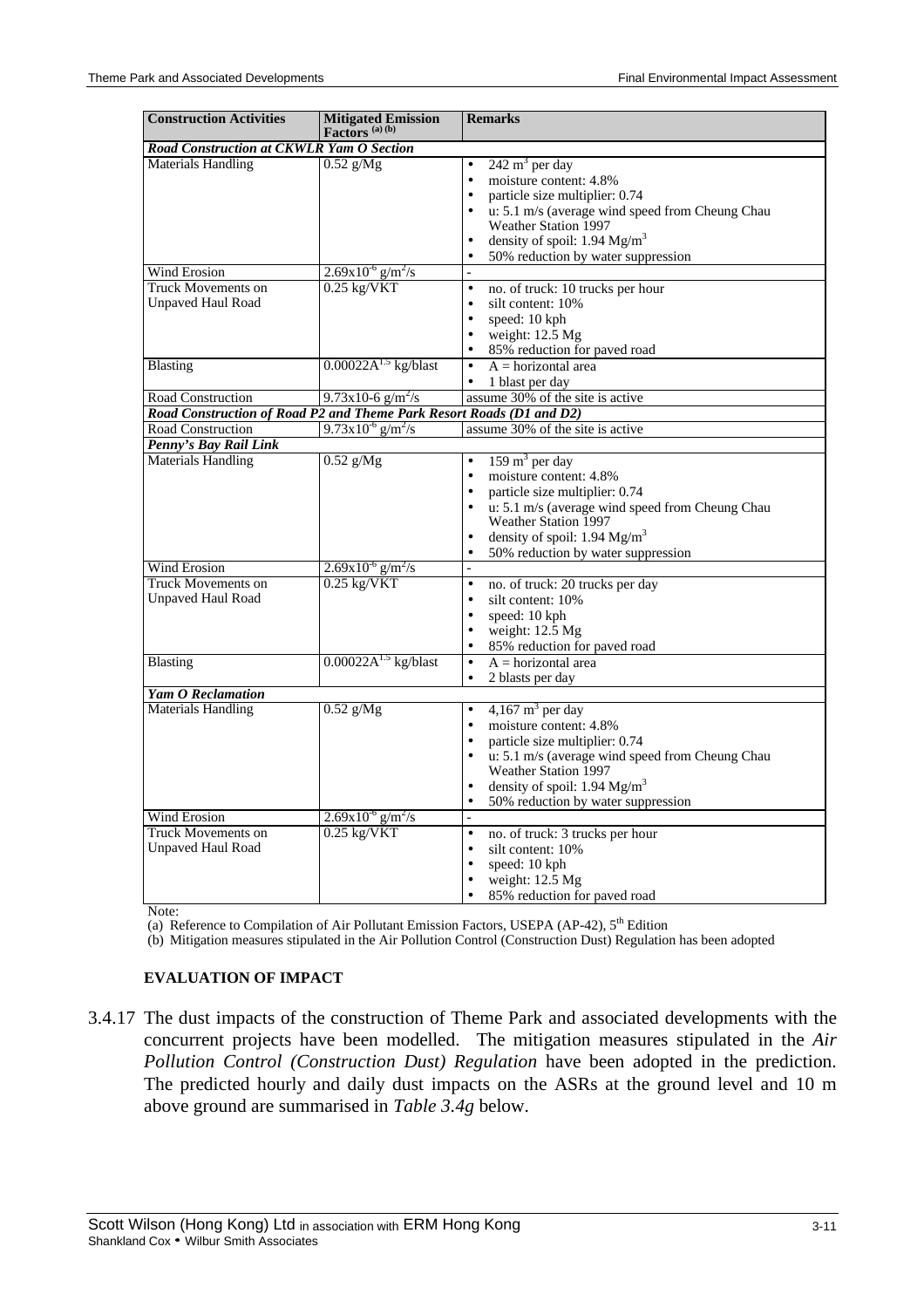#### **Table 3.4g - Predicted Hourly and Daily Dust Level from Construction Activities**  $(\mu$ gm<sup>-3</sup> $)$ <sup>(a)(b)</sup>

| $\overline{\text{ASRs}}$ <sup>(c)</sup> | <b>Location</b>                      | <b>Predicted Concentrations</b> |                     |     |                  |  |  |
|-----------------------------------------|--------------------------------------|---------------------------------|---------------------|-----|------------------|--|--|
|                                         |                                      |                                 | <b>Ground Level</b> |     | 10m above Ground |  |  |
|                                         |                                      | <b>Hourly TSP</b>               | <b>Daily TSP</b>    |     | <b>Daily TSP</b> |  |  |
| A1                                      | Penny's Bay GTP                      | 180                             | 106                 | 164 | 102              |  |  |
| A <sub>2</sub>                          | Possible Country Park Extension Area | 135                             | 95                  | 135 | 95               |  |  |
| A <sub>3</sub>                          | Possible Country Park Extension Area | 151                             | 98                  | 151 | 98               |  |  |
| A <sub>4</sub>                          | Possible Country Park Extension Area | 147                             | 85                  | 147 | 85               |  |  |
| A <sub>5</sub>                          | Luk Keng Tsuen                       | 182                             | 89                  | 168 | 87               |  |  |
| A6                                      | Discovery Bay                        | 134                             | 82                  | 131 | 81               |  |  |
| A7                                      | Peng Chau                            | 153                             | 81                  | 150 | 81               |  |  |
| Dust Criteria                           |                                      | 500                             | 260                 | 500 | 260              |  |  |

Note:

(a) Background TSP concentration of  $67 \mu \text{gm}^3$  has been included in the results

(b) Mitigation measures stipulated in the *Air Pollution Control (Construction Dust) Regulation* has been adopted in the predicted

(c) ASRs A8 - A18 are planned receivers and no construction impacts are expected

3.4.18 The hourly and daily dust levels for blasting activities of CKWLR and PBRL have been modelled and are presented in *Table 3.4h*.

## **Table 3.4h - Predicted Cumulative Hourly and Daily Dust Level from Blasting (**µ**gm-3) (a)**

| $\overline{\text{ASRs}}^{(b)}$ | <b>Location</b>                      |                   | <b>Predicted Concentrations</b> |     |                  |  |  |  |
|--------------------------------|--------------------------------------|-------------------|---------------------------------|-----|------------------|--|--|--|
|                                |                                      |                   | <b>Ground Level</b>             |     | 10m above Ground |  |  |  |
|                                |                                      | <b>Hourly TSP</b> | Daily TSP                       |     | Daily TSP        |  |  |  |
| A1                             | Penny's Bay GTP                      | 61                | 0.19                            | 61  | 0.19             |  |  |  |
| A2                             | Possible Country Park Extension Area | 18                | 0.07                            | 18  | 0.07             |  |  |  |
| A <sub>3</sub>                 | Possible Country Park Extension Area | 39                | 0.17                            | 39  | 0.17             |  |  |  |
| A <sup>4</sup>                 | Possible Country Park Extension Area | 80                | 0.35                            | 78  | 0.35             |  |  |  |
| A <sub>5</sub>                 | Luk Keng Tsuen                       | 32                | 0.16                            | 32  | 0.16             |  |  |  |
| A <sub>6</sub>                 | Discovery Bay                        | 15                | 0.05                            | 15  | 0.05             |  |  |  |
| A7                             | Peng Chau                            |                   | 0.02                            |     | 0.02             |  |  |  |
| Dust Criteria                  |                                      | 500               | 260                             | 500 | 260              |  |  |  |

Note:

(a) Mitigation measures stipulated in the *Air Pollution Control (Construction Dust) Regulation* has been adopted in the predicted

(b) ASRs A8 - A18 are planned receivers and no construction impacts are expected

3.4.19 The cumulative dust impacts of construction activities of Theme Park and associated developments together with blasting are summarised in *Table 3.4i*.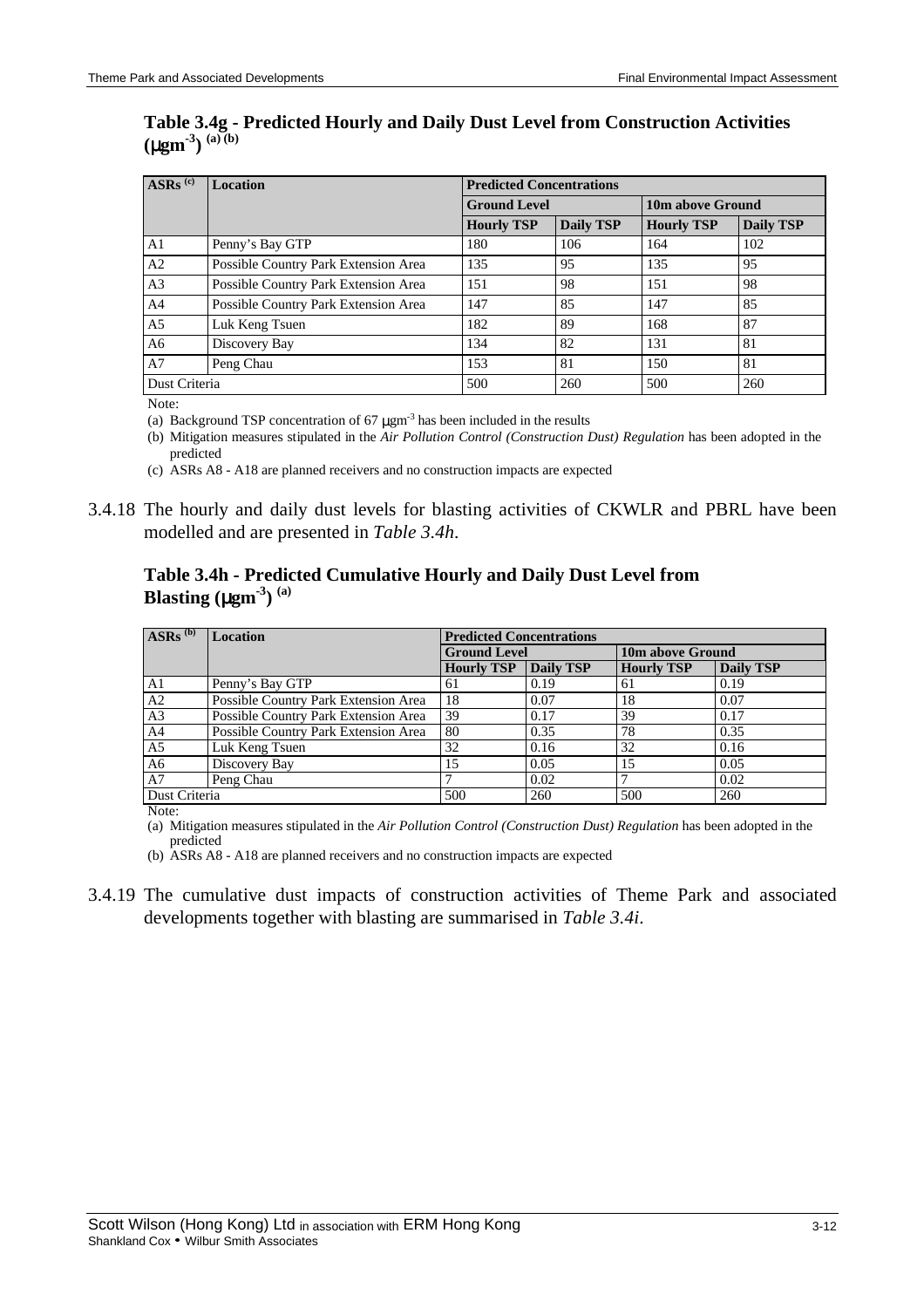| $\overline{\text{ASRs}}$ <sup>(c)</sup> | <b>Location</b>                      | <b>Predicted Concentrations</b>       |     |                   |                  |  |  |
|-----------------------------------------|--------------------------------------|---------------------------------------|-----|-------------------|------------------|--|--|
|                                         |                                      | <b>Ground Level</b>                   |     | 10m above Ground  |                  |  |  |
|                                         |                                      | <b>Daily TSP</b><br><b>Hourly TSP</b> |     | <b>Hourly TSP</b> | <b>Daily TSP</b> |  |  |
| A <sub>1</sub>                          | Penny's Bay GTP                      | 242                                   | 106 | 225               | 102              |  |  |
| A2                                      | Possible Country Park Extension Area | 153                                   | 95  | 153               | 95               |  |  |
| A <sub>3</sub>                          | Possible Country Park Extension Area | 190                                   | 98  | 190               | 98               |  |  |
| A <sup>4</sup>                          | Possible Country Park Extension Area | 226                                   | 85  | 225               | 85               |  |  |
| A <sub>5</sub>                          | Luk Keng Tsuen                       | 214                                   | 89  | 200               | 87               |  |  |
| A6                                      | Discovery Bay                        | 149                                   | 82  | 146               | 81               |  |  |
| A7                                      | Peng Chau                            | 160                                   | 81  | 157               | 81               |  |  |
| Dust Criteria                           |                                      | 500                                   | 260 | 500               | 260              |  |  |

**Table 3.4I - Predicted Cumulative Hourly and Daily Dust Level (**µ**gm-3) (a) (b)**

Note:

(a) Background TSP concentration of  $67 \mu \text{gm}^{-3}$  has been included in the results

(b) Mitigation measures stipulated in the *Air Pollution Control (Construction Dust) Regulation* has been adopted in the predicted

(c) ASRs A8 - A18 are planned receivers and no construction impacts are expected

- 3.4.20 The above results indicate that the predicted cumulative hourly and daily TSP levels at 1.5 m above ground are in the range of 149 - 242  $\mu$ gm<sup>-3</sup> and 81 - 106  $\mu$ gm<sup>-3</sup>, respectively, while hourly and daily dust impact at 10 m above ground were predicted in a range of 146 - 225  $\mu$ gm<sup>-3</sup> and 81 - 102  $\mu$ gm<sup>-3</sup>, respectively. Highest both hourly and daily TSP levels at both ground level and 10 m above ground were predicted at A1 (Penny's Bay GTP). The predicted TSP levels at all ASRs were within both hourly and daily dust criteria with the adoption of the recommended mitigation measures in the *Air Pollution Control (Construction Dust) Regulation*.
- 3.4.21 The sample output file for the dust model run is presented in *Annex B4*.

#### **MITIGATION MEASURES**

- 3.4.22 The following control measures are stipulated in the *Air Pollution Control (Construction Dust) Regulation* and should be implemented to limit the dust emissions from the site:
	- the stockpile should be properly treated and sealed with latex, vinyl, bitumen or other suitable surface stabiliser if a stockpile of dusty materials is more than 1.2 m high and lies within 50 m from any site boundary that adjoins a road, street, or other area accessible to the public;
	- effective dust screens, sheeting or netting should be provided to enclose the scaffolding from the ground floor level of the building or if a canopy is provided at the first floor level, from the first floor level, up to the highest level of the scaffolding where a scaffolding is erected around the perimeter of a building under construction;
	- skip hoist for material transport should be totally enclosed by impervious sheeting;
	- any excavated dusty materials or stockpile of dusty materials should be covered entirely by impervious sheeting or sprayed with water so as to maintain the entire surface wet, and recovered or backfilled or reinstated within 24 hours of the excavation or unloading;
	- stockpile of dusty materials should not extend beyond the pedestrian barriers, fencing or traffic cones;
	- dusty materials remaining after a stockpile is removed should be wetted with water and cleared from the surface of roads;
	- vehicle washing facilities should be provided at every vehicle exit point;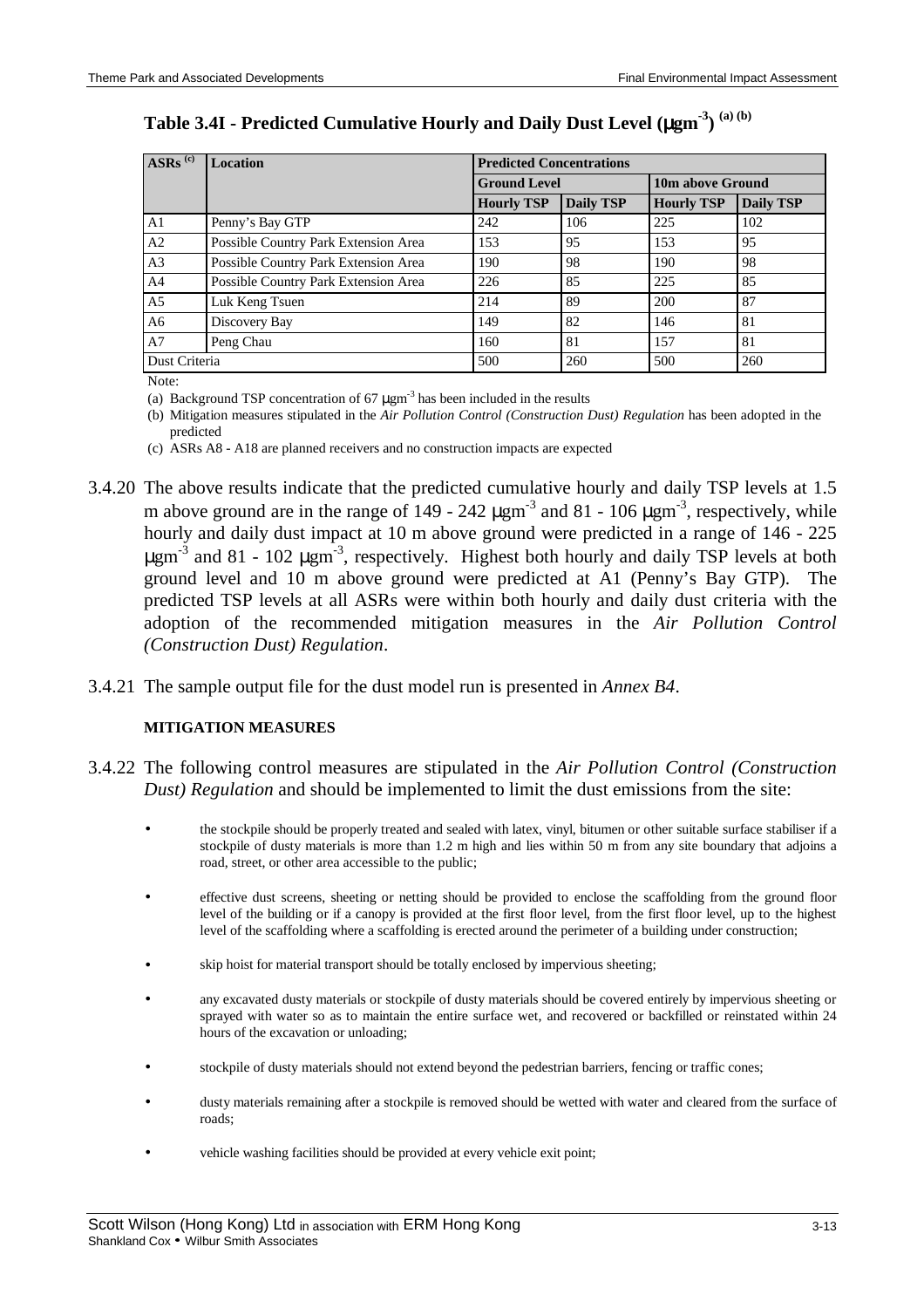- the area where vehicle washing takes place and the section of the road between the washing facilities and the exit point should be paved with concrete, bituminous materials or hardcores;
- where a site boundary adjoins a road, streets or other area accessible to the public, hoarding of not less than 2.4 m high from ground level should be provided along the entire length except for a site entrance or exit;
- every main haul road should be scaled with concrete and kept clear of dusty materials or sprayed with water so as to maintain the entire road surface wet;
- the portion of road leading only to a construction site that is within 30m of a designated vehicle entrance or exit should be kept clear of dusty materials;
- every stock of more than 20 bags of cement should be covered entirely by impervious sheeting or placed in an area sheltered on the top and the 3 sides;
- cement delivered in bulk should be stored in a closed silo fitted with an audible high level alarm which is interlocked with the material filling line such that, in the event of the silo approaching an overfilling condition, an audible alarm is triggered and the material filling stops within one minutes;
- silos used for the storage of cement should not be overfilled;
- loading, unloading, transfer, handling or storage of bulk cement or any cement during or after the de-bagging process should be carried out in a totally enclosed system or facility, and any vent or exhaust should be fitted with an effective fabric filter or equivalent air pollution control system or equipment;
- Cement, or any other dusty materials collected by fabric filters or other air pollution control system or equipment should be disposed of in totally enclosed containers;
- stockpile of dusty materials should be either covered entirely by impervious sheeting, placed in an area sheltered on the top and the 3 sides; or sprayed with water so as to maintain the entire surface wet;
- all dusty materials should be sprayed with water prior to any loading, unloading or transfer operation so as to maintain the dusty material wet;
- vehicle speed should be limited to 10 kph except on completed access roads;
- every vehicle should be washed to remove any dusty materials from its body and wheels before leaving the construction sites;
- the load of dusty materials carried by vehicle leaving a construction site should be covered entirely by clean impervious sheeting to ensure that the dusty materials do not leak from the vehicle;
- the working area of excavation should be sprayed with water immediately before, during and immediately after the operation so as to maintain the entire surface wet;
- the area within 30 m from the blasting area should be wetted with water prior to blasting; and
- blasting should not be carried out when the strong wind signal or tropical cyclone warning signal No.3 or higher is hoisted unless prior permission of the Commissioner of Mines is obtained.

## 3.4.23 In addition, according to the *EPD's Best Practicable Means Requirements for Cement Works (Concrete Batching Plant)*, the following mitigation measures should be adopted to prevent fugitive dust emissions:

- loading, unloading, handling, transfer or storage of any dusty materials should be carried out in totally enclosed system;
- all dust-laden air or waste gas generated by the process operations should be properly extracted and vented to fabric filtering system to meet the emission limits for TSP;
- vents for all silos and cement/pulverised fuel ash (PFA) weighing scale should be fitted with fabric filtering system;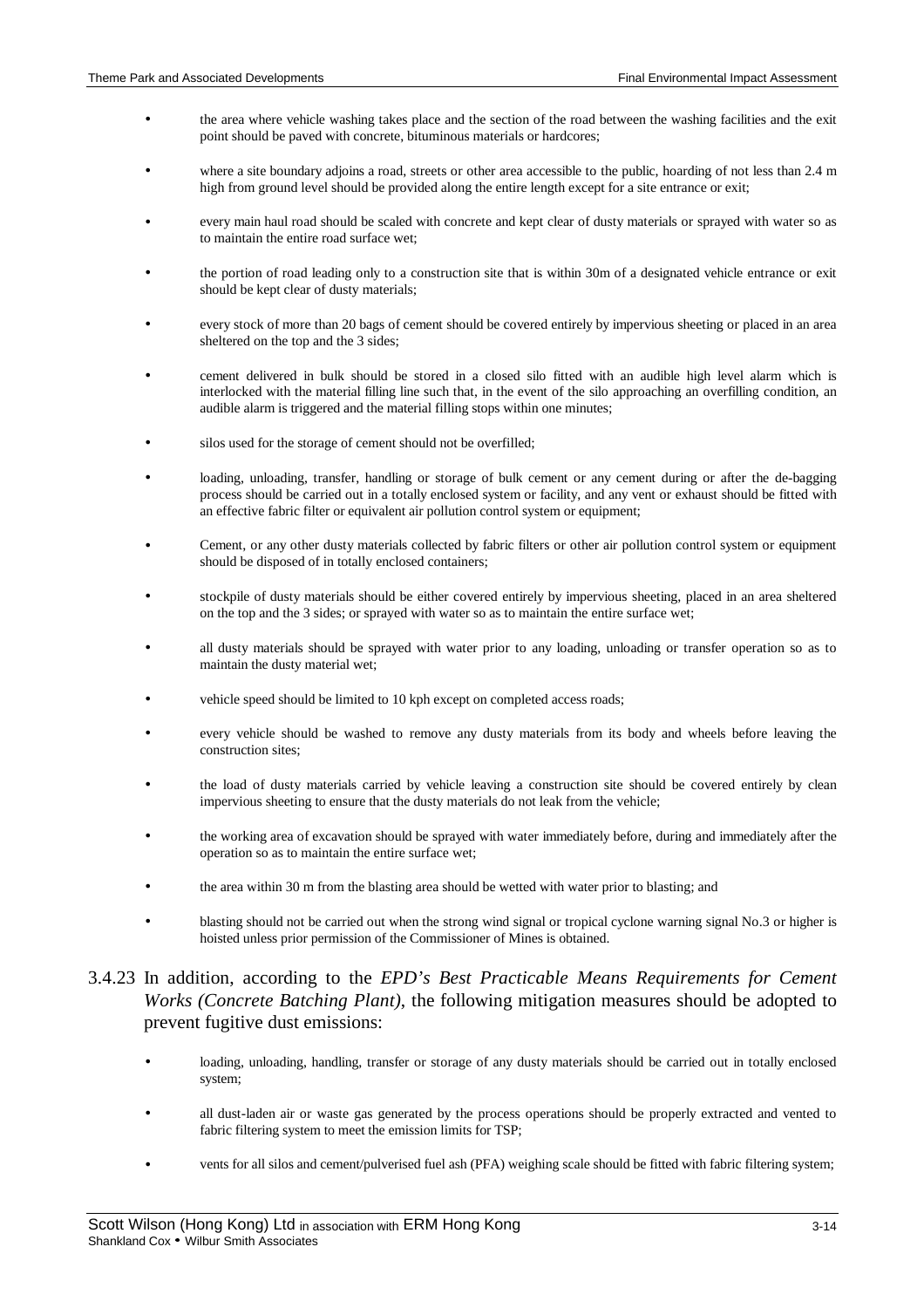- the materials which may generate airborne dusty emissions should be wetted by water spray system;
- all receiving hoppers should be enclosed on three sides up to 3m above unloading point;
- all conveyor transfer points should be totally enclosed;
- all access and route roads within the premises should be paved and wetted; and
- vehicle cleaning facilities should be provided and used by all concrete trucks before leaving the premises to wash off any dust on the wheels and/or body.

#### **3.5 OPERATIONAL PHASE**

#### **IDENTIFICATION OF ENVIRONMENTAL IMPACTS**

- 3.5.1 Vehicular emissions from the adjacent road networks including CKWLR, Route 10 and the distributor road P2, and the emissions from the GTP comprise operational air quality issues associated with the Theme Park and associated developments.
- 3.5.2 Additionally vehicle emissions from the vehicle parking areas and air emissions from fireworks displays, fuel combustion equipment and the sewage pumping station comprise other sources of air pollutant that will need to be addressed.
- 3.5.3 Potential air quality impacts during the operation of PBRL will be limited since the electric passenger trains will be used, no local air emissions will be produced.

## *Vehicular Emissions from Road Networks and Territory-wide Air Emissions caused by Theme Park Traffic*

3.5.4 Vehicle emissions from the road networks in Northshore Lantau including the CKWLR, Route 10, NLH, Road P1 and P2, and Resort Road (D1 and D2) will be the major air pollutant sources during the operation of Theme Park and associated developments. In addition, emissions from Theme Park related traffic caused by internal traffic within the HK SAR and cross-boundary traffic will also affect air quality in the Study Area.

#### *Vehicle Emissions from Vehicle Parking Areas and Theme Park Internal Traffic*

3.5.5 Vehicle emissions from two vehicle parking areas (see *Section 2.12*) within the Theme Park may affect ASRs nearby. For internal traffic within the Theme Park, it is expected that traffic flow on local roads will be small and gaseous fuel will be used as fuel for vehicles (plus some electric vehicles), adverse air quality impact due to internal traffic is not anticipated.

#### *Emissions from Combustion Equipment*

3.5.6 Boilers for heating and domestic heating uses are the major sources of industrial emissions from the Theme Park and the associated development. There are totally 254 small size boilers with capacity in a range of 240 and 330 kW proposed associated with the Theme Park operation. The total fuel consumption rates are  $105.72 \times 10^6$  kWh per year. NO<sub>2</sub>, SO<sub>2</sub>, CO and RSP are the major pollutant sources if diesel fuel is used. However, HKITP intends to use gaseous fuel and hence the associated  $SO_2$  and RSP will be much reduced. NO<sub>2</sub> will be the main pollutant contributing to the cumulative air quality impact within the Study Area when gaseous fuel is used. The comparative emissions from boilers using gaseous fuel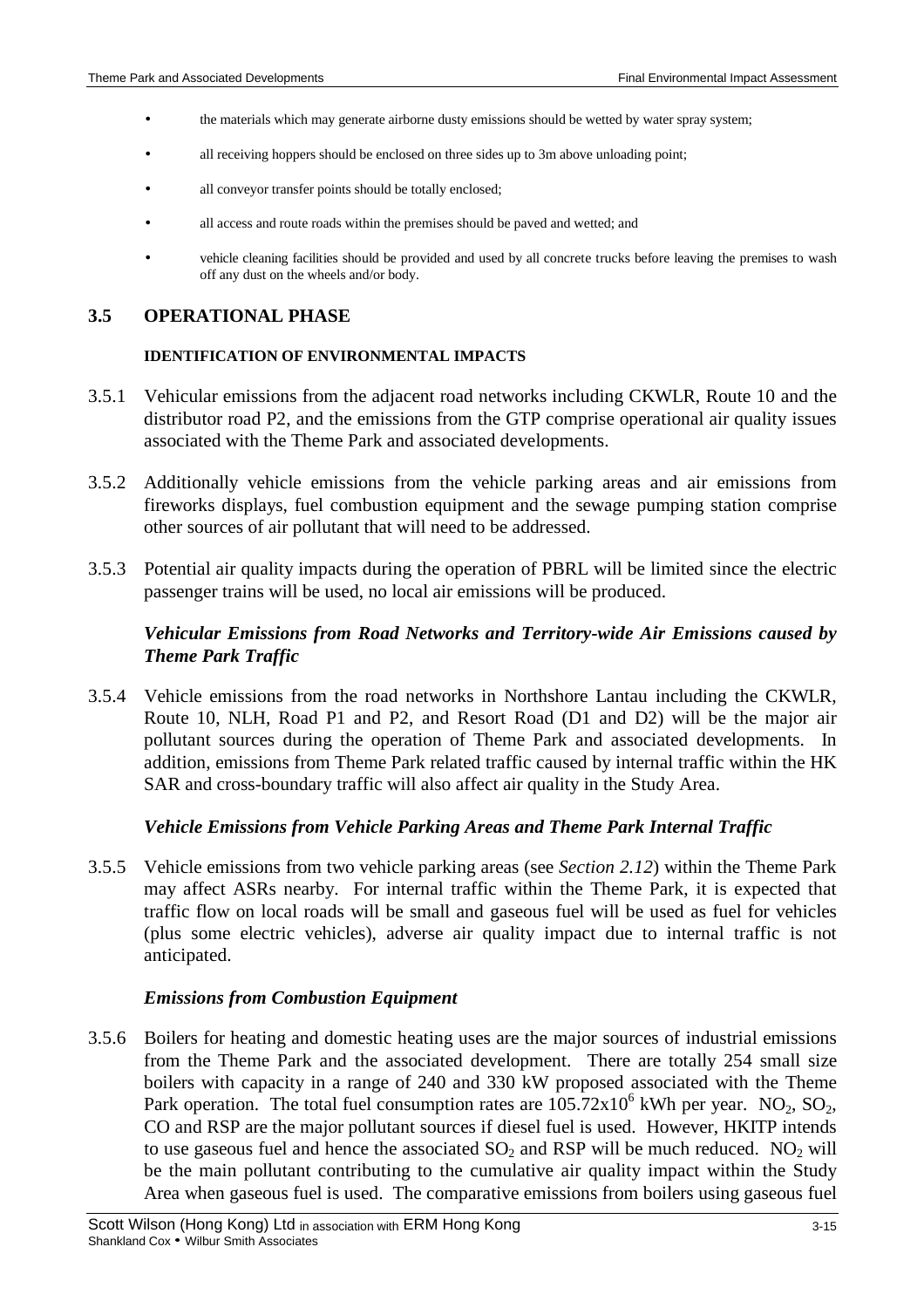or diesel fuel are shown in *Tables 3.5a & b* below. Owing to the long distances from the ASRs to the emission sources, it provides longer reaction time for the conversion of  $NO<sub>x</sub>$  to  $NO<sub>2</sub>$  at the ASRs. Thus 30% of  $NO<sub>x</sub>$  will be assumed to convert to  $NO<sub>2</sub>$  in the assessment.

| Table 3.5a - Emission Rates of Pollutants using Gaseous Fuel |  |  |  |
|--------------------------------------------------------------|--|--|--|
|--------------------------------------------------------------|--|--|--|

|                                                                        | <b>Gaseous Fuel</b>  |                 |            |  |  |
|------------------------------------------------------------------------|----------------------|-----------------|------------|--|--|
|                                                                        | $NO_{x}$             | SO <sub>2</sub> | <b>RSP</b> |  |  |
| Total Fuel Consumption Rate (kWh/yr)                                   | $105.72 \times 10^6$ |                 |            |  |  |
| Hourly Fuel Consumption Rate                                           | $1256 \text{ m}^3$   |                 |            |  |  |
| Emission Factors (kg/10 <sup>6</sup> m <sup>3</sup> ) <sup>(a)</sup>   | 1600                 | 9.6             | 72         |  |  |
| Emission Rate (g/s)                                                    | 0.56                 | 0.0033          | 0.025      |  |  |
| Total annual production (kg/yr)                                        | 17604                | 1042            | 7813       |  |  |
| Note:<br>(a) Reference to AP-42<br>(b) 30% of $NO_x$ convert to $NO_2$ |                      |                 |            |  |  |

## **Table 3.5b - Emission Rates of Pollutants using Diesel Fuel**

|                                                        | <b>Diesel Fuel</b>   |                 |            |  |  |  |
|--------------------------------------------------------|----------------------|-----------------|------------|--|--|--|
|                                                        | NO <sub>x</sub>      | SO <sub>2</sub> | <b>RSP</b> |  |  |  |
| Total Fuel Consumption Rate (kWh/yr)                   | $105.72 \times 10^6$ |                 |            |  |  |  |
| Hourly Fuel Consumption Rate                           | 1110L                |                 |            |  |  |  |
| Emission Factors (kg/10 <sup>3</sup> L) <sup>(a)</sup> | 2.4                  | 8.5             | 0.24       |  |  |  |
| Emission Rate $(g/s)$                                  | 0.74                 | 2.62            | 0.074      |  |  |  |
| Total annual production (kg/yr)                        | 23336                | 82650           | 23017      |  |  |  |
| Note:                                                  |                      |                 |            |  |  |  |
| (a) Reference to AP-42                                 |                      |                 |            |  |  |  |
| (b) 30% of $NOx$ convert to $NO2$                      |                      |                 |            |  |  |  |

- 3.5.7 It can be seen that 80,000 kg of  $SO_2$  will be reduced when gaseous fuel is used which represents only  $1.3\%$  of  $SO<sub>2</sub>$  emission when compared with diesel fuel. There will be an advantage of using gaseous fuel over diesel fuel.
- 3.5.8 In order to assess the potential air quality impact from the boiler emissions, a relative low stack height of 6 m is assumed for the worst case modelling purpose. It should, however, be noted that the final stack height will be controlled under *Air Pollution Control (Furnaces, ovens and Chimneys) (Installation and Alteration) Regulations*.

### *Emissions from Penny's Bay Gas Turbine Plant*

3.5.9 The China Light and Power Company Limited (CLP) commissioned a 300 MW open cycle gas turbine plant at Penny's Bay in 1992 with an expected operational lifetime of 25 years. The plant comprises of 3 x 100 MW open cycle units with three separate 50 m stacks. The plant is fired by distillate fuel oil (diesel) with scope for possible future expansion to 600 MW. Air quality impact from this GTP has been identified as a key issue and wind tunnel modelling and numerical modelling were commissioned to assess the impact on local air quality arising from operation of the GTP.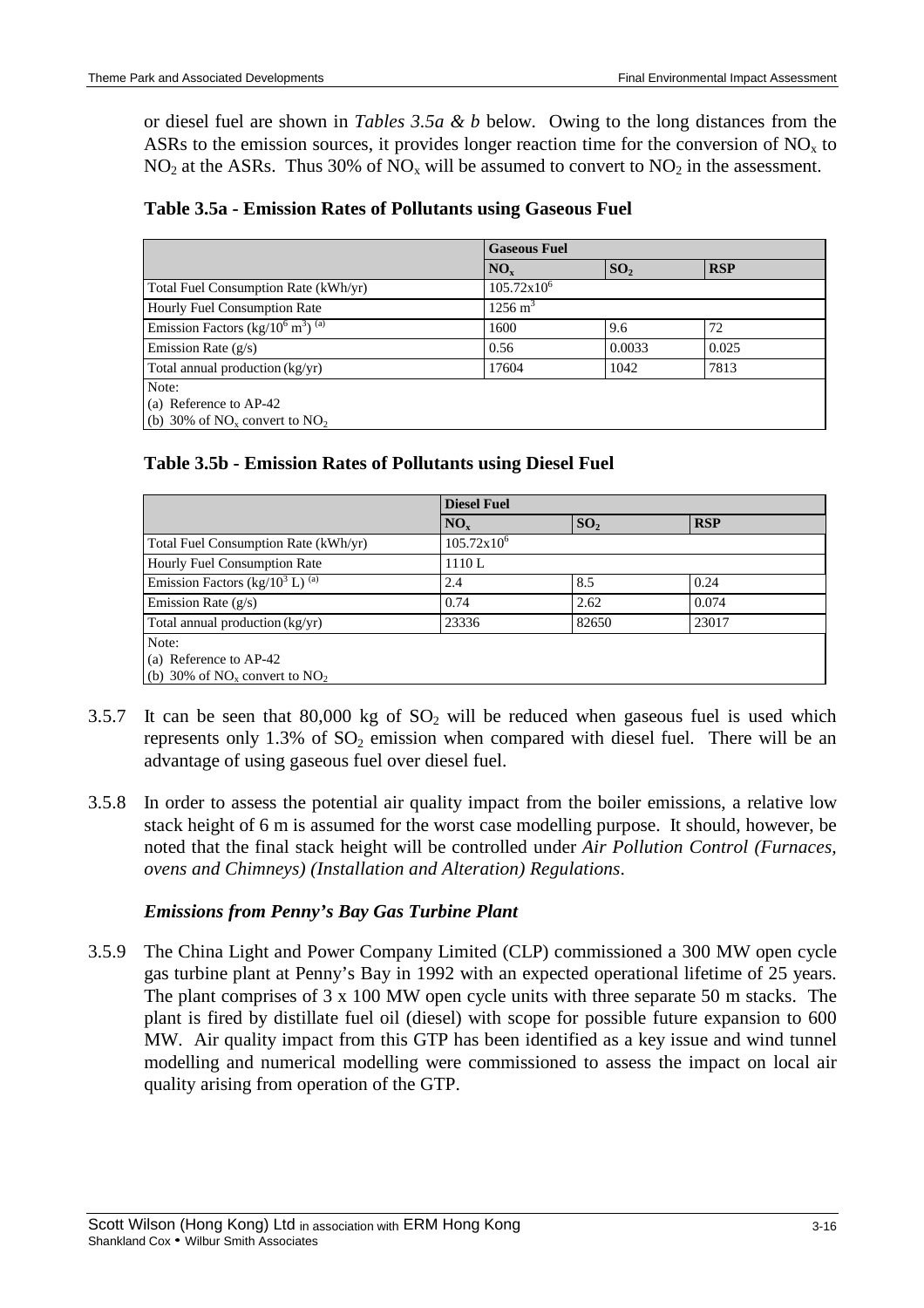#### *Emissions from Fireworks Displays*

- 3.5.10 The Study Brief issued for the Theme Park EIA (*Annex L*) includes a requirement for the assessment of air quality impacts associated with the operational phase of the Project. A range of operational activities are required to be addressed and these include the assessment of impacts associated with the proposed fireworks/pyrotechnics displays. Pyrotechnics usually consist of a mixture of two ingredients: a fuel and an oxidiser. They differ from explosives in that the reaction rates are very low and produce relatively little gas when compared with propellants.
- 3.5.11 The typical composition of pyrotechnics is black powder which is largely potassium nitrate, carbon and sulphur, plus substances added to produce effects and colours, typically various metals or metallic compounds and other chemicals. The scientific literature on the effect of fireworks on air quality is extremely limited. An on-line search of approximately four million scientific papers has only produced three papers related to dioxins emissions.
- 3.5.12 Researches focusing on the effects of particulates and metals from fireworks or detonation of black powder are more readily available.
- 3.5.13 Effects of pyrotechnic displays on indoor and regional air quality have been studied by *(*Dutcher *et al*, 1999)(1) and (Perry, 1999)(2) respectively and their findings published in the *Journal of the Air & Waste Management Association*. Both papers concluded that fine particulate matter dominated by K and S and other common pyrotechnic device constituents such as selected heavy metals were identified *(*Dutcher *et al*, 1999). The paper by Perry reported elevation of the fine particulates  $(PM<sub>2.5</sub>)$  concentration in the western Washington State area. The maximum 24-hour averaged  $PM_{2.5}$  mass concentration apportioned to the pyrotechnic displays was 18.5  $\mu$ gm<sup>-3</sup>. The majority of this mass (54%) was composed of K and S, which originated from the combustion of black powder. Other reference<sup>(3)</sup> suggested the solid products comprise mainly of  $K_2CO_3$ ,  $K_2SO_4$  and  $K_2S$ . Based on these papers it appears that particulates emissions warrant further assessment. It is also noted that some heavy metals will be emitted and hence will be the subject of further consideration.
- 3.5.14 During the combustion of black powder, gaseous emissions (about 31% by weight) including approximately 30% CO<sub>2</sub>, 4-5% CO, and 40%  $N_2$  and small amount of H<sub>2</sub>O and H2S. In view of the small amount of black powder being used and the relative small portion of associated CO emission from fireworks displays, the impact from CO is not expected. However,  $H_2S$  may pose some impact to the environment as this odourous compound can be detected at low concentrations. The potential odour impact will need to be addressed in the following section as part of the Study Brief requirements.
- 3.5.15 Four principal groups of pollutants are identified in the Study Brief, as being of potential concern:
	- dioxins (which for the purposes of this assessment will be taken to include both polychlorinated dibenzo-*p*-dioxins and polychlorinated dibenzofurans);

(2) Kevin D. Perry, Effects of Outdoor Pyrotechnic Displays on the Regional Air Quality of Western Washington State, J. Air & Waste Mange. Assoc. 49:146-155, 1999 (3) Hussain G and Rees G J, Combustion of Black Powder Part 1: Thermo-Analytical Studies 1990

<sup>(1)</sup> Dabrina D. Dutcher, Kevin D. Perry, and Thomas A. Cahill, Effects of Indoor Pyrotechnic Displays on the Air Quality in the Houston Astrodome, J. Air & Waste Manage. Assoc. 49:156-160, 1999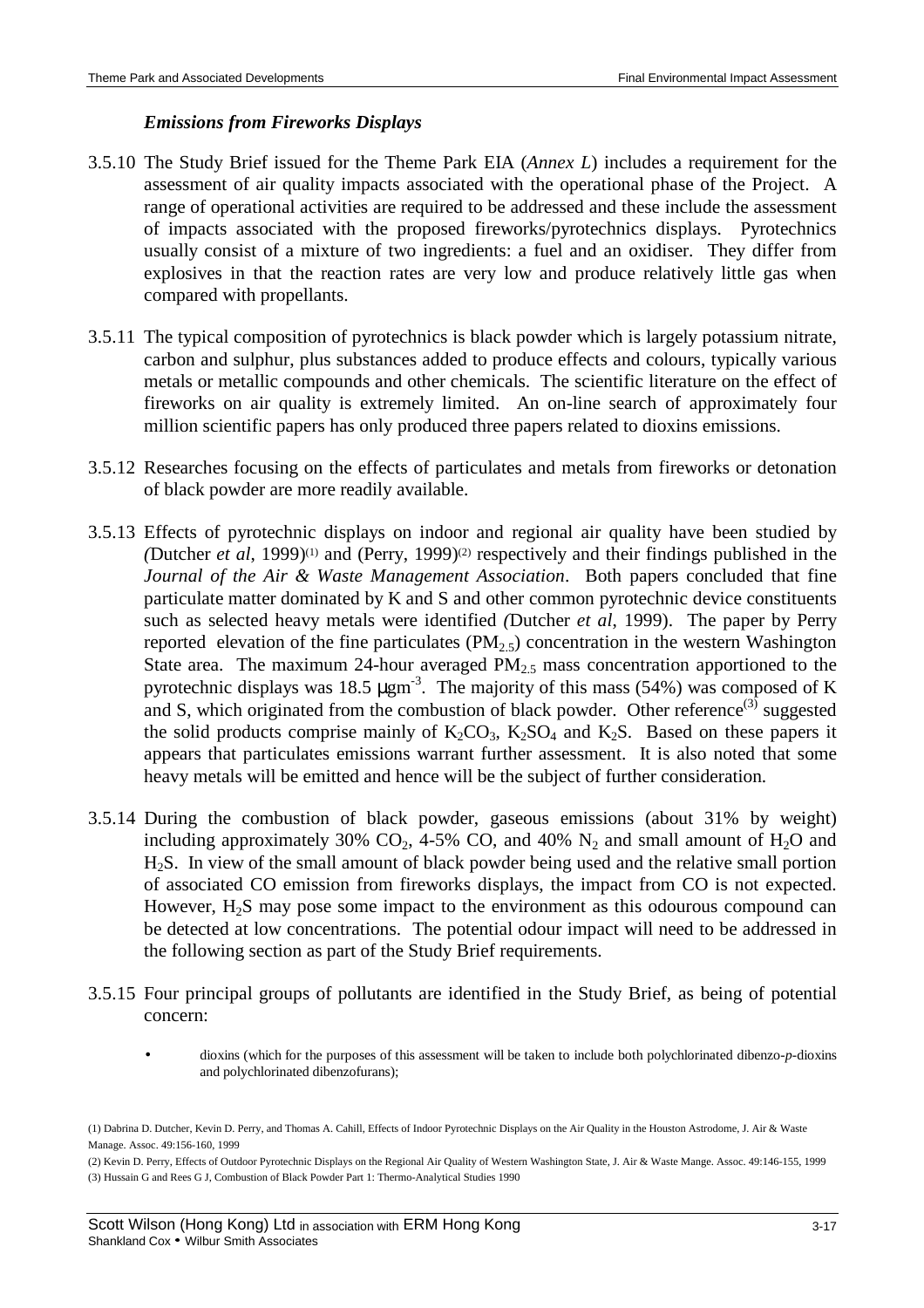- volatile organic compounds (VOCs), which are of concern both with regard to their potential for direct impacts on human health and for their potential to promote the formation of photochemical smog;
- RSP and the associated heavy metals; and
- odour.
- 3.5.16 These substances will be further considered in following sections. With the exception of RSP, none of the papers identified in the on-line database researches have identified impact to the ambient levels of other AQO pollutants. Furthermore, the composition of fireworks is such that emissions of the remaining AQO pollutants are not anticipated to be of concern. On this basis AQO pollutants, other than RSP and possibly lead, will not be considered further.

### *Odour Emissions From Sewage Pumping Station*

3.5.17 A sewage pumping station proposed at the north-west of the Theme Park beside the proposed Water Recreational Centre. The capacity of the station is 112,320 m<sup>3</sup>/day. Odour, originating mainly from hydrogen sulphide in the sewage, could be released from the pumping station and is a potential source of nuisance to the vicinity. In addition, pumping chambers with maximum capacity of 0.2  $m^3/s$  are proposed underground along the Resort Road (D1 and D2) of Theme Park. As the chambers are proposed underground, the odour will not be emitted to the air and it would not cause any adverse odour impact.

#### **ASSESSMENT METHODOLOGY**

#### *Vehicle Emissions from Road Networks*

- 3.5.18 The USEPA approved air dispersion model, *CALINE4* was used to predict the pollutant levels of  $NO<sub>2</sub>$ , RSP and CO from the road networks within the Study Area including:
	- North Lantau Highway;
	- Chok Ko Wan Link Road:
	- Road P2; and
	- Roads D1 and D2.
- 3.5.19 The hourly average of pollutants at two affected heights, the ground level and 10 m above ground, were modelled in the assessment.
- 3.5.20 Fleet emission factors based on the EURO III criteria have been used for this assessment. As emission factors beyond 2011 are not available for this Study, 2011 vehicle emission factors were therefore assumed for traffic beyond 2011. It is however believed that emission rates beyond 2011 will be lower than 2011 as more stringent controls will be put in place and more vehicles will be fitted with advanced emission control systems. The predicted results will therefore be conservative.
- 3.5.21 Traffic flow based on design capacity of the above road networks provided by the Traffic Consultant were employed for the analysis of vehicle emissions. It was assumed that peak hour traffic will occur during daytime and worst case scenario of neutral meteorological conditions were used in the model runs. Typical input parameters for the model are listed below: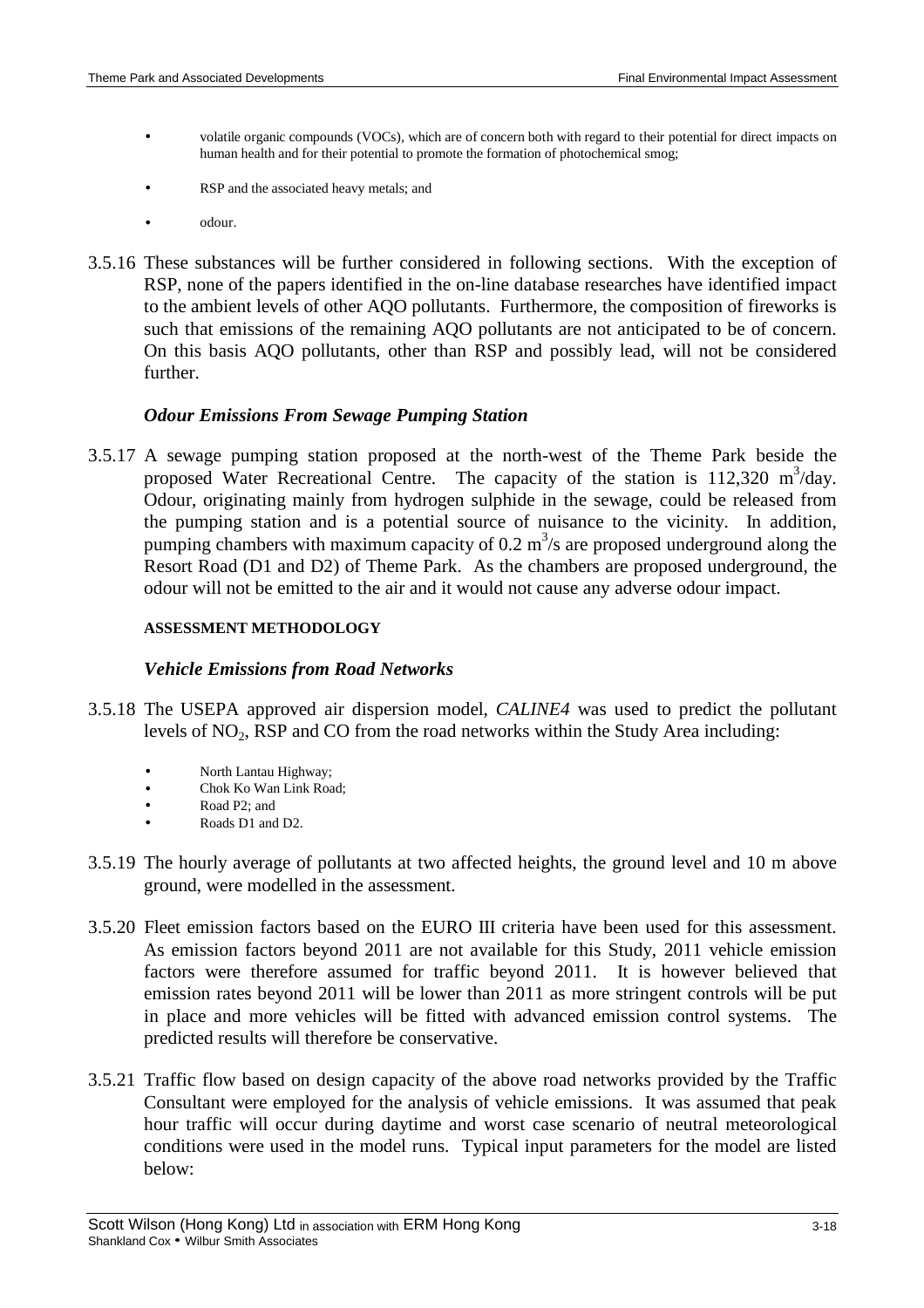| wind speed                           | $1 \text{ ms}^{-1}$ ;          |
|--------------------------------------|--------------------------------|
| wind direction                       | worst case for each receivers; |
| stability class                      | D:                             |
| mixing height                        | 500 m;                         |
| standard deviation of wind direction | 12 degree;                     |
| surface roughness                    | 80 cm; and                     |

- temperature  $25^0C$ .
- 3.5.22 The NO<sub>x</sub> gas is assumed to be inert and levels of NO<sub>2</sub> were taken as 20% of total NO<sub>x</sub> emissions since the worst affected sensitive receivers are located close to the road alignment.

## *Vehicle Emissions from Vehicle Parking Areas*

3.5.23 Emissions from public parking areas within the Theme Park were estimated based on person trips data of year 2024 provided by the HKITP as shown in *Table 3.5c* below. Hotel guests have not been included as they will be dropping off close to the hotel developments. Average occupancy of vehicles from the *Annual Traffic Census 1998* was used in the evaluation of the public carpark emissions during peak hours (9-10 am and 9-10 pm) where most people are arriving and leaving the Theme Park and the associated developments.

# **Table 3.5c - Daily Person Trips Travelled by Private Vehicle in Year 2024**

| <b>Market Segment</b>       | <b>Number of Trips by Private Vehicles</b> | <b>Number of Trips by Tour Coaches</b> |
|-----------------------------|--------------------------------------------|----------------------------------------|
| Resident Workforce          | 750                                        |                                        |
| <b>HK</b> Resident Visitors | 1.013                                      |                                        |
| Tourists                    | 2.108                                      | 28,109                                 |
| Day Visitors                |                                            | .924                                   |

3.5.24 Greater volumes of pollutants may be emitted due to idling operations of tour coaches during peak hours. The *ISCST3* air dispersion model was used to predict the potential impact on the nearby ASRs. Idling of private vehicles is normally of a very short duration hence is not included in this assessment. For this assessment, it has been assumed that an area of 1500  $m<sup>2</sup>$  for each of the 2 public parking areas will be allocated for the parking of tour coaches. Meteorological data for 1997 from Cheung Chau weather station, operated by Hong Kong Observatory, were employed for the model run. Vehicle idling emission factors of 2.0 g/min-veh for  $NO<sub>x</sub>$  and CO for bus provided by EPD were used as emission factors for the vehicle idling operations. Each tour coach is assumed idling at the carpark for a maximum of 10 minutes within the 1-hour assessment period. The levels of  $NO<sub>2</sub>$  were taken as  $20\%$  of total NO<sub>x</sub> emissions. RSP emission is considered negligible as reference to MOBILE6 Emission Factor Model for heavy-duty diesel engines (RSP emission rate = 0.043 g/min-veh) developed by the USEPA and was therefore not included in the assessment.

# *Territory-wide Air Emissions Caused by Theme Park Traffic*

3.5.25 Vehicle emissions from Theme Park related traffic caused by internal traffic within HK SAR and cross-boundary traffic were estimated based on person trips data provided by the HKITP shown in *Table 3.5d* below. In order to compare with the total Vehicle-kilometretravelled (vkt) value obtained from CTS-3 Study for the assessment year in 2016, year 2014 person trips data were used. Average occupancy of vehicles were obtained from the *Annual*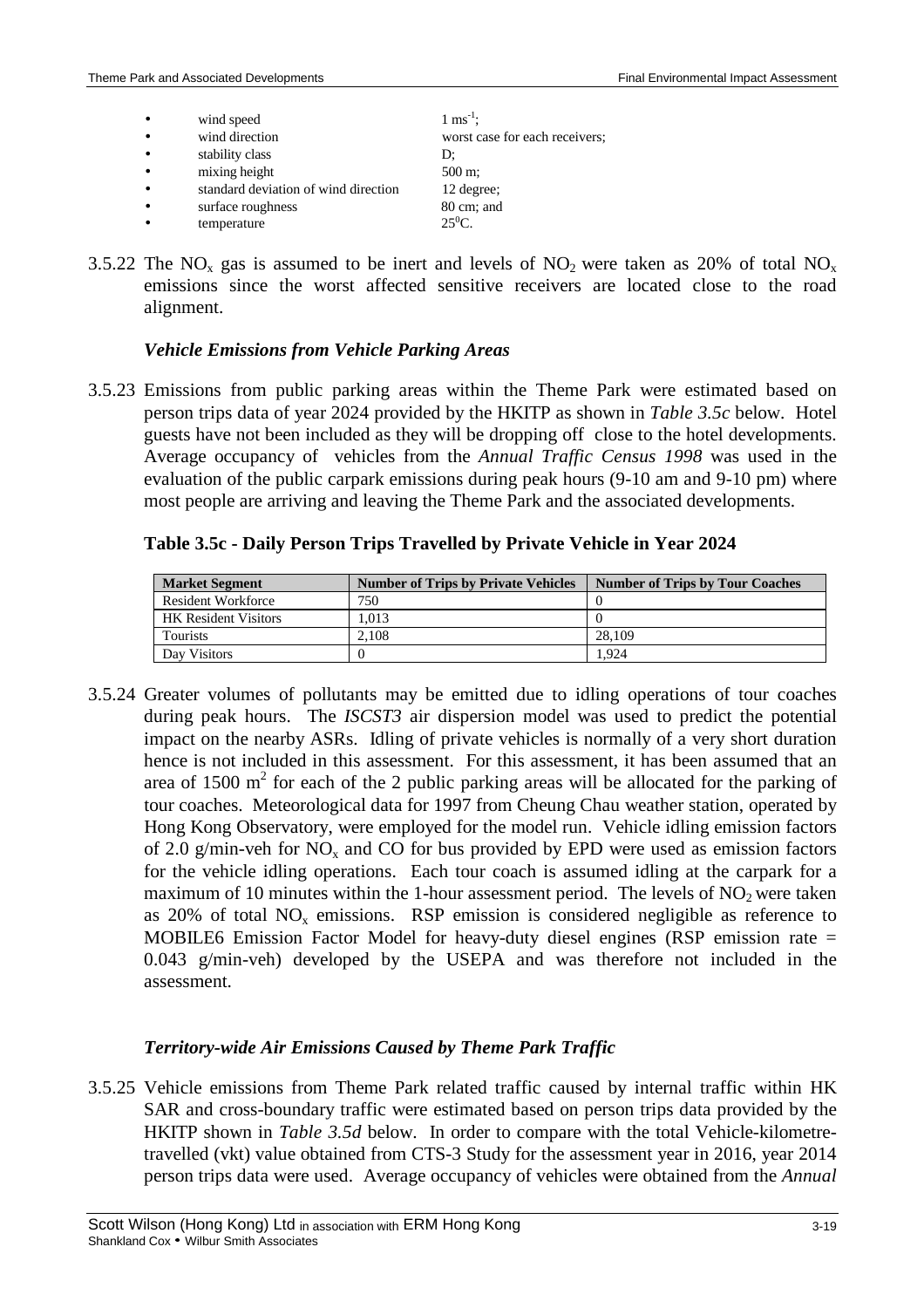*Traffic Census 1998* to estimate the number of vehicles generated by the operation of the Theme Park. Vkt value was calculated by the total number of traffic generated and average distance travelled from town centre to the Theme Park. The vkt value was then compared with the total vkt obtained from the CTS-3 Study to evaluate the impact from additional traffic generated by the Theme Park and associated developments.

| <b>Market Segment</b>        | <b>Private</b> | <b>Taxi</b> | <b>Bus</b> | <b>Tour</b> | Rail   | Ferry |
|------------------------------|----------------|-------------|------------|-------------|--------|-------|
|                              | <b>Vehicle</b> |             |            | Coach       | (PBRL) |       |
| <b>Resident Workforce</b>    | 379            | 95          | 2.655      |             | 5.878  | 474   |
| <b>HK</b> Resident Visitors  | 648            | 432         | 5.833      |             | 13.611 | 1.080 |
| <b>Tourists</b>              | 1.214          | 809         | 7.283      | 16.184      | 14.161 | 809   |
| Day Visitors (Transboundary) |                |             | 4.006      | 821         |        | -0    |
| <b>Hotel Guests</b>          | 2.079          | 1.578       | 860        | 717         | 1.004  | 932   |

**Table 3.5d - Daily Person Trips Travelled in Year 2014**

## *Emissions from Combustion Equipment*

3.5.26 As discussed earlier in this Section,  $NO<sub>2</sub>$  emission comprises the critical pollutant attributed to the Theme Park combustion equipment, and the  $NO<sub>2</sub>$  impacts on receivers located at different heights were assessed. Impacts of the combustion equipment were modelled with the air dispersion model, *ISCST3*. Meteorological data of Cheung Chau Weather Station for the year 1997 were used for the model run. Combustion data of the boilers are provided by HKITP and are shown in *Annex B5*. Types of the fuel, fuel consumption rates, physical dimension for stacks, exit gas temperature are included. Emission rates of pollutants are calculated based on *Compilation of Air Pollutant Emission Factors, 5th Edition* (AP-42).

# *Emissions from Penny's Bay Gas Turbine Plant*

- 3.5.27 A review of the air quality impact from the GTP has been carried out to identify the potential air quality constraints to the proposed Theme Park and associated developments based on the findings from EIA of Gas Turbine Plant at Penny's  $Bay^{(1)}$ . The report identified potential constraints on high-rise developments within the Penny's Bay Area.
- 3.5.28 The proposed development layout will be reviewed to confirm the proposed height restriction in the vicinity of the GTP is adequate to avoid any potential air quality impact. Any proposed development exceeding the specified limit will need to be addressed in terms of potential impact and or obstruction to the dispersion of the GTP plume. Special reference will be made to air quality at elevated ASRs to the south of the Bay based on the previous wind tunnel modelling velocity measurements over the site and test results.

# *Emissions from Fireworks Displays*

3.5.29 Emissions from fireworks displays will be estimated based on the data provided by HKITP and information from on-line database searches. The assessment will include the following pollutants: RSP, heavy metals, VOC, dioxins and odour. Detailed consideration will be given to those pollutant identified as being of concern in the Study Brief, and others, such as RSP, which have been identified from the on-line database researches. Quantitative model-based assessment will, where appropriate, be utilised to predict impacts. Dispersion

<sup>(1)</sup> EIA of Gas Turbine Plant at Penny's Bay, Final Key Issue Report No. 1, Air Quality Impact (ERL, November 1990)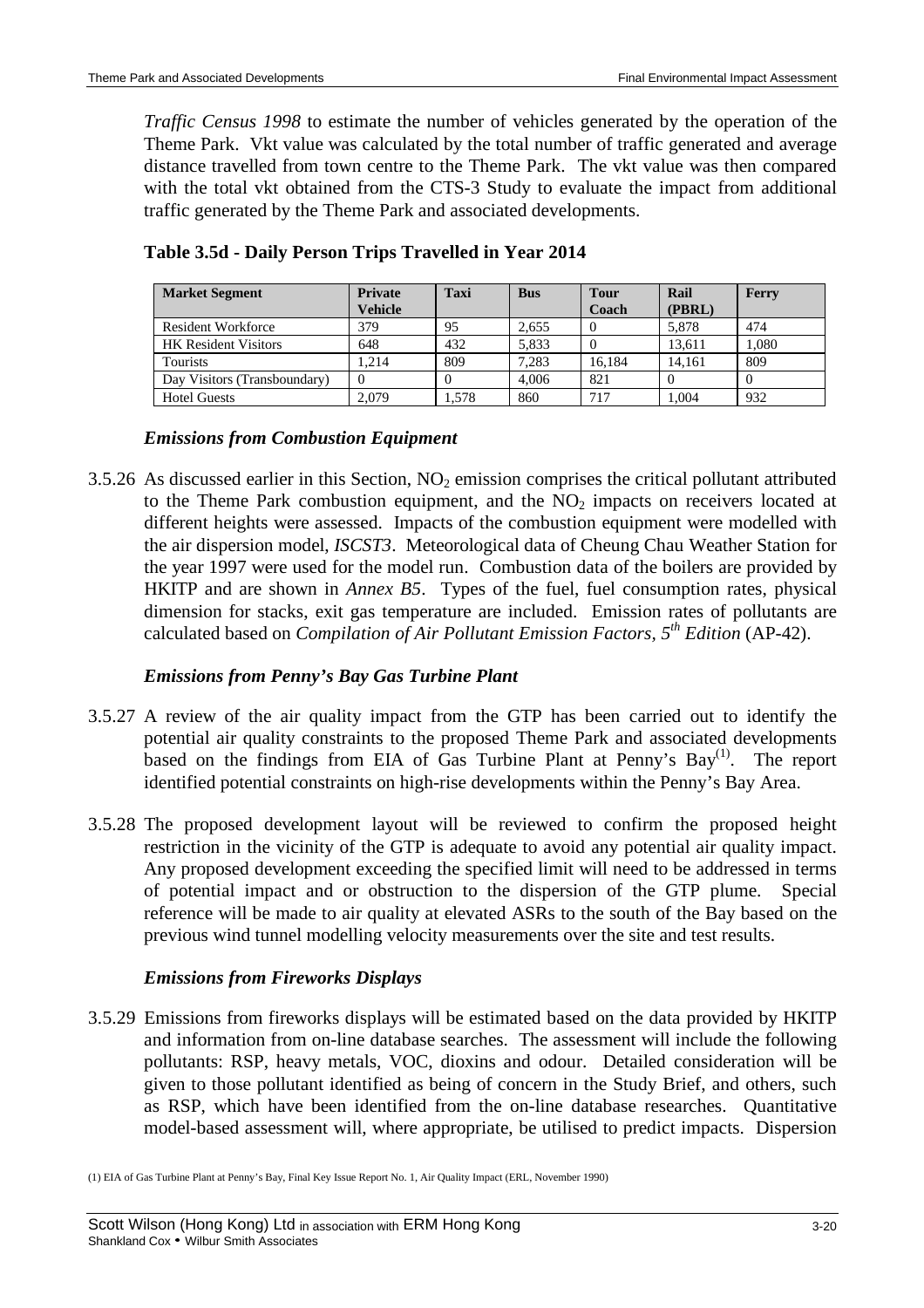modelling will be carried out using meteorology data from the year 1997 from the Hong Kong Observatory's Cheung Chau Weather Station.

# **Heavy Metals**

- 3.5.30 Disney committed to minimise any potential exposure to harmful air contaminants by prohibiting the use of heavy metals such as chromium, lead, mercury, arsenic, manganese, nickel or zinc in the purchase and use of pyrotechnics products (please refer to a letter from International Theme Park in *Annex B7*). Based on the data provided by HKITP, 42% of the total mass of fireworks is emitted to the atmosphere. If it is assumed that the total mass is turned to RSP the worst-case particulates emission will be around 2.6 kg and 14.7 kg for low-level and mid-level shows, respectively. Typically the composition of the particulates emission consists largely of Potassium Sulphate and a trace amount of metals in the form of, Potassium, Sodium, Magnesium, Aluminium, Antimony, Barium, Strontium, Titanium and Copper compounds. According to the USEPA's Integrated Risk Information System, there are no human carcinogenic data for the above metals, and they are therefore considered to be non-carcinogenic. Potential impacts from these metal compounds can be estimated using the percentage composition of these metal compounds within the mass of the particulates emission.
- 3.5.31 The *ISCST3* dispersion model will be used to simulate the potential RSP concentrations at ASRs. Estimated emissions are based on two mid-level and three low-level shows happening at the same hour (i.e. 2100 hours) every night. Based on the discussion with the fireworks specialist, the shows are modelled as separate volume sources,  $27000 \text{ m}^3$  and  $8000 \text{ m}^3$  respectively. The modelling results will then be compared with the respective daily and annual RSP criteria. The impacts of the metal compounds are estimated by comparison with the relevant non-AQO criteria.

# **Dioxins and VOCs**

3.5.32 Impacts from dioxins and VOCs will be addressed with reference to the available literature.

# **Odours**

3.5.33 The *ISCST3* air dispersion model has been used to predict an output which is described by the model as a maximum 1 hour mean concentration. In actual fact, this output corresponds more closely to a maximum 3 minute average. To provide a margin of error it has been conservatively assumed that concentration calculated by *ISCST3* can be equated to a 15 minute mean. In order to convert the model outputs to maximum 5 second mean concentrations, a two-step conversion process has been defined by EPD. The first step is the conversion of the model output to a maximum three minute mean using the power low formula proposed by Duffee *et al* <sup>(1)</sup>. The second step is the conversion of 3 minute means to 5 second means using the approach suggested by the Warren Spring Laboratory (WSL) <sup>(2)</sup> . The resulting factors for converting the model outputs to 5 second means, are presented in *Table 3.5e*.

(1) RA Duffee, MA O'Brien & N Ostojic, Odour Modelling - Why and How, in recent Developments and Current Practices in Odour, Regulations, Control and Technology, Transaction of the Air & Waste Management Association, ED. DR Derenzon & A Gnyp (2) A W C Keddie, Dispersion of Odours, in Odour Control - A Concise Guide, Warren Spring Laboratory, 1980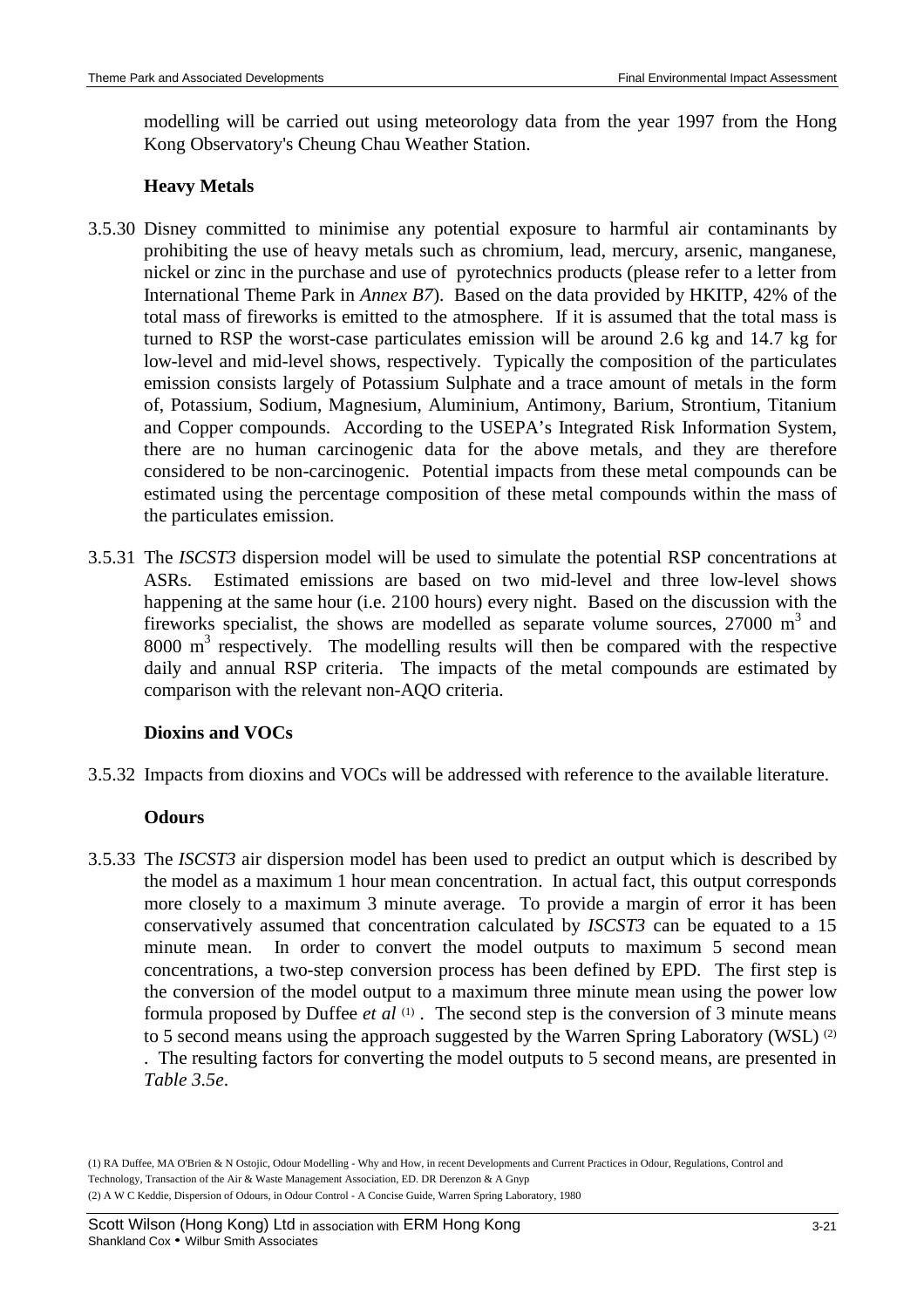| <b>Pasquill Stability</b> |               | Conversion 15 minute to Conversion 3 minute to 5 | <b>Overall Conversion Factor</b> |
|---------------------------|---------------|--------------------------------------------------|----------------------------------|
| <b>Class</b>              | 3 minute mean | second mean                                      |                                  |
| A                         | 2.23          | 10                                               | 22.3                             |
| в                         | 2.23          | 10                                               | 22.3                             |
|                           | 1.70          |                                                  | 8.50                             |
|                           | 1.38          |                                                  | 6.90                             |
|                           | 1.31          |                                                  | 6.55                             |
|                           | 1.31          |                                                  | 6.55                             |

# **Table 3.5e - Factors for Converting Model Outputs to Maximum 5 second Mean Odour Concentrations**

### **EVALUATION OF IMPACTS**

### *Vehicular Emissions from Road Networks*

3.5.34 Vehicular emissions from the road network are one of the major sources of pollutants and affect air quality at lower levels. Pollutant levels at the two worst affected heights, ground level and at 10 m above ground, have been modelled and the results are presented in *Table 3.5f*. Both the existing and planned road networks, described in *Section 3.5.4*, plus background pollutant concentrations have been included in the model. A 24-hour  $NO<sub>2</sub>$  and RSP criteria were used in the assessment. A factor of 0.4 was, therefore, used in for the conversion of hourly  $NO<sub>2</sub>$  and RSP concentration to daily  $NO<sub>2</sub>$  and RSP concentration.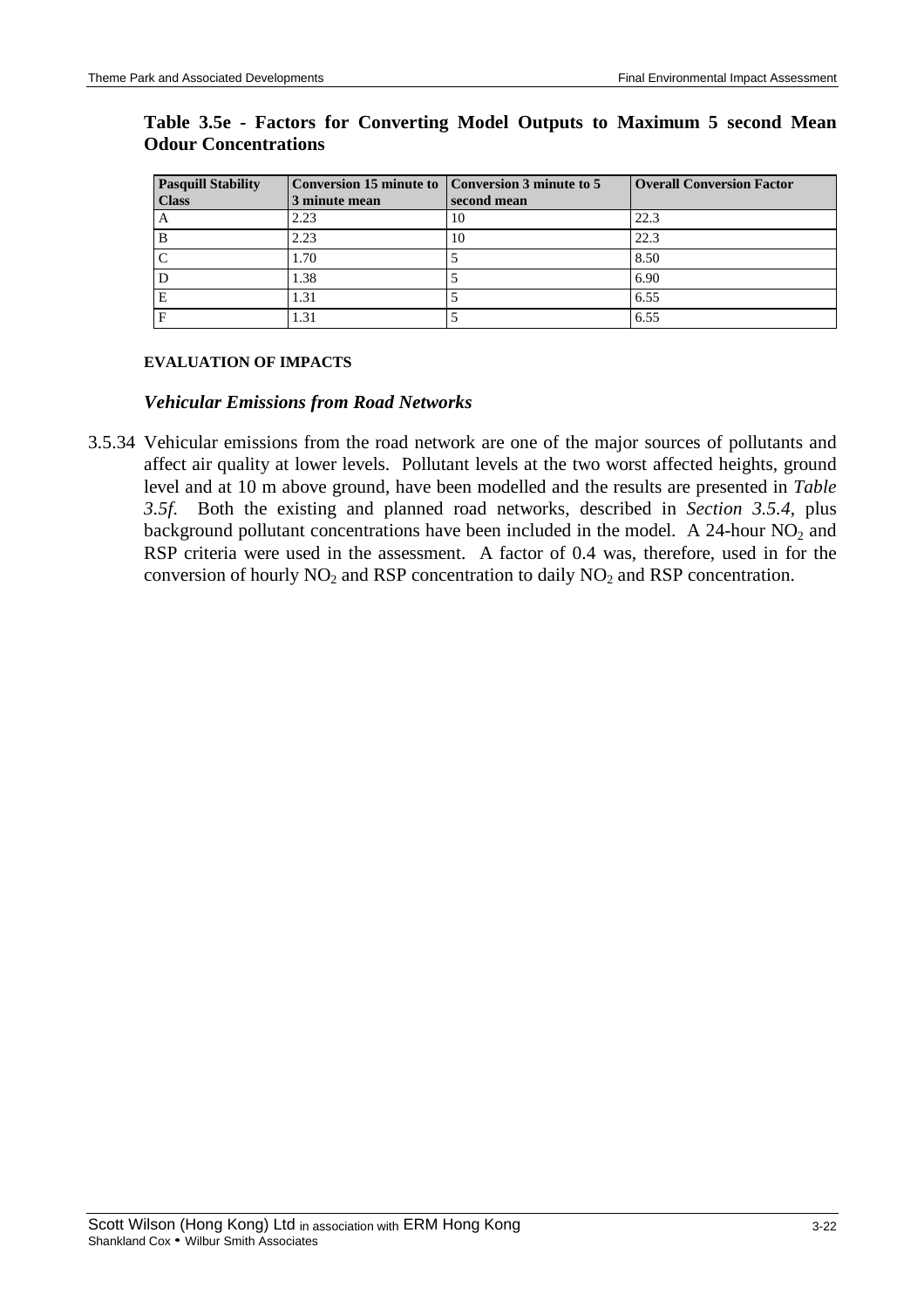| <b>ASRs</b>    | <b>Predicted Concentration (a)</b>                              |             |                  |                            |                         |             |                  |                            |  |
|----------------|-----------------------------------------------------------------|-------------|------------------|----------------------------|-------------------------|-------------|------------------|----------------------------|--|
|                | <b>Ground Level</b>                                             |             |                  |                            | <b>10m Above Ground</b> |             |                  |                            |  |
|                | Hourly $NO2$                                                    | Daily $NO2$ | <b>Hourly CO</b> | <b>Daily</b><br><b>RSP</b> | Hourly $NO2$            | Daily $NO2$ | <b>Hourly CO</b> | <b>Daily</b><br><b>RSP</b> |  |
| A1             | 135                                                             | 74          | 984              | 58                         | 131                     | 72          | 984              | 58                         |  |
| A2             | 48                                                              | 39          | 179              | 42                         | 48                      | 39          | 179              | 42                         |  |
| A3             | 44                                                              | 37          | 179              | 41                         | 44                      | 37          | 179              | 41                         |  |
| A4             | 63                                                              | 45          | 294              | 45                         | 63                      | 45          | 294              | 45                         |  |
| A <sub>5</sub> | 135                                                             | 74          | 984              | 58                         | 135                     | 74          | 984              | 58                         |  |
| A6             | 56                                                              | 42          | 294              | 44                         | 56                      | 42          | 294              | 44                         |  |
| A7             | 56                                                              | 42          | 294              | 43                         | 56                      | 42          | 294              | 43                         |  |
| $\rm A8$       | 93                                                              | 57          | 639              | 50                         | 93                      | 57          | 639              | 50                         |  |
| A9             | 82                                                              | 53          | 524              | 48                         | 78                      | 51          | 409              | 47                         |  |
| A10            | 135                                                             | 74          | 984              | 59                         | 131                     | 72          | 869              | 58                         |  |
| A11            | 116                                                             | 66          | 869              | 54                         | 112                     | 65          | 754              | 54                         |  |
| A12            | 119                                                             | 67          | 869              | 55                         | 116                     | 66          | 869              | 54                         |  |
| A13            | 97                                                              | 59          | 639              | 51                         | 97                      | 59          | 639              | 51                         |  |
| A14            | 104                                                             | 61          | 754              | 52                         | 101                     | 60          | 639              | 51                         |  |
| A15            | 138                                                             | 75          | 984              | 60                         | 138                     | 75          | 984              | 60                         |  |
| A16            | 157                                                             | 83          | 1,214            | 63                         | 153                     | 81          | 1,214            | 62                         |  |
| A17            | 142                                                             | 77          | 1,099            | 59                         | 135                     | 74          | 984              | 58                         |  |
| A18            | 146                                                             | 78          | 1.099            | 61                         | 142                     | 77          | 1,099            | 61                         |  |
| AQO            | 300                                                             | 150         | 30,000           | 180                        | 300                     | 150         | 30,000           | 180                        |  |
| Criteria       |                                                                 |             |                  |                            |                         |             |                  |                            |  |
| Notes:         |                                                                 |             |                  |                            |                         |             |                  |                            |  |
|                | (a) Background pollutants concentration included in the results |             |                  |                            |                         |             |                  |                            |  |

# **Table 3.5f - Predicted Hourly Air Quality Impacts from Open Road (**µ**gm-3)**

- 3.5.35 Full compliance with the AQO's is expected at all the ASRs was predicted. Maximum hourly NO<sub>2</sub> and CO and daily RSP concentrations of 157  $\mu$ gm<sup>-3</sup>, 1214  $\mu$ gm<sup>-3</sup> and 63  $\mu$ gm<sup>-3</sup>, respectively, were predicted at the ground level of Theme Park Gateway (A16). Interpretation of the model results indicates that there will be no adverse cumulative air quality impacts associated with the road networks.
- 3.5.36 Sample CALINE4 output files are shown in *Annex B6*.

# *Vehicle Emissions from Public Vehicle Parking Areas*

- 3.5.37 Emissions from the public vehicle parking area within the Theme Park were evaluated based on the daily person trips data provided by the HKITP for the year 2024. About 3,871 person trips would be travelling by private vehicles and 30,033 person trips by tour coaches. About 15% of which will arrive or depart the Theme Park during peak hours (9-10 am and 9-10 pm) according to the Arrivals and Departures data for the year 2024 provided by the HKITP. Based on an average occupancy of 1.5 for private vehicles and 40 for tour coaches, it was estimated that about 400 private vehicles and 100 tour coaches will be arriving or departing the parking area during peak hours. Provided the small number of vehicles will be distributed over two large vehicle parking areas of about 90,000  $m^2$ , air quality impact due to vehicle emissions from parking areas is expected to be insignificant.
- 3.5.38 Emissions from tour coaches waiting for the boarding passengers were estimated at the ground level and 10m above ground using *ISCST3* model. Assuming 100 tour coaches are idling over an area of  $1,500 \text{ m}^2$  for each of the two parking areas for maximum of 10 minutes, the predicted pollutant concentrations at the nearest ASRs are shown in *Table 3.5g* below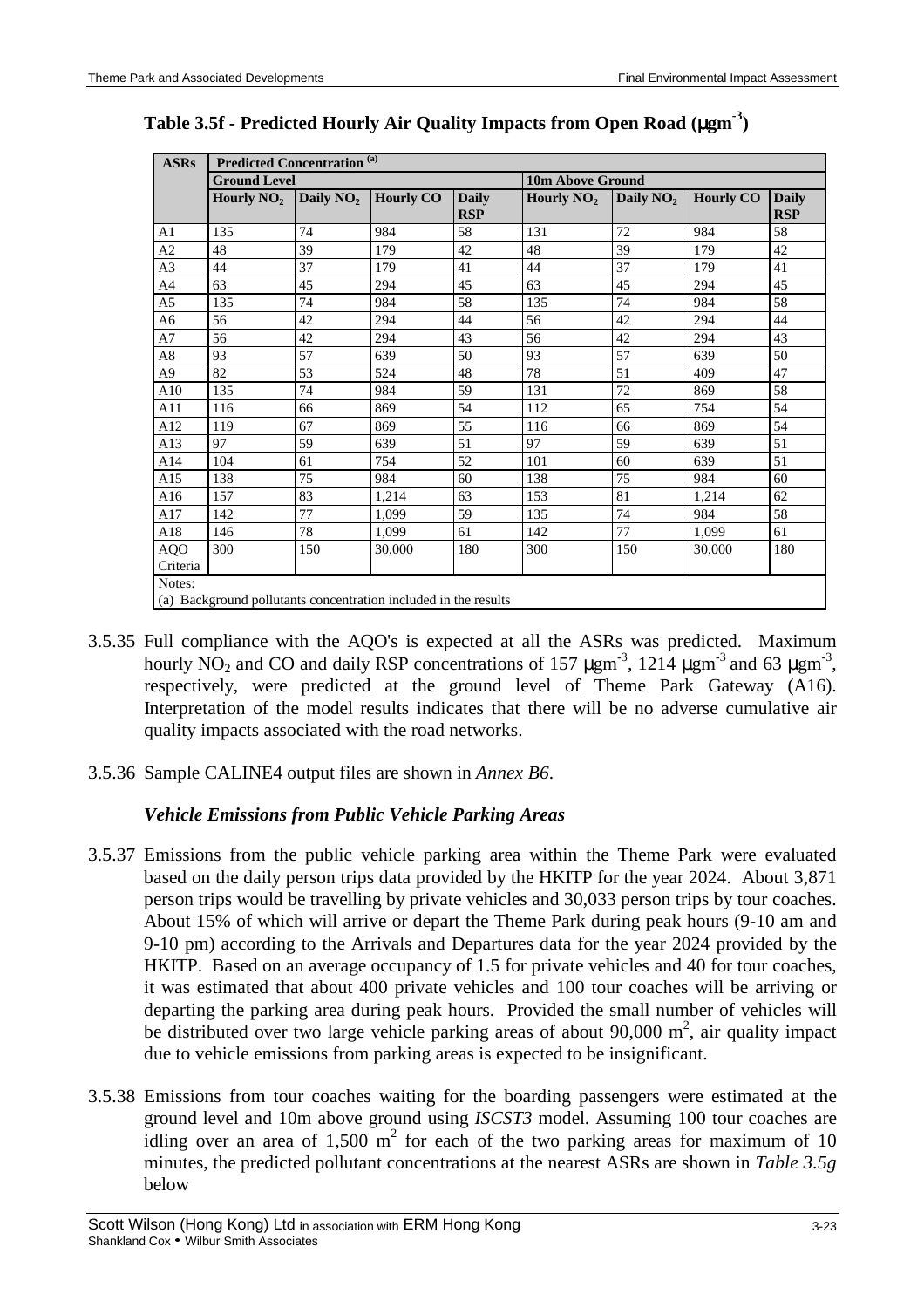## **Table 3.5g - Predicted Pollutant Concentrations from Idling Emission of Tour Coaches (**µ**gm-3)**

| <b>ASRs</b> | <b>Locations</b>                             | <b>Predicted Hourly NO<sub>2</sub></b> |                      | <b>Predicted Hourly CO</b> |                      |  |
|-------------|----------------------------------------------|----------------------------------------|----------------------|----------------------------|----------------------|--|
|             |                                              |                                        | <b>Concentration</b> |                            | <b>Concentration</b> |  |
|             |                                              | 10m Above<br>Ground                    |                      | Ground                     | 10m Above            |  |
|             |                                              | Level                                  | Ground               | <b>Level</b>               | Ground               |  |
| A11         | Divisional Fire Station (West of the Penny's | 74                                     | 51                   | 217                        | 131                  |  |
|             | <b>Bay Rail Station</b> )                    |                                        |                      |                            |                      |  |
| A12         | Divisional Police Station                    | 86                                     | 53                   | 261                        | 139                  |  |
| A13         | Divisional Fire Station (East of the Penny's | 65                                     | 50                   | 185                        | 128                  |  |
|             | <b>Bay Rail Station</b> )                    |                                        |                      |                            |                      |  |

Notes:

(a) Background concentration included in the results

## *Territory-wide Air Emissions Caused by Theme Park Traffic*

- 3.5.39 Air quality impact from additional traffic generated by the operation of Theme Park and associated developments was evaluated using daily person trip data of year 2014 in order to compared with the projected CTS-3 traffic figures in 2016 as shown in *Table 3.5c* .
- 3.5.40 Number of additional vehicles generated within the HKSAR and transboundary traffic and their vehicle-kilometre-travelled (vkt) were estimated and are shown in *Tables 3.5h* and *3.5i* below:

#### **Table 3.5h - Additional Daily Traffic Generated by the Operation of Theme Park**

| <b>Additional Traffic Generated</b>      | <b>Private Vehicles</b> | <b>Taxi</b> | <b>Bus</b> | <b>Tour Coach</b> |
|------------------------------------------|-------------------------|-------------|------------|-------------------|
| Trips by Local Traffic                   | 4321                    | 2914        | 16631      | 16901             |
| Trips by transboundary traffic           |                         |             | 4006       | 821               |
| Average Occupancy of Vehicles            |                         |             | 50         | 40                |
| No. of Additional Local Vehicles         | 2880                    | 1457        | 333        | 423               |
| No. of Additional transboundary Vehicles | $\Omega$                |             | 80         | 20                |

### **Table 3.5I - Additional VKT Generated by the Operation of Theme Park**

|                                                       | <b>Local Traffic</b> | <b>Transboundary Traffic</b> |
|-------------------------------------------------------|----------------------|------------------------------|
| Total Number of Vehicles Per Day                      | 5.093                | 100                          |
| Average Distance Traveled Per Returned Trip (km)      | 34                   | 44                           |
| vkt (Daily)                                           | 173.162              | 4.400                        |
| vkt (Yearly)                                          | 63, 204, 130         | 160,600                      |
| Percentage vkt of total vkt obtained from CTS-3 Study | 0.26%                | 6.7 x 10 <sup>-4</sup> %     |
| $(23,815,904,689)$ of year 2016                       |                      |                              |

- 3.5.41 As compared with the total vkt obtained from *CTS-3 Study* for the assessment year in 2016, additional traffic generated will only contribute to 0.26 % and 6.7 x  $10^{-4}$  % of the total vkt. Air quality impact due to Theme Park related traffic is therefore not significant.
- 3.5.42 Alternative access modes, described in *Section 14*, using railway (PBRL) and ferry have been taken into account in the evaluation. *Table 3.5d* shows that, about 34,654 and 3,295 person trips would be taking the PBRL and ferry respectively. These two transport modes contribute to about 43 to 44% of the total person trips generated to the Theme Park. Significantly more road traffic would be generated should these alternative access modes not be provided. The consequence would be an increase in traffic related emissions.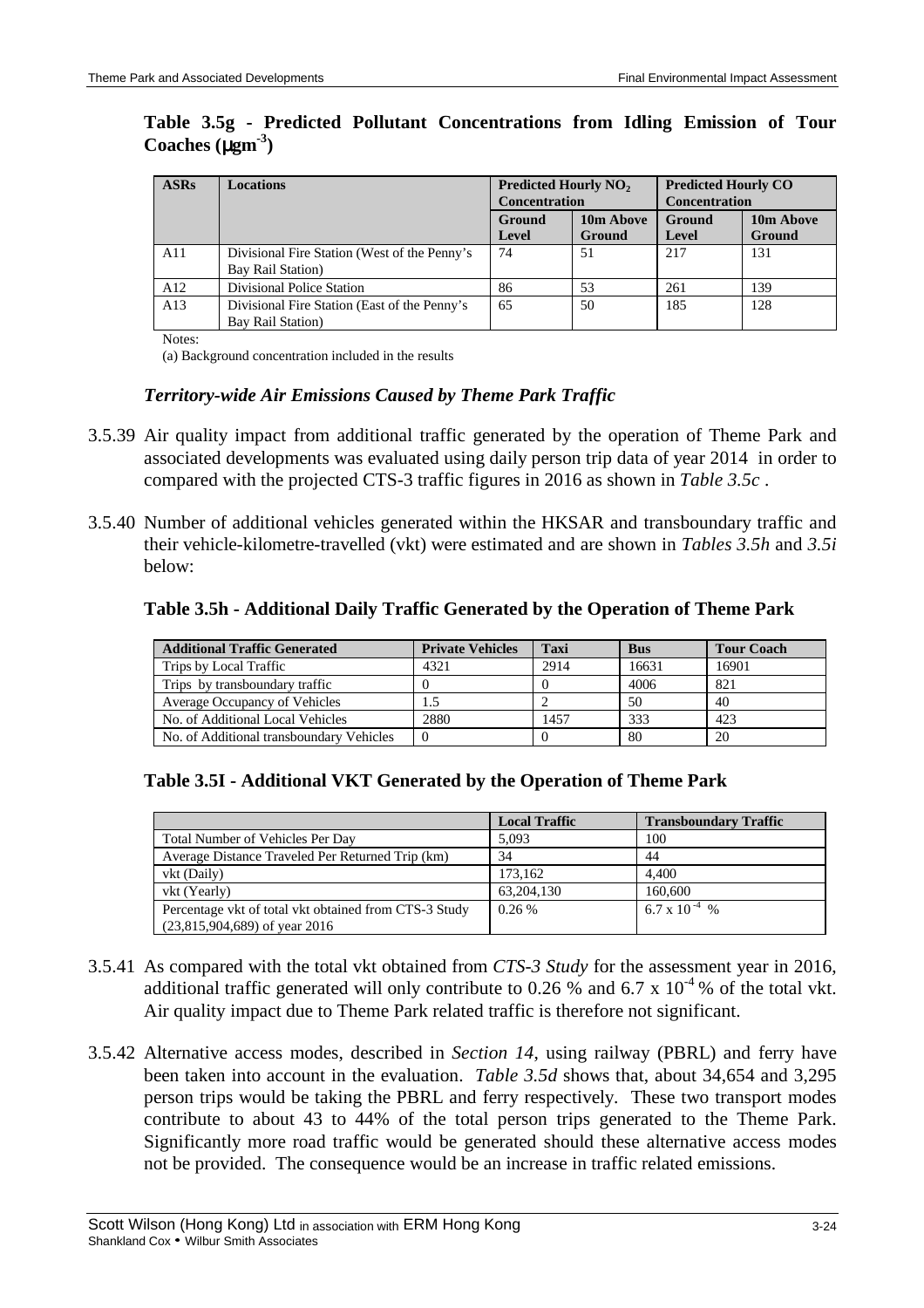# *Emissions from Boilers at Low Receiver Levels*

3.5.43 The predicted hourly  $NO<sub>2</sub>$  concentration at ground level and 10 m above ground are listed in *Table 3.5j* below.

| <b>ASRs</b>                  | Predicted Hourly NO <sub>2</sub> Concentration <sup>(a)</sup> |                  |  |  |  |
|------------------------------|---------------------------------------------------------------|------------------|--|--|--|
|                              | <b>Ground Level</b>                                           | 10m Above Ground |  |  |  |
| A1                           | 35                                                            | 35               |  |  |  |
| $\rm A2$                     | 37                                                            | 36               |  |  |  |
| A3                           | 36                                                            | 35               |  |  |  |
| A4                           | 35                                                            | 35               |  |  |  |
| A5                           | 36                                                            | 36               |  |  |  |
| A6                           | 35                                                            | 35               |  |  |  |
| A7                           | 34                                                            | 35               |  |  |  |
| $\rm A8$                     | 35                                                            | 36               |  |  |  |
| A9                           | 36                                                            | 37               |  |  |  |
| A10                          | 35                                                            | 35               |  |  |  |
| A11                          | 35                                                            | 35               |  |  |  |
| A12                          | 35                                                            | 35               |  |  |  |
| A13                          | 35                                                            | 35               |  |  |  |
| A14                          | 35                                                            | 35               |  |  |  |
| A15                          | 37                                                            | 37               |  |  |  |
| A16                          | 34                                                            | 34               |  |  |  |
| A17                          | 34                                                            | 34               |  |  |  |
| A18                          | 35                                                            | 35               |  |  |  |
| AQO Criteria<br>$\mathbf{r}$ | 300                                                           | 300              |  |  |  |

|  | Table 3.5j - Predicted Hourly $NO2$ Concentration at Low Elevations |  |  |  |  |
|--|---------------------------------------------------------------------|--|--|--|--|
|--|---------------------------------------------------------------------|--|--|--|--|

Note:

(a) Background of  $NO_2$  (33  $\mu$ gm<sup>-3</sup>) from Penny's Bay Gas Turbine Plant Monitoring Station has been included in the prediction.

# *Cumulative Impacts of GTP, Vehicle and Boiler Emissions at Low Level Receivers*

 $3.5.44 \text{ NO}_2$ , CO and RSP are the major pollutants in vehicle exhaust emissions. ASRs at lower levels, i.e., at ground level and 10 m above ground, will receive higher impacts. The cumulative air pollutant levels at low level receivers, taking into account contributions from vehicle emissions from the road networks, public parking area, GTP and boiler emissions, are shown *in Table 3.5k* below.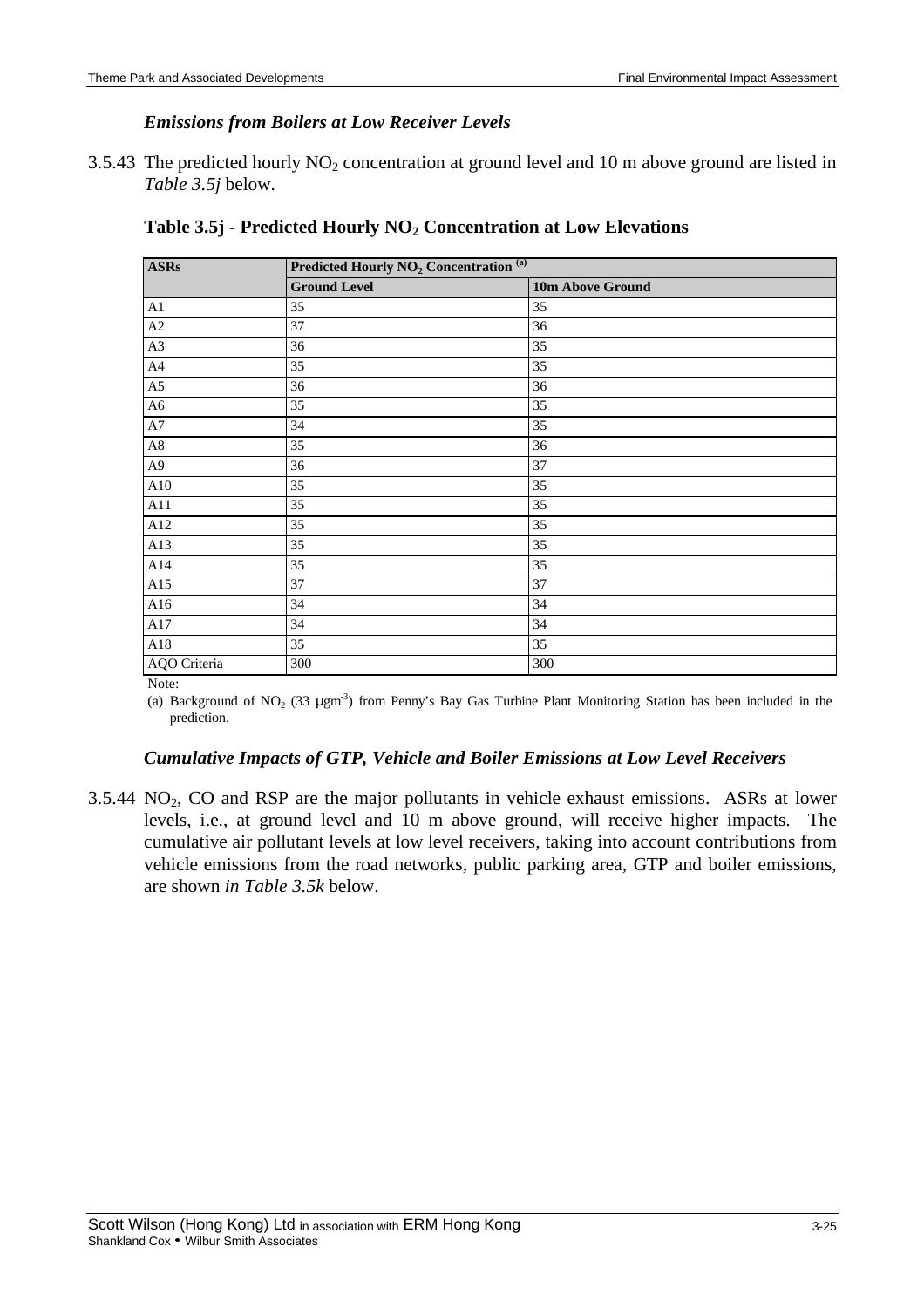| <b>ASR</b>     |                     | <b>Cumulative Concentration</b> |                  |                  |                         |                       |                  |           |
|----------------|---------------------|---------------------------------|------------------|------------------|-------------------------|-----------------------|------------------|-----------|
|                | <b>Ground Level</b> |                                 |                  |                  | <b>10m Above Ground</b> |                       |                  |           |
|                | Hourly $NO2$        | Daily $NO2$                     | <b>Hourly CO</b> | <b>Daily RSP</b> | Hourly $NO2$            | Daily NO <sub>2</sub> | <b>Hourly CO</b> | Daily RSP |
| $\mathbf{A}1$  | 137                 | 74                              | 984              | 58               | 133                     | 72                    | 984              | 58        |
| A2             | 52                  | 40                              | 179              | 42               | 51                      | 40                    | 179              | 42        |
| A3             | 47                  | 37                              | 179              | 41               | 47                      | 37                    | 179              | 41        |
| A4             | 65                  | 45                              | 294              | 45               | 65                      | 45                    | 294              | 45        |
| A <sub>5</sub> | 137                 | 74                              | 984              | 58               | 137                     | 74                    | 984              | 58        |
| A6             | 58                  | 42                              | 294              | 44               | 58                      | 42                    | 294              | 44        |
| $\rm A7$       | 57                  | 42                              | 294              | 43               | 57                      | 42                    | 294              | 43        |
| $\rm A8$       | 95                  | 58                              | 639              | 50               | 96                      | 58                    | 639              | 50        |
| A <sub>9</sub> | 85                  | 54                              | 524              | 48               | 82                      | 52                    | 409              | 47        |
| A10            | 136                 | 74                              | 984              | 59               | 133                     | 72                    | 869              | 58        |
| A11            | 118                 | 66                              | 869              | 54               | 114                     | 65                    | 1,025            | 54        |
| A12            | 121                 | 68                              | 869              | 55               | 118                     | 66                    | 754              | 54        |
| A13            | 99                  | 60                              | 639              | 51               | 99                      | 60                    | 869              | 51        |
| A14            | 107                 | 61                              | 754              | 52               | 103                     | 60                    | 639              | 51        |
| A15            | 142                 | 75                              | 984              | 60               | 142                     | 75                    | 984              | 60        |
| A16            | 158                 | 83                              | 1,214            | 63               | 155                     | 81                    | 1,214            | 62        |
| A17            | 143                 | 77                              | 1,099            | 59               | 136                     | 74                    | 984              | 58        |
| A18            | 148                 | 78                              | 1,099            | 61               | 144                     | 77                    | 1,099            | 61        |
| <b>AQO</b>     | 300                 | 150                             | 30,000           | 180              | 300                     | 150                   | 30,000           | 180       |
| Criteria       |                     |                                 |                  |                  |                         |                       |                  |           |
| Notes:         |                     |                                 |                  |                  |                         |                       |                  |           |

**Table 3.5k - Cumulative Pollutants Concentration at Low Level Receivers (**µ**gm-3)**

(a) Vehicle exhaust, boiler emissions and background levels are included in the results

(b) Since emissions of CO and RSP from boilers are negligible, only results from vehicle emissions are presented

- 3.5.45 The cumulative hourly and daily  $NO<sub>2</sub>$ , CO and RSP concentrations from vehicle and boiler emissions show full compliance of the AQOs at all ASRs. The predicted cumulative hourly NO<sub>2</sub> and CO and daily RSP concentrations at ground level and 10 m above ground are in the range of 47 - 158  $\mu$ gm<sup>-3</sup>, 179-1,214  $\mu$ gm<sup>-3</sup> and 41-63  $\mu$ gm<sup>-3</sup> respectively. It is also indicated that  $NO<sub>2</sub>$  is the critical pollutant and maximum hourly  $NO<sub>2</sub>$  concentration of 158  $\mu$ gm<sup>-3</sup> was predicted at A16 (Theme Park Gateway) at ground level which comprises 53% of AQO for the worst case scenario. It is stated in the *EIA of Gas Turbine Plant at Penny's*  $Bay<sup>(1)</sup>$  that about 60  $\mu$ gm<sup>-3</sup> of NO<sub>2</sub> should be added to predicted level under high wind speed conditions, and the maximum hourly  $NO_2$  levels at A16 will become 218  $\mu$ gm<sup>-3</sup> which is still within the AQO criteria.
- 3.5.46 Isopleths of the critical pollutant  $(NO<sub>2</sub>)$  at both ground level and 10 m above ground are shown in *Figures 3.5a-b*. The plots show that pollutants levels in the area are within the AQO criteria.

### *Emissions from Boilers at High Receiver Levels*

3.5.47 The high level of ASRs are affected mainly by the boiler emissions. The predicted hourly NO2 concentration at 20 m, 30 m and 40 m above ground are listed in *Table 3.5l* below.

<sup>(1)</sup> EIA of Gas Turbine Plant at Penny's Bay, Final Key Issue Report No. 1, Air Quality Impact (ERL, November 1990)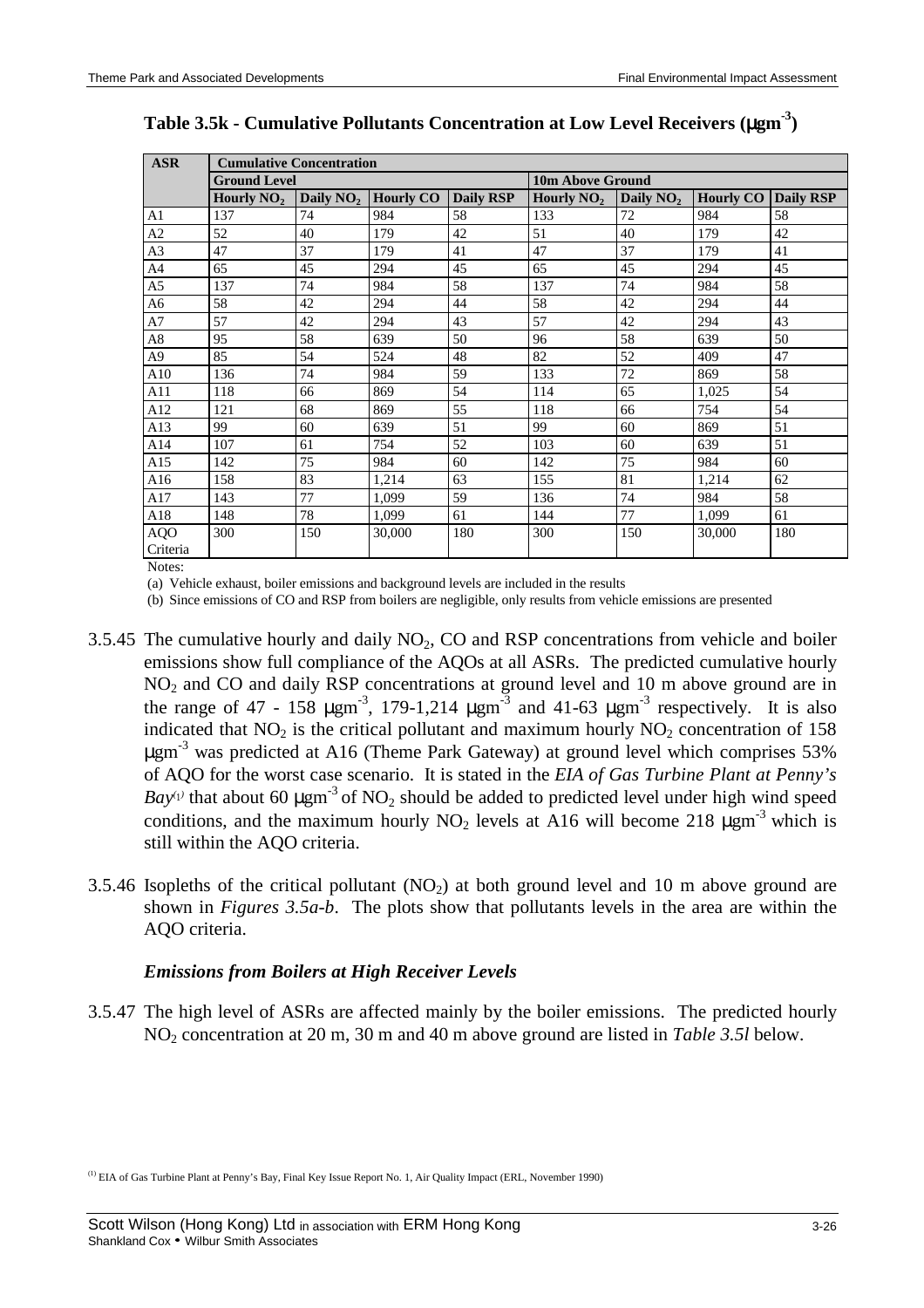| <b>ASRs</b>    | Predicted Hourly NO <sub>2</sub> Concentration <sup>(a)</sup> |                         |                         |  |  |  |
|----------------|---------------------------------------------------------------|-------------------------|-------------------------|--|--|--|
|                | 20m Above Ground                                              | <b>30m Above Ground</b> | <b>40m Above Ground</b> |  |  |  |
| A1             | 36                                                            | 37                      | 37                      |  |  |  |
| A2             | 35                                                            | 35                      | 35                      |  |  |  |
| A3             | 35                                                            | 35                      | 34                      |  |  |  |
| A <sup>4</sup> | 35                                                            | 34                      | 34                      |  |  |  |
| A <sub>5</sub> | 36                                                            | 35                      | 35                      |  |  |  |
| A6             | 36                                                            | 36                      | 36                      |  |  |  |
| A7             | 35                                                            | 35                      | 35                      |  |  |  |
| $\rm A8$       | 37                                                            | 38                      | 37                      |  |  |  |
| A9             | 38                                                            | 42                      | 41                      |  |  |  |
| A10            | 36                                                            | 36                      | 36                      |  |  |  |
| A11            | 36                                                            | 37                      | 37                      |  |  |  |
| A12            | 36                                                            | 38                      | 37                      |  |  |  |
| A13            | 36                                                            | 37                      | 36                      |  |  |  |
| A14            | 36                                                            | 36                      | 36                      |  |  |  |
| A15            | 36                                                            | 36                      | 35                      |  |  |  |
| A16            | 34                                                            | 34                      | 34                      |  |  |  |
| A17            | 34                                                            | 34                      | 34                      |  |  |  |
| A18            | 35                                                            | 35                      | 35                      |  |  |  |
| AQO Criteria   | 300                                                           | 300                     | 300                     |  |  |  |

# Table 3.51 - Predicted Hourly NO<sub>2</sub> Concentration at High Elevations

Note:

(a) Background of  $NO_2$  (33  $\mu$ gm<sup>-3</sup>) from Penny's Bay Gas Turbine Plant Monitoring Station has been included in the prediction.

3.5.48 The above results indicated that the  $NO<sub>2</sub>$  criteria will be satisfied at all elevations. It also indicated that the worst affected level is 30 m above ground. The highest hourly  $NO<sub>2</sub>$  was predicted at A9 (Resorts in Theme Park) which is  $42 \mu \text{gm}^{-3}$ .

# *Emissions from Penny's Bay Gas Turbine Plant*

- 3.5.49 The EIA of Gas Turbine Plant at Penny's  $\text{Bay}^{(1)}$  concluded that the GTP will not cause any unacceptable air quality impact to ground level receptors. The predicted  $SO_2$  concentration was in excess of the AQO under a high wind speed  $(15 \text{ ms}^{-1})$  situation at elevated receptor, 100 m above ground and 500 m away from the GTP, causing constraints on the proposed high-rise developments to the west of the GTP under the worst case operating scenario with 6 units running at 50% load.
- 3.5.50 Further mathematical modelling was carried out under a more probable wind speed of 10  $\text{ms}^{-1}$  and wind directions ranging from 47 $\textdegree$  to 109 $\textdegree$  to assess the air quality impact to the proposed high-rise development within the Penny's Bay area. The predicted  $SO_2$ concentration 500 m away from the GTP reaches  $400 \mu \text{gm}^3$  at about 60 m above ground and the  $400 \mu \text{gm}^3$  contour remains relatively flat until it approaches the elevated ground. This forms the basis for the recommended height restriction of 60 m above ground to the high-rise development under a conservative assumption of 6 units operating at 50% load. A more realistic operating scenario of 3 units running at 100% load instead of 6 units at 50% gives higher plume rise and reduces predicted concentrations at both ground-level and elevated receptors. Previous mathematical modelling results as shown in *Figure 3.5c* suggest that the 400  $\mu$ gm<sup>-3</sup> SO<sub>2</sub> contour is about 110 m above ground at 500 m from source under a north-easterly wind. The GTP plume should clear the proposed high-rise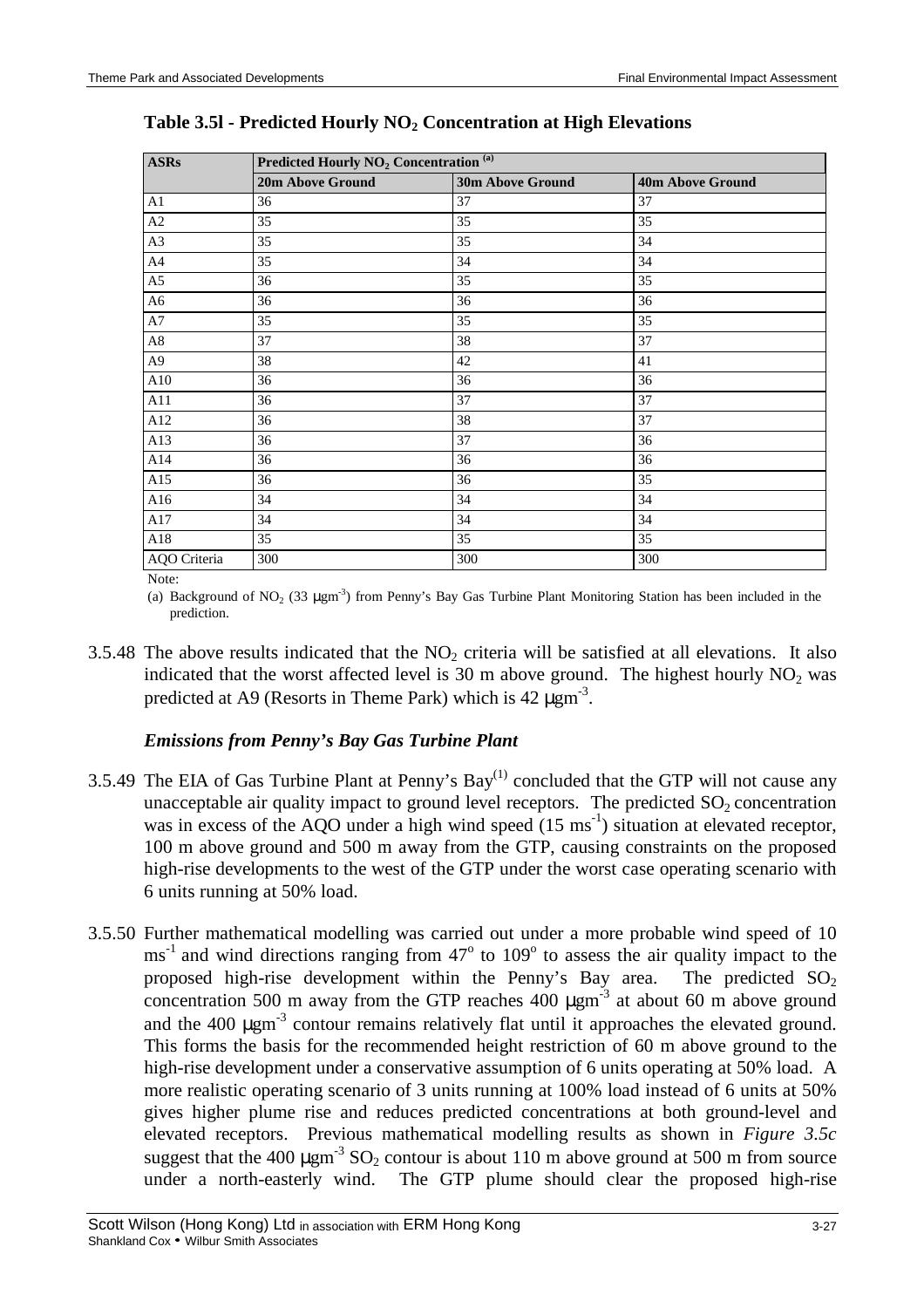development to the west of the GTP and no constraint should be applied under this modelling scenario.

- 3.5.51 To estimate the air quality impact on elevated receptors located to the south of the GTP, it is necessary to examine the plume behaviour under a northerly wind. Results from previous wind tunnel measurements for this wind direction indicated that the plume would be pulled down towards the ground due to the terrain to the north. The GTP is effectively located in the wake of a group of hills and ridges with a peak height of about 150 to 200 m. Furthermore, the measured vertical profile at the power station site under northerly wind (358°) also indicates that both the mean wind velocity (at and above the stack discharge height) and the turbulence intensity (for the lower 200 m) are significantly enhanced after crossing the hills to the north of the GTP. This suggests that the pollutant is discharged into a highly turbulent wake generated by the hill and ridges upstream of the plant and the effluents would be rapidly transported to the ground by turbulent mixing.
- 3.5.52 Wind tunnel measurements confirm the suggestion of this turbulent mixing zone within 500 m from the GTP. Dispersion of the GTP plume in this well mixed zone up to 100 m above ground would tend to be given a relative uniform pollution concentration. This suggests pollutant concentrations within this shallow boundary layer should be similar to the recorded maximum ground level  $SO_2$  concentrations of less than 400  $\mu$ gm<sup>-3</sup> under the worst case modelling scenario.
- 3.5.53 Review of the wind tunnel modelling results suggests height restriction up to 50 m within the first 500 m distance should be applied to protect elevated receptors in the immediate vicinity and reduce obstruction to the dispersion of the GTP plume. Building within 500 m to 1 km from the GTP should not be taller than 100 m to avoid any physical obstruction to plume dispersion.
- 3.5.54 Buildings within the Water Recreation Centre should be low-density and low-rise in character and should not exceed 6 m in height and the building within the Theme Park will be limited to 100 m in height to avoid potential air quality impact from the GTP. Although the Theme Park is subject to a maximum building height of 100 m, the majority of structures for individual themed areas are low rise development within some broad height band except for some visual icons consist of tall and slim structure. The location of these structures will be more than 500 m from the GTP and not affecting the wind flow pattern or plume dispersion at the GTP. Hotel development along the south side of the development will be limited to a maximum building height of 40 m provide further safeguard to any potential obstruction to the approach flow.
- 3.5.55 It is therefore expected that the dispersion of the chimney emissions from the GTP will not be affected by the proposed low-rise development in the immediate vicinity and the land use planning of the area would avoid constraints imposed by the GTP. The recommended height restriction should be adequate to protect the air quality within the Penny's Bay area.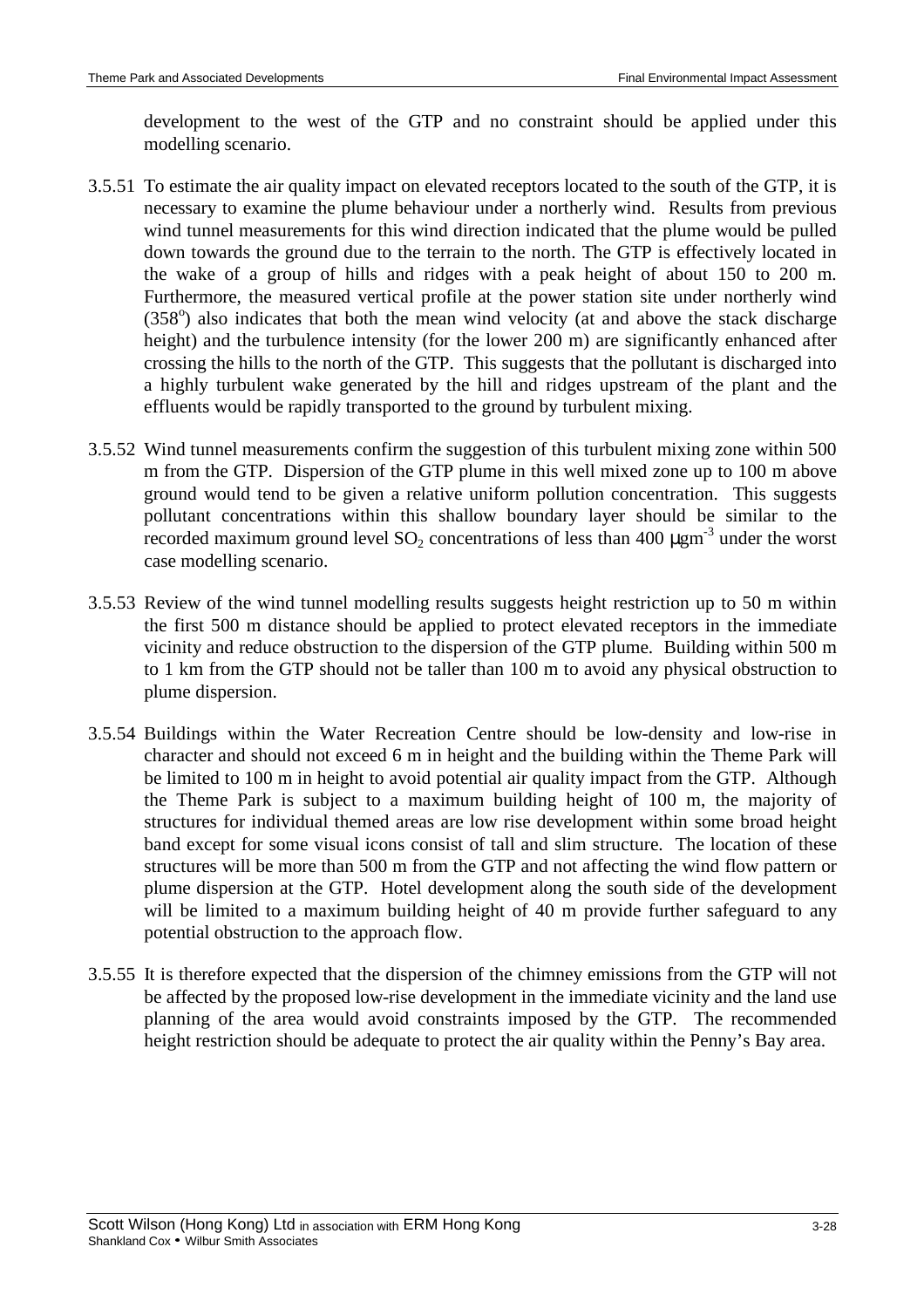#### *Emissions from Fireworks Displays*

#### **Dioxins**

## **Overview**

- 3.5.56 The term "dioxin" is often used to denote a family of compounds known chemically as polychlorinated dibenzo-para-dioxins (PCDDs) and polychlorinated dibenzofurans (PCDFs). Each compound comprises two benzene rings interconnected by oxygen atoms. In the case of PCDDs, the benzene rings are joined by two oxygen bridges, whereas in the PCDFs, the benzene rings are connected by a carbon bond and an oxygen bridge.
- 3.5.57 There are 75 PCDDs and 135 PCDFs, each differing in the number and position of the chlorine atoms. Each individual PCDD or PCDF is termed a *congener* (giving 210 in total), while groups of congeners with the same number of chlorine atoms are called *homologues*. The homologue groups are often abbreviated for convenience; for example, tetrachloro CDDs and CDFs (PCDD/Fs with four substituted chlorine atoms) are abbreviated to TCDDs and TCDFs respectively, while the fully chlorinated octachloro congeners (eight substituted chlorine atoms) are abbreviated to OCDD and OCDF respectively.
- 3.5.58 PCDD and PCDF congeners with chlorine atoms in the 2, 3, 7 and 8 positions are of particular environmental concern, especially the tetrachloro-CDD congener 2,3,7,8-TCDD, which achieved notoriety following its release from the ICSEMA plant at Seveso, Italy in 1977.
- 3.5.59 Of the 17 PCDD and PCDF congeners with chlorine in the 2, 3, 7 and 8 positions, 2,3,7,8- TCDD is the most toxic, and by convention is assigned a toxicity rating of 1.0 (called a Toxic Equivalent Factor or TEF). The remaining 2,3,7,8-positional congeners are then assigned lower TEFs comparable to their toxicity, relative to that of 2,3,7,8-TCDD. The toxicity of any mixture of PCDDs and PCDFs, relative to 2,3,7,8-TCDD, can then be expressed by multiplying the concentrations of the 2,3,7,8-positional congeners present in the mixture by their respective TEFs. The resulting products for each congener are called Toxic Equivalents (TEQs), with units identical to that in which the concentrations of the individual congeners are expressed. The TEQ of the mixture is obtained by summing the individual TEQs.
- 3.5.60 While a number of toxicity rating schemes have been developed, the scheme that has been internationally adopted is that of NATO/CCMS (1988), under which the TEFs are termed International TEFs, or I-TEFs. The summation of individual TEQs for a mixture of PCDDs and PCDFs is termed the International Toxic Equivalent or I-TEQ of the mixture.
- 3.5.61 These compounds arise from a diverse range of both natural and man made sources. However, there is general agreement that man-made sources and activities are far greater contributors to the environmental burden of PCDD/Fs than natural processes, especially since the 1930s, from which time there has been a steady increase in environmental levels coinciding with the large scale production and use of chlorinated chemicals (Fortin and Caldbick, 1997; Alcock *et al*, 1998). Man-made sources of PCDD/Fs can be divided into three main categories, broadly defined as follows (Fiedler, 1993):
	- chemical processes;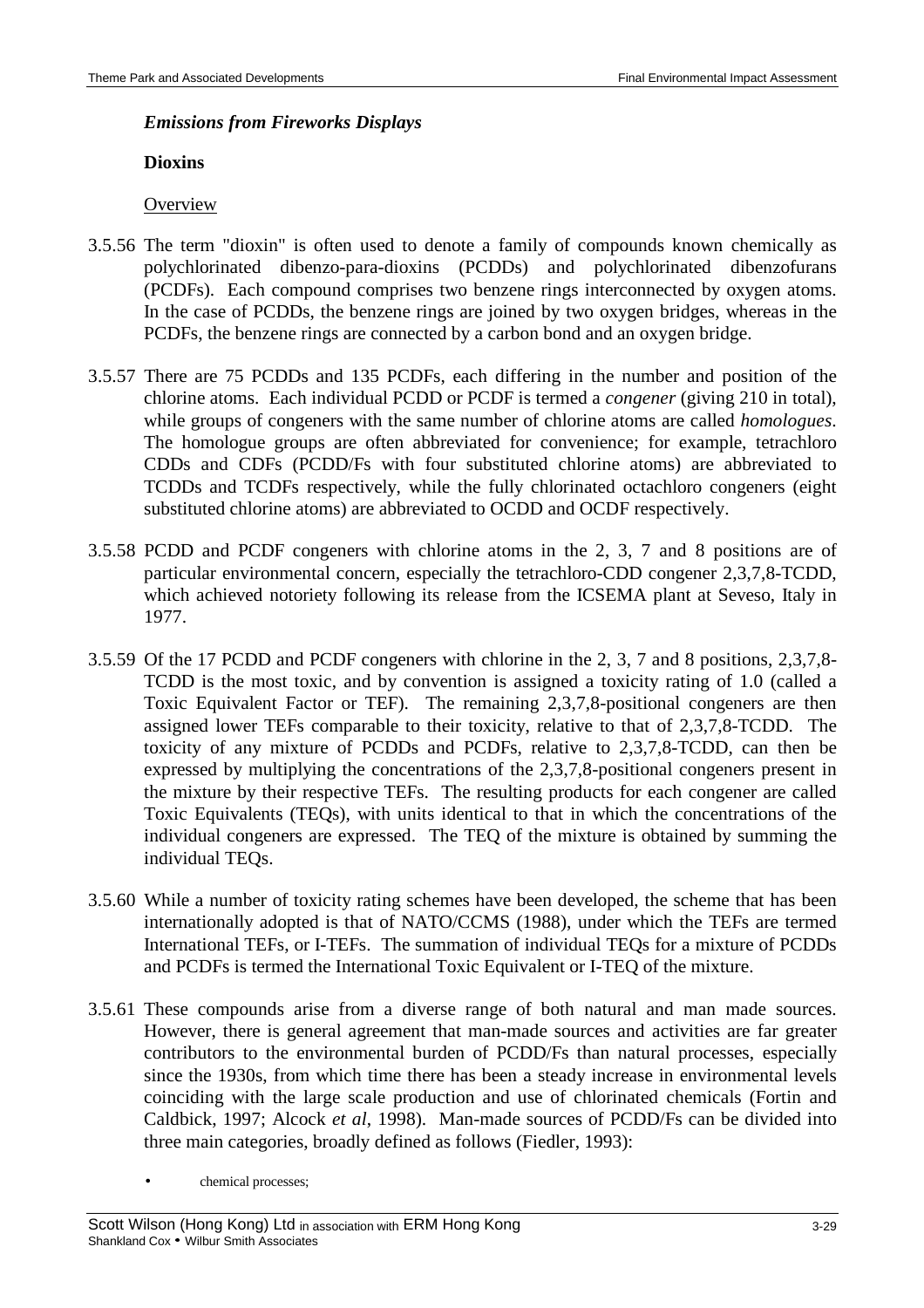- combustion processes;
- secondary sources.
- 3.5.62 To date, we are not aware of any studies undertaken and reported in the open literature that quantify the contribution of fireworks to the national or local inventory of PCDD/Fs.

#### Ambient Levels of Dioxins in the Hong Kong Environment

- 3.5.63 To date, the most comprehensive set of data on ambient levels of PCDD/Fs in the Hong Kong SAR has been developed by the Environmental Protection Department. The EPD currently operates two Air Quality Monitoring Stations (AQMS) at which, the levels of PCDD/Fs are measured on a regular basis. The AQMS are located at Central/Western and Tsuen Wan. Over the period July 1997 to July 1999, the median concentrations reported were 0.093 pg I-TEQ  $m^{-3}$  at Central/Western and 0.1 pg I-TEQ  $m^{-3}$  at Tsuen Wan.
- 3.5.64 To place these values in context, the reported concentrations fall within the range of typical values reported in other large cities and metropolitan areas of the world. The following are examples of concentrations reported in other areas:
	- urban areas of Japan  $0.08$  to  $0.28$  pg I-TEQ m<sup>-3</sup>
	- urban areas of Germany 0.07 to 0.35 pg I-TEQ m<sup>-3</sup>
	- $4$  urban sites in the UK 0.1 pg I-TEQ m<sup>-3</sup> (median)
	- urban sites in the United States 0.016 to 0.45 pg I-TEQ m<sup>-3</sup>
	- urban sites in Korea 0.029 to 0.69 pg I-TEQ m<sup>-3</sup>

### Fireworks as a Source of Dioxin Emissions to the Atmosphere

- 3.5.65 As stated above, we have been unable to identify any published sources of information that document the contribution of emissions from fireworks to the total inventory of atmospheric emissions of PCDD/Fs.
- 3.5.66 A paper published in the UK in 1997 (Dyke and Coleman, 1997) in the journal *Chemosphere*, reported that there was a fourfold increase in the ambient concentration of PCDD/Fs in the atmosphere during the 5 November celebrations. These celebrations traditionally include not only the use of fireworks but also the open burning of large quantities of material (principally wood) in bonfires. These findings stimulated further work to determine the principal source of these increases in ambient concentrations and led to the recent publication of a paper by Fleischer *et al* (1999).
- 3.5.67 The principal conclusions of the paper are as follows:
	- The majority of the fireworks tested in the experiments were harmless and the 2,3,7,8-TCDD congener, which is the principal source of concern, was not detected in any of the samples.
	- Levels of impurities, such as pentachloropheonol (PCP), in fireworks should be minimised as far as is practicable. This will be achieved via controls on the procurement process.
	- "No indications were found that emissions from fireworks may cause air pollution."
	- Any PCDD/Fs detected in the samples had tended to be transferred from the raw materials (eg paper) into the solid residues (ie ash).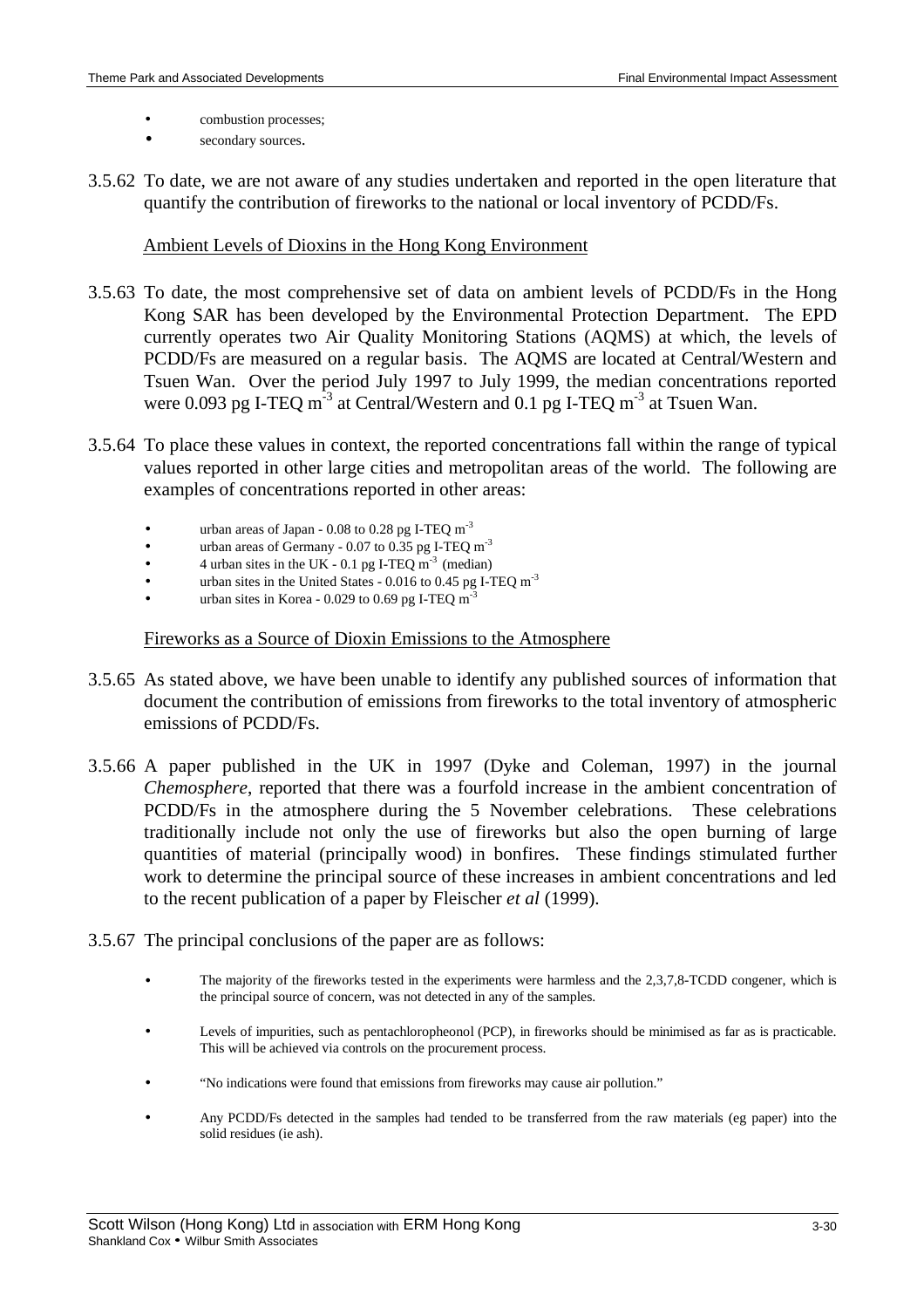- The presence of copper in some products catalysed the formation of some PCDD/Fs in solid residues but not in gaseous emissions. As a consequence measures are proposed in *Section 6* to ensure that the solid residues are managed in the same manner as chemical wastes.
- 3.5.68 The conclusion was therefore that the observations made by Dyke and Coleman were as a result of emissions of PCDD/Fs from open burning of waste wood in bonfires, rather than fireworks.
- 3.5.69 From this assessment we conclude that the proposed fireworks displays will not be a significant source of atmospheric emissions of PCDD/Fs and hence should not be considered further.

## **Volatile Organic Compounds**

- 3.5.70 An on-line search of approximately four million scientific papers did not identify any published sources of information that document the contribution of emissions from fireworks to the national or local inventory of Volatile Organic Compounds (VOC) emissions. The *Compilation of Air Pollutant Emission Factors, US EPA (AP-42)* document does not report any VOC emissions from the detonation of black powder which is the main component of fireworks. No emission factors for VOCs were identified in the online search of scientific abstracts.
- 3.5.71 A recent publication by Fleischer *et al* (1999) suggested VOC emissions from fireworks and pyrotechnics are unlikely due to high temperatures of up to 2,500  $\rm{^0C}$  accompanying the deflagration of pyrotechnic compositions. We therefore conclude that the proposed fireworks displays will not be a significant source of atmospheric emissions of VOC and hence should not be considered further.

# **RSP and Heavy Metals**

3.5.72 During the launch of the fireworks, an explosive charge will be used to fire the shell to the air before detonation. The detonation of the fireworks will generate respirable suspended particulates (RSP) emissions ( Dutcher 1999), which predominantly comprise potassium and sulphate (Perry, 1999) and trace amounts of some other elements used for the generation of the required pyrotechnic effects. Such emissions will largely be dispersed and diluted at the burst height during the fireworks displays and very shortly thereafter. Estimated potential RSP emissions based on the information provided by HKITP will be around 2.6 kg and 14.7 kg for typical low-level and mid-level shows respectively, assuming that, as a worst case, 42% of the total weight of the fireworks will be released as RSP into the atmosphere. Daily and annual RSP concentrations predicted at the ASRs at ground level due to these worst case fireworks emissions are shown in *Table 3.5m*.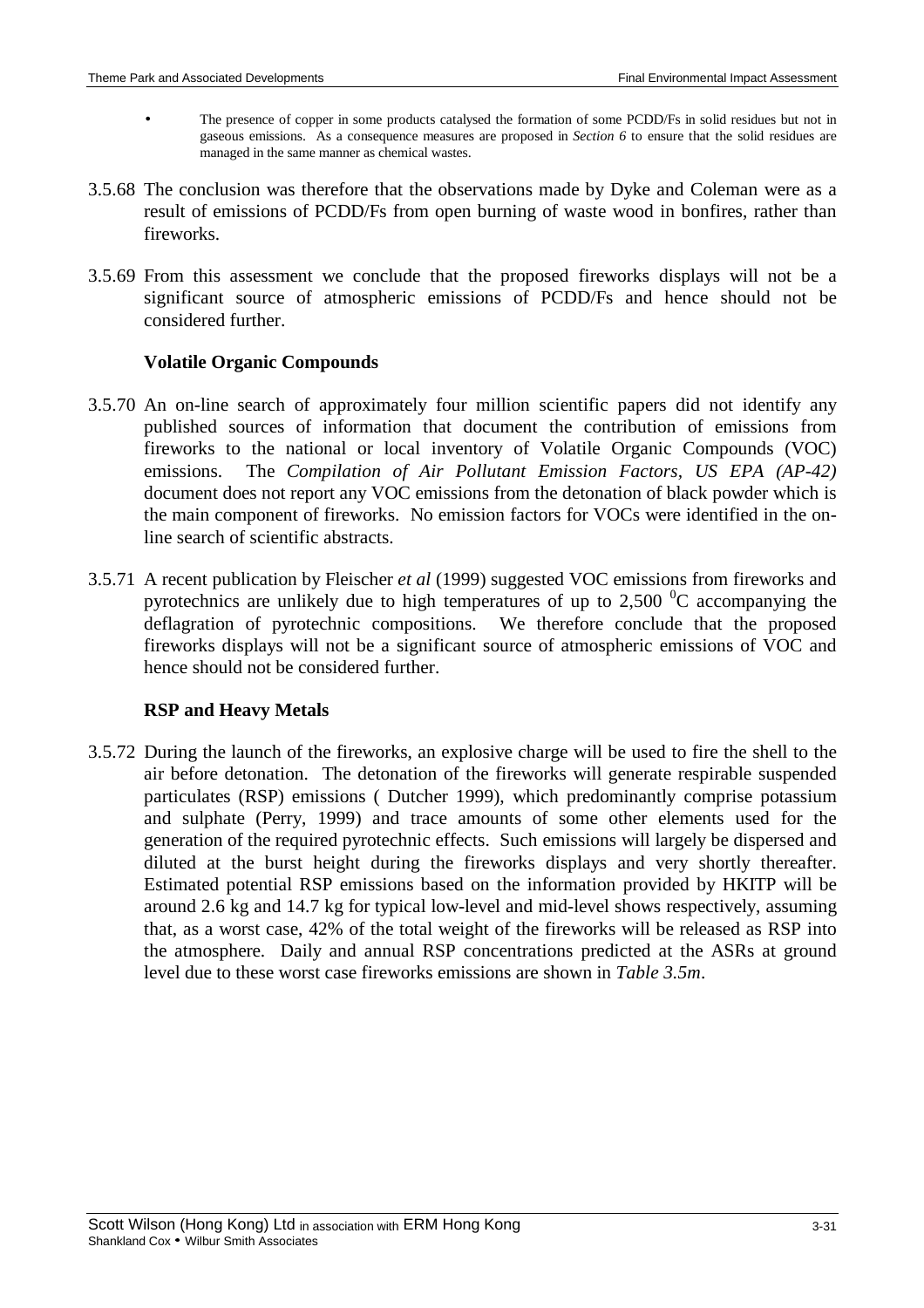| <b>ASRs</b>    | <b>Locations</b>                                 | <b>Daily RSP</b>     | <b>Annual RSP</b>    |
|----------------|--------------------------------------------------|----------------------|----------------------|
|                |                                                  | <b>Concentration</b> | <b>Concentration</b> |
| A1             | Penny's Bay GTP                                  | 39.50                | 39.03                |
| A2             | Possible Country Park Extension Area             | 47.83                | 39.58                |
| A <sub>3</sub> | Possible Country Park Extension Area             | 45.27                | 39.21                |
| A4             | Possible Country Park Extension Area             | 47.88                | 39.14                |
| A5             | Luk Keng Tsuen                                   | 39.67                | 39.03                |
| A6             | Discovery Bay                                    | 40.07                | 39.04                |
| A7             | Peng Chau                                        | 41.24                | 39.04                |
| A8             | Theme Park (Phase I and II)                      | 40.40                | 39.08                |
| A <sub>9</sub> | Resort in Theme Park (Phase I and II)            | 42.23                | 39.06                |
| A10            | Theme Park (Phase III) Extension                 | 40.63                | 39.02                |
| A11            | Divisional Fire Station (West of the Penny's Bay | 40.15                | 39.07                |
|                | Rail Station)                                    |                      |                      |
| A12            | <b>Divisional Police Station</b>                 | 40.85                | 39.10                |
| A13            | Divisional Fire Station (East of the Penny's Bay | 40.17                | 39.06                |
|                | Rail Station)                                    |                      |                      |
| A14            | <b>Water Recreational Centre</b>                 | 41.75                | 39.06                |
| A15            | Eco Park                                         | 41.31                | 39.04                |
| A16            | Theme Park Gateway                               | 39.54                | 39.02                |
| A17            | Tourist and Convention Village                   | 39.43                | 39.01                |
| A18            | Technodrome                                      | 39.41                | 39.01                |
| Note:          |                                                  |                      |                      |

# **Table 3.5m - Predicted Worst Case RSP Concentrations at Ground Level (**µ**gm-3)**

(a) Background level of 39  $\mu$ gm<sup>-3</sup> included in the results

- 3.5.73 The predicted maximum daily and annual average RSP concentrations were 47.88 and 39.58  $\mu$ gm<sup>-3</sup>, respectively, at the proposed country park extension area (A4 and A2). It should be noted that the predicted RSP concentrations include a background concentration of 39 µgm<sup>-3</sup>. Maximum daily and annual average RSP contributions from the fireworks displays are 8.88 and 0.58  $\mu$ gm<sup>-3</sup> respectively. The potential RSP impacts from the fireworks displays will therefore be very low when compared with the AQOs of 180 and 55  $\mu$ gm<sup>-3</sup> for daily and annual averages.
- 3.5.74 Isopleths of daily maximum RSP concentration at ground level and 30m above ground level are shown in *Figures 3.5d* and *3.5e,* respectively. The isopleths indicate that daily RSP levels at both elevations are very low within the bay area. Background level has not been added to the predicted concentrations to highlight the small incremental increase of RSP levels from fireworks emissions. Sensitive receptors located at Peng Chau and Discovery Bay are further away from the Theme Park and hence not be affected.
- 3.5.75 Typically the composition of the particulates emission consists largely of potassium and sulphate and a trace amount of trace elements such as Sodium, Magnesium, Aluminium, Antimony, Barium, Strontium, Copper and Titanium compounds. HKITP has committed to exclude the purchase of any pyrotechnics that contain Chromium, Lead, Mercury, Arsenic, Manganese, Nickel or Zinc in their formulation. This minimises the use of potentially harmful heavy metals and reduces possible impacts to the surrounding environment. Of those elements included in the pyrotechnic product, the following is a list of their percentage compositions:

| Aluminium (Al) | 2.93% |
|----------------|-------|
| Antimony (Sb)  | 1.28% |

- Barium (Ba) 3.06%
- Strontium (Sr) 1.64%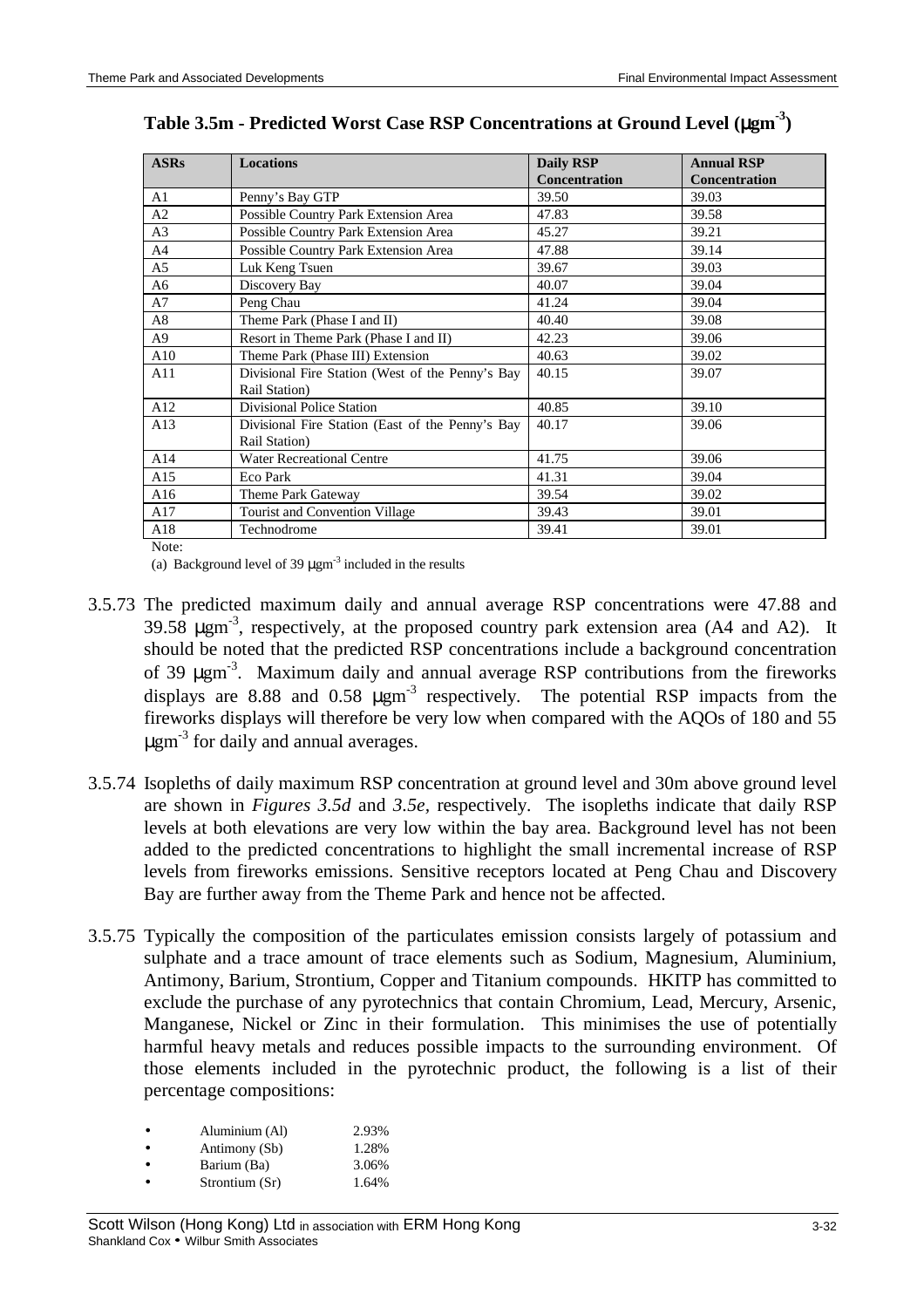| Copper (Cu)   | 0.92% |
|---------------|-------|
| Titanium (Ti) | 0.40% |

3.5.76 It has been assumed that RSP has the same elemental composition. *Table 3.5n* shows the predicted maximum annual average ground level concentrations at ASRs and the corresponding assessment criteria. It is evident that the predicted concentrations are well below the assessment criteria.

| <b>ASRs</b>             | <b>Locations</b>                                                  |               |               | <b>Predicted Annual Pollutant Concentration</b> |           |             |             |  |
|-------------------------|-------------------------------------------------------------------|---------------|---------------|-------------------------------------------------|-----------|-------------|-------------|--|
|                         |                                                                   | $\mathbf{Al}$ | <b>Sb</b>     | Ba                                              | <b>Sr</b> | Cu          | Ti          |  |
| A <sub>1</sub>          | Penny's Bay GTP                                                   | 0.0009        | 0.0004        | 0.0009                                          | 0.0005    | 0.0003      | 0.0001      |  |
| A2                      | Possible Country Park Extension Area                              | 0.0171        | 0.0075        | 0.0178                                          | 0.0096    | 0.0053      | 0.0023      |  |
| A <sub>3</sub>          | Possible Country Park Extension Area                              | 0.0061        | 0.0027        | 0.0064                                          | 0.0034    | 0.0019      | 0.0008      |  |
| A <sub>4</sub>          | Possible Country Park Extension Area                              | 0.0042        | 0.0018        | 0.0044                                          | 0.0024    | 0.0013      | 0.0006      |  |
| A <sub>5</sub>          | Luk Keng Tsuen                                                    | 0.0009        | 0.0004        | 0.0010                                          | 0.0005    | 0.0003      | 0.0001      |  |
| A6                      | Discovery Bay                                                     | 0.0011        | 0.0005        | 0.0011                                          | 0.0006    | 0.0003      | 0.0001      |  |
| A7                      | Peng Chau                                                         | 0.0011        | 0.0005        | 0.0011                                          | 0.0006    | 0.0003      | 0.0001      |  |
| A8                      | Theme Park (Phase I and II)                                       | 0.0023        | 0.0010        | 0.0024                                          | 0.0013    | 0.0007      | 0.0003      |  |
| A <sub>9</sub>          | Resort in Theme Park (Phase I and II)                             | 0.0017        | 0.0007        | 0.0018                                          | 0.0009    | 0.0005      | 0.0002      |  |
| A10                     | Theme Park (Phase III) Extension                                  | 0.0007        | 0.0003        | 0.0007                                          | 0.0004    | 0.0002      | 0.0001      |  |
| A11                     | Divisional Fire Station (West of the<br>Penny's Bay Rail Station) | 0.0021        | 0.0009        | 0.0022                                          | 0.0012    | 0.0007      | 0.0003      |  |
| A12                     | Divisional Police Station                                         | 0.0029        | 0.0012        | 0.0030                                          | 0.0016    | 0.0009      | 0.0004      |  |
| A13                     | Divisional Fire Station (East of the<br>Penny's Bay Rail Station) | 0.0016        | 0.0007        | 0.0017                                          | 0.0009    | 0.0005      | 0.0002      |  |
| A14                     | <b>Water Recreational Centre</b>                                  | 0.0019        | 0.0008        | 0.0020                                          | 0.0011    | 0.0006      | 0.0003      |  |
| A15                     | Eco Park                                                          | 0.0012        | 0.0005        | 0.0012                                          | 0.0007    | 0.0004      | 0.00016     |  |
| A16                     | Theme Park Gateway                                                | 0.0005        | 0.0002        | 0.0005                                          | 0.0003    | 0.0002      | 0.00007     |  |
| A17                     | Tourist and Convention Village                                    | 0.0004        | 0.0002        | 0.0004                                          | 0.0002    | 0.0001      | 0.00005     |  |
| A18                     | Technodrome                                                       | 0.0003        | 0.0001        | 0.0003                                          | 0.0001    | 0.0001      | 0.00004     |  |
| Criteria <sup>(b)</sup> |                                                                   | $100^{(e)}$   | $\zeta^{(c)}$ | $\overline{\mathbf{z}}^{(c)}$                   |           | $2.4^{(d)}$ | $100^{(e)}$ |  |

# **Table 3.5n - Predicted Worst Case Annual Average Pollutant Concentrations at Ground Level (**µ**gm-3) (a)(b)**

Note:

(a) Background concentrations are not included in the prediction.

(b) Annual average criteria, short term exposure limits are not available for these pollutants.

(c) A *Reference Note on Occupational Exposure Limits for Chemical Substances in the Work Environmen*t*, 1995, Labour Department HK*. A safety factor of 100 has been applied for conversion of Time-weight-average value to long term exposure limit and to allow for variability in human response to chemicals.

(e) *Occupational Exposure Limits, 1991, Health & Safety Executive, UK.* A safety factor of 100 has been applied for conversion of Time-weight-average value to long term exposure limit and to allow for variability in human response to chemicals.

3.5.77 Based on the above analysis, the planned fireworks displays will not create a significant increase in the ambient RSP or heavy metal concentrations. Provided that there are controls on the composition of these products they procure through a strict procurement process to prohibit the use of certain metals specified by HKITP, this matter is not of concern. Consideration should also be given to reducing the extent to which fireworks containing copper are used whilst maintaining the integrity and speciality of the fireworks displays. It should be noted that whilst some forms of titanium are banned from consumer fireworks products in the United States (i.e. American Pyrotechnics Association Standard 87-1, 1998), no such ban applies to display fireworks, such as those that would be used at the Theme Park. Furthermore, the assessment shows that as a worst case there is a margin of

<sup>(</sup>d) *California Air Resources Board(CARB)*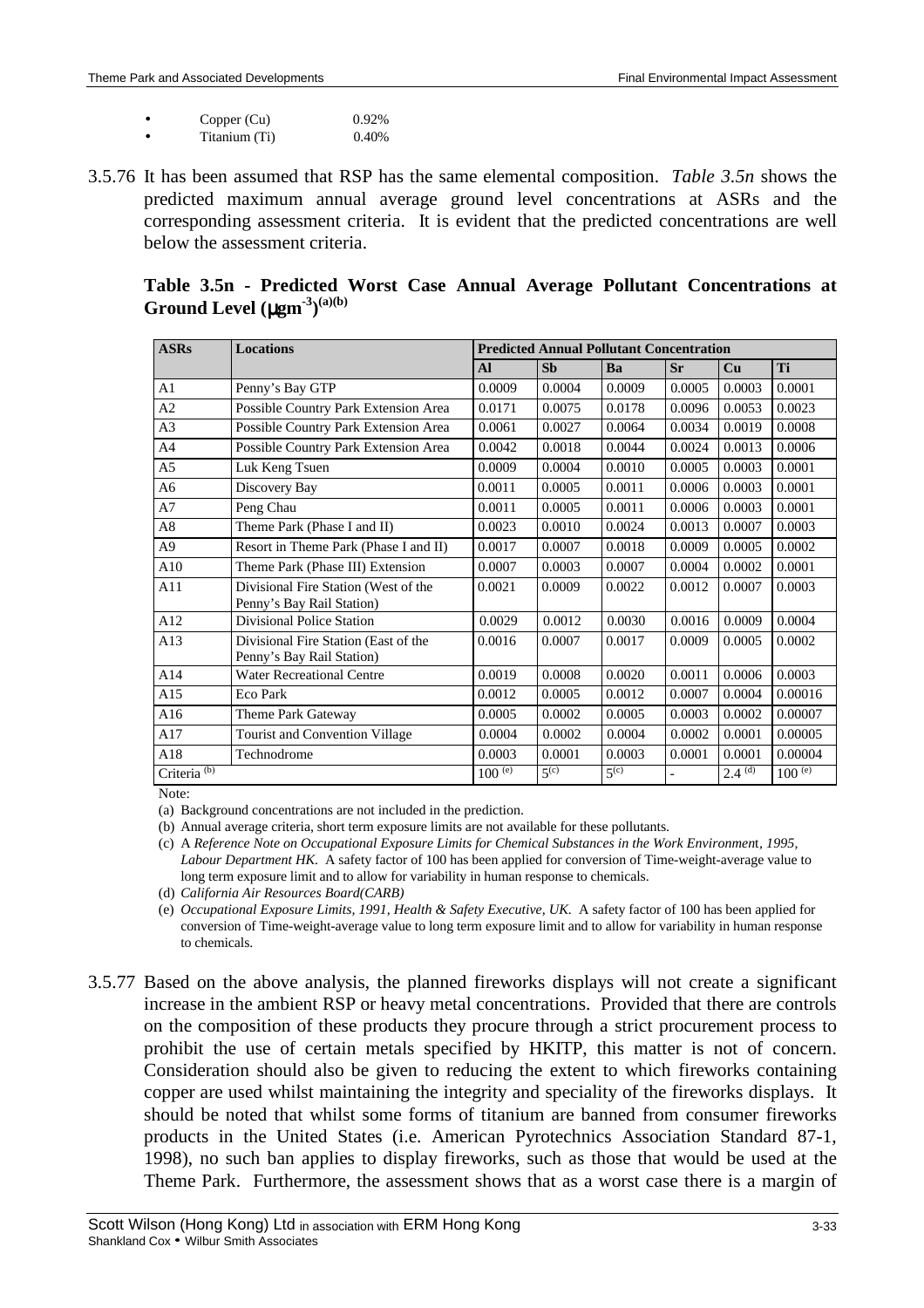approximately five orders of magnitude between the assessment criteria and the maximum predicted concentration.

### **Odour**

 $3.5.78$  Hydrogen Sulphide  $(H<sub>2</sub>S)$  is an odourous compound that would be emitted into the atmosphere from the detonation of black powder, which is one of the major components of fireworks (around 41%). This gaseous pollutant has a distinct bad egg smell and can be detected even at a very low ambient concentration (Odour Threshold Value of 0.66  $\mu \text{gm}^{-3}$ ). The emission factor reported by  $Disney^1$  is 0.225 g of  $H_2S$  per kg of black powder consumed. The highest predicted odour level on and averaging time of 5 seconds is 1.46 Odour Unit (OU) at the ASR A2 (Proposed Country Park Extension). Odour levels predicted at the ASRs at ground level on an averaging time of 5 seconds are shown in *Table 3.5o*.

| <b>ASRs</b>    | <b>Locations</b>                                               | <b>Odour Units</b> |
|----------------|----------------------------------------------------------------|--------------------|
| A1             | Penny's Bay GTP                                                | 0.09               |
| A2             | Possible Country Park Extension Area                           | 1.46               |
| A <sub>3</sub> | Possible Country Park Extension Area                           | 0.23               |
| A <sup>4</sup> | Possible Country Park Extension Area                           | 0.40               |
| A <sub>5</sub> | Luk Keng Tsuen                                                 | 0.03               |
| A6             | Discovery Bay                                                  | 0.05               |
| A7             | Peng Chau                                                      | 0.05               |
| A8             | Theme Park (Phase I and II)                                    | 0.22               |
| A <sub>9</sub> | Resort in Theme Park (Phase I and II)                          | 0.13               |
| A10            | Theme Park (Phase III) Extension                               | 0.15               |
| A11            | Divisional Fire Station (West of the Penny's Bay Rail Station) | 0.13               |
| A12            | <b>Divisional Police Station</b>                               | 0.20               |
| A13            | Divisional Fire Station (East of the Penny's Bay Rail Station) | 0.11               |
| A14            | <b>Water Recreational Centre</b>                               | 0.10               |
| A15            | Eco Park                                                       | 0.03               |
| A16            | Theme Park Gateway                                             | 0.03               |
| A17            | Tourist and Convention Village                                 | 0.03               |
| A18            | Technodrome                                                    | 0.02               |
| Notes:         |                                                                |                    |
|                | (a) Odour levels predicted on an averaging time of 5 seconds.  |                    |

|  | Table 3.50 - Predicted Odour Level at Ground Level (Odour Unit) |  |
|--|-----------------------------------------------------------------|--|
|--|-----------------------------------------------------------------|--|

- 3.5.79 The predicted results show that the EIAO-TM criteria of 5 odour units on an averaging time of 5 seconds will be met at all ASRs and hence that any odour emissions from the fireworks displays would not cause a nuisance.
- 3.5.80 Walt Disney has been staging frequent fireworks displays for many years and has confirmed that there have never been any complaints received about noxious odours being generated by fireworks in the four different Disney theme parks around the world. All of these four sites, the closest residential neighbourhood to Disneyland is approximately 400 metres from the theme park and the fireworks launch site. Considering Disney's past operational history and the planned distance between the Hong Kong Theme Park site and the nearest sensitive

<sup>(1)</sup> Hussain, G and G J Rees, Combustion of Black Powder, Part 1. Thermo-Analytical Studies. Propellants, Explosives, Pyrotechnics (1990), in agreement with the South California Air Quality Management District.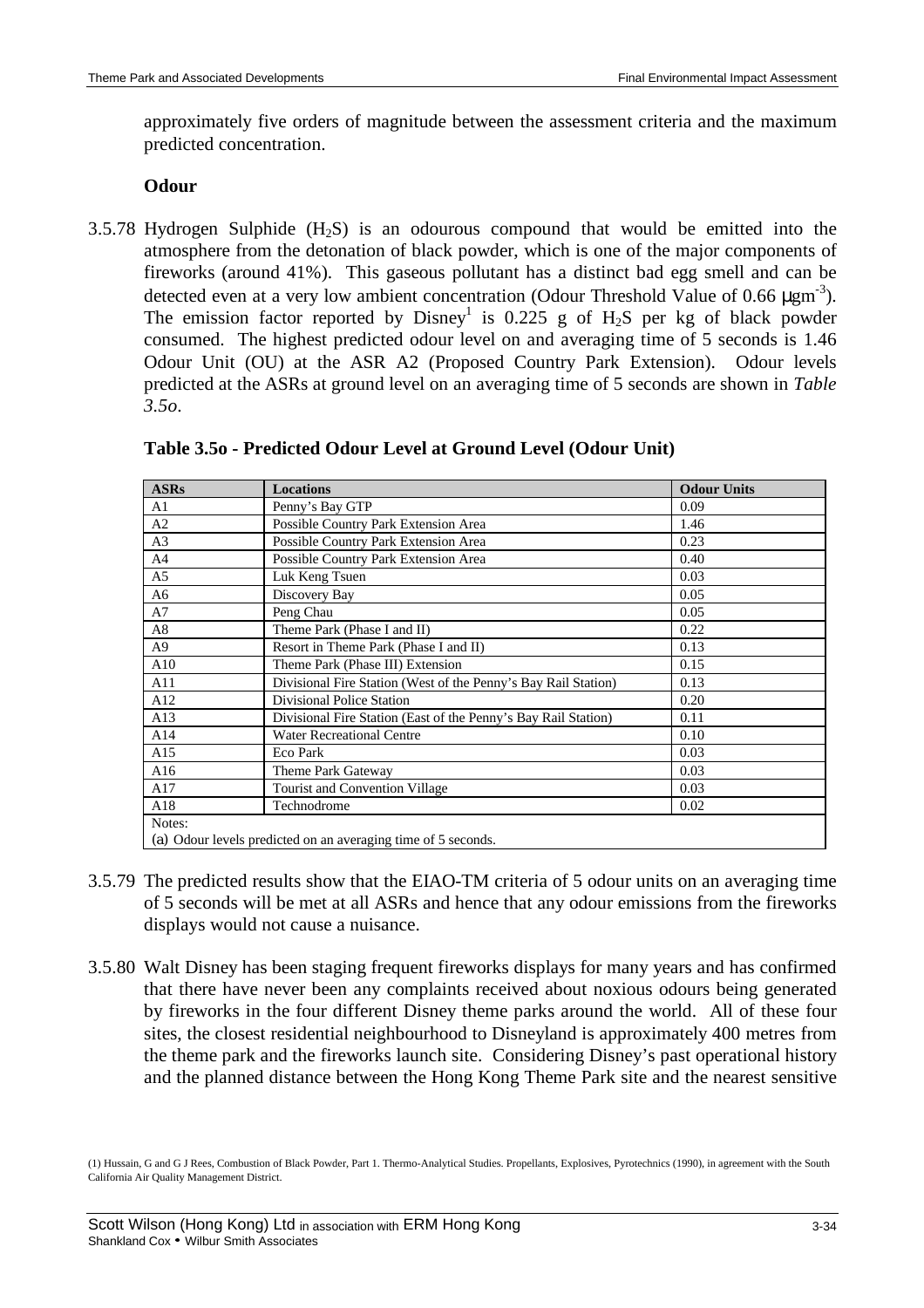receptor (Police Station, A12) located some 800 m away from the fireworks launch site, there should not be any adverse odour impact generated by fireworks displays.

## *Odour from Sewage Pumping Station*

3.5.81 Hydrogen sulphide is the major source of odour from the proposed sewage pumping station in Theme Park. As the flow of sewage is small and it is anticipated that odour suppression measures such as enclosing the odour sources and providing odour scrubbing systems would be incorporated in the design of the facility, odour nuisance from sewage would be sufficiently mitigated and the odour criteria would likely be satisfied.

#### **MITIGATION MEASURES**

- 3.5.82 Although the predicted results show no exceedance of the established criteria, some recommendations are required for ensuring good air quality at the development.
- 3.5.83 Building height restrictions of up to 50 m within the first 500 m from GTP and 100 m within 500 m to 1 km from GTP were recommended in the Penny's Bay. For example, buildings within the Water Recreation Centre should be low-density and low-rise in character and should not exceed 6m in height. Hotel development along the south side of the development should be limited to a maximum building height of 40 m provide further safeguard to any potential obstruction to the approach flow.
- 3.5.84 In order to minimise any potential exposure to harmful air contaminant, HKTPL agreed that any pyrotechnics that specifically use chromium, lead, mercury, arsenic, manganese, nickel or zinc would not be purchased for the fireworks displays.
- 3.5.85 Since the detail design of the sewage pumping stations is not available at this stage, detailed mitigation measures cannot be prescribed. However, odour suppression measures such as enclosing the odour sources and providing scrubbing system should be incorporated in the design of the facilities so as to minimise the odour nuisance to the adjacent ASRs.

# **3.6 RESIDUAL IMPACTS**

### **CONSTRUCTION PHASE**

3.6.1 There are no residual impacts predicted associated with the construction of the Theme Park Phase 1 & 2 with the concurrent projects after the implementation of the recommended mitigation measures described in *Section 3.4.22 and 3.4.23* above.

#### **OPERATIONAL PHASE**

- 3.6.2 There are no residual impacts predicted associated with the vehicular emissions from the open road networks at low level receivers and boiler emissions at high level receivers in the vicinity.
- 3.6.3 With the incorporation of the building height restriction recommended in *Section 3.5.84* into the design of the structures in the Theme Park and Water Recreation Centre, no residual impacts are expected.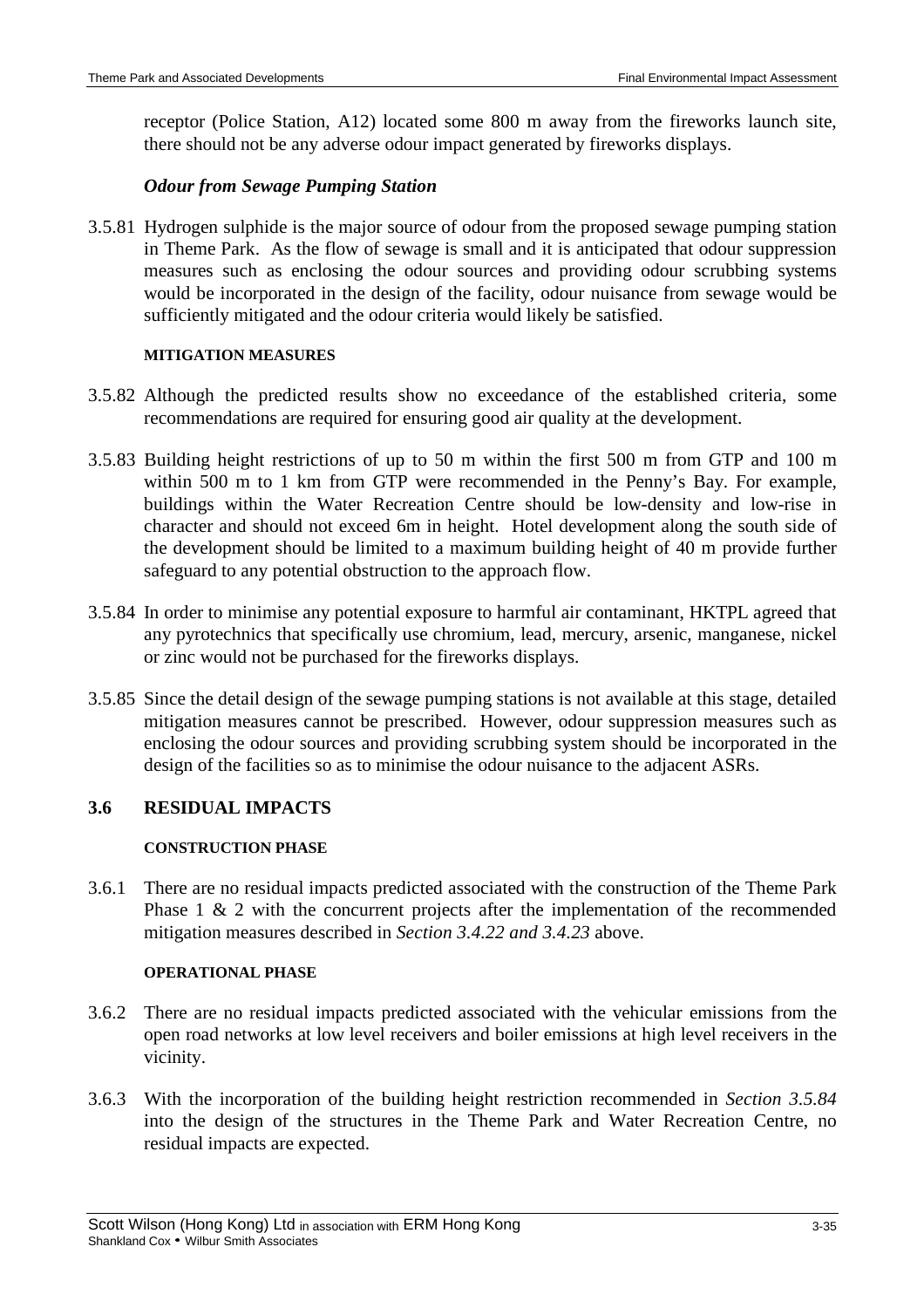- 3.6.4 Without the use of the specifically pyrotechnics substances recommended in *Section 3.5.85* in the fireworks displays, residual impacts are not expected.
- 3.6.5 Although the detail design of the proposed sewage pumping station is not available at this stage, however, with odour suppression measures stated in *Section 3.5.86* to be incorporated with the design, no residual impact is expected.

# **3.7 ENVIRONMENTAL MONITORING AND AUDIT**

3.7.1 Monitoring and auditing of air quality has been recommended for the construction and operational phase. The specific monitoring requirements are detailed in *Annex N* of this EIA Report which comprises the stand-alone Project EM&A Manual.

# **3.8 CONCLUSIONS**

## **BASELINE CONDITIONS**

3.8.1 The air quality within the Study Area is currently rural affected by emissions from the North Lantau Highway and to a lesser extent the GTP. The existing air quality for the Study Area is comparable with the monitoring results collected from Tung Chung. In future, vehicular emissions are expected to contribute more significantly to the air quality in the Study Area.

## **CONSTRUCTION PHASE**

- 3.8.2 Impacts arising from the construction of the Project primarily relate to dust nuisance and gaseous emissions from the construction plant and vehicles, with dust generation being the major concern. The construction activities include, site formation, construction of the theme park and associated facilities including hotels and water recreation area; road construction of road P2, a section of CKWLR between Yam O Interchange to Penny's Bay Roundabout, theme park internal road D1 and D2; and PBRL including track construction and Yam O and Penny' Bay Rail stations works.
- 3.8.3 With the incorporation of the mitigation measures recommended in *Section 3.4.22*, the prediction of the cumulative hourly and daily TSP levels indicates that there is no exceedance found in the identified ASRs taking into account the construction of the concurrent projects.
- 3.8.4 To ensure no exceedance of the TSP level at the receivers, EM&A is recommended.

### **OPERATIONAL PHASE**

- 3.8.5 Vehicular emissions from the adjacent road networks including CKWLR, Route 10 and the distributor road P2, and the emissions from the GTP are the major air quality concerns to the Theme Park. In addition, the vehicle emissions from the public parking areas and emissions from fireworks displays, fuel combustion equipment and sewage pumping station are another air quality concerns to the adjacent ASRs. Potential air quality impacts during the operation of Penny's Bay Rail Link will be limited since electric passenger trains will be used, no air emissions will be produced.
- 3.8.6 All statutory AQOs will be satisfied at all ASRs at both low level (ground level and 10 m above ground) and high level (20-40 m above ground) due to the vehicular emission from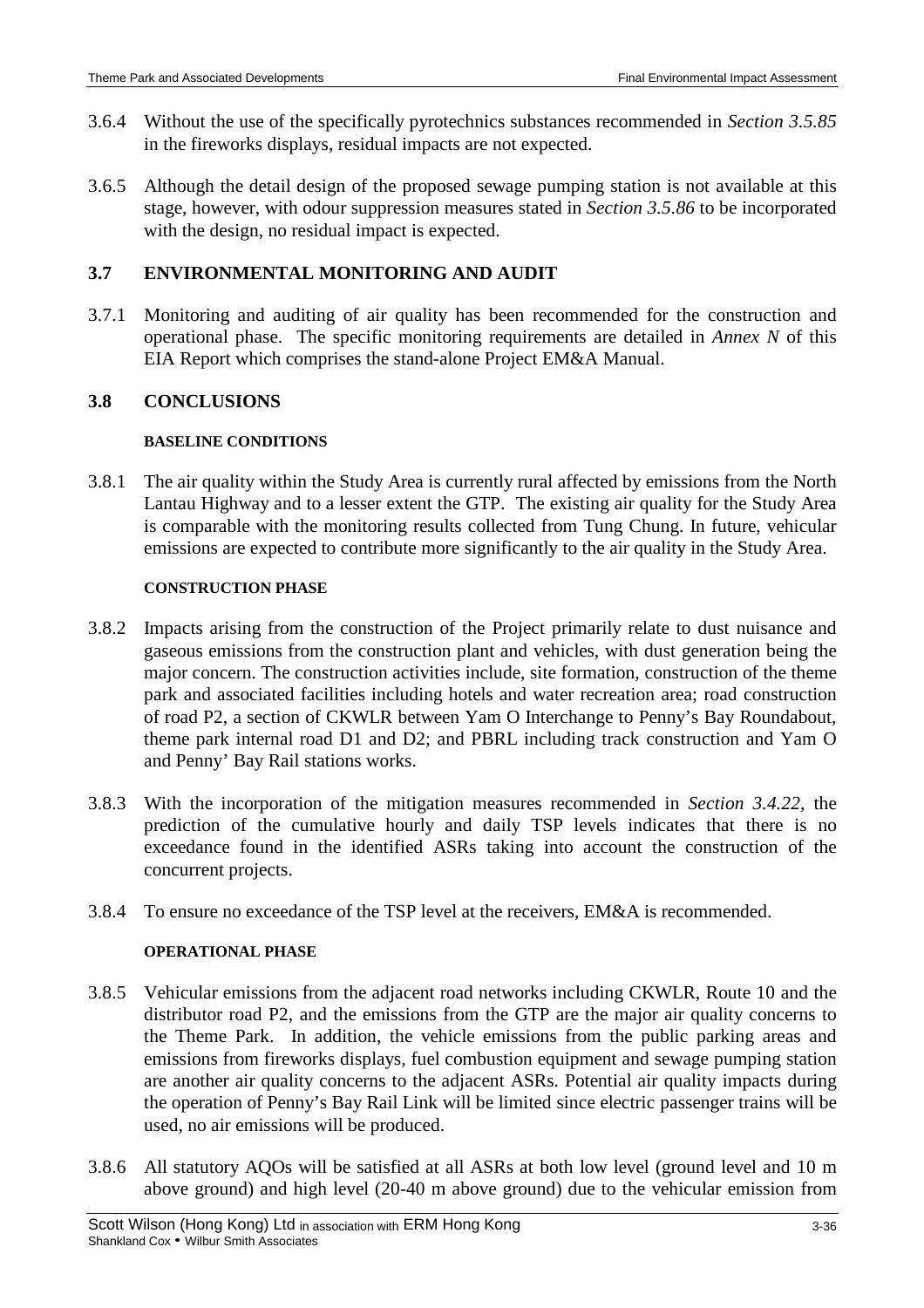road networks to and boiler emissions from the Theme Park. Height restrictions will be incorporated into the Theme Park plans to avoid any potential air quality impact from the Penny's Bay GTP and it has been assessed that the dispersion of the chimney emissions will not be affected by the Theme Park and associated developments.

- 3.8.7 Impact from fireworks displays has been assessed through literature review and dispersion modelling. Based on the available literature, fireworks displays will not be a significant source of atmospheric emissions of PCDD/Fs and VOC. The modelling results indicated emissions from fireworks would increase the predicted daily and annual RSP concentrations by 8.88 and 0.58  $\mu$ gm<sup>-3</sup> respectively at the worst affected ASR. Based on the RSP modelling results and the low percentage of heavy metal compositions, impacts from heavy metals are not expected. Potential odour impact from  $H_2S$  has also been modelled and the results at the ASRs are within the acceptable criteria.
- 3.8.8 Fireworks displays emissions impact on air quality would only contribute to marginal increase in the air pollutant levels in the atmosphere; operational monitoring is proposed for verification proposes, due to the paucity of published scientific data on this subject.
- 3.8.9 Potential odour impacts from the proposed sewage pumping station would not affect the adjacent ASRs with the adoption of recommended odour control measures in the detailed design stage such as enclosing the odour sources and provision of odour scrubbing systems.
- 3.8.10 The air quality impacts during construction and operational phases of Theme Park are summarised in *Table 3.8a*.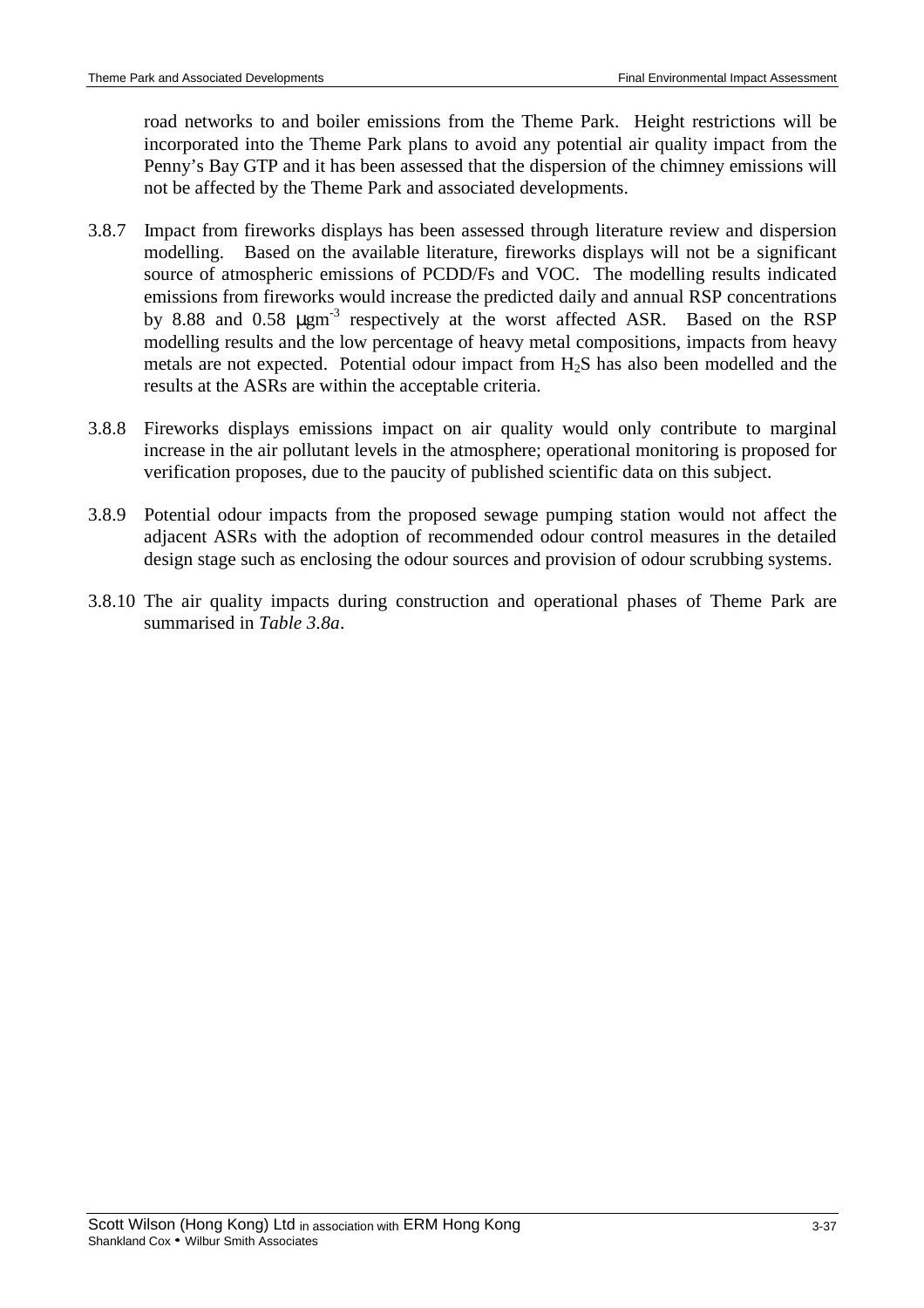# **Table3.8a Summary of Air Quality Impact for Theme Park**

| <b>Issue</b>             | <b>Construction Impact</b>                                                                                                                                                                                                                                                                                                                                                                                                                                                   | <b>Operational Impact</b>                                                                                                                                                                                                                                                                                                                                                                                                                                                                                                                                                                                                                                                                                      |
|--------------------------|------------------------------------------------------------------------------------------------------------------------------------------------------------------------------------------------------------------------------------------------------------------------------------------------------------------------------------------------------------------------------------------------------------------------------------------------------------------------------|----------------------------------------------------------------------------------------------------------------------------------------------------------------------------------------------------------------------------------------------------------------------------------------------------------------------------------------------------------------------------------------------------------------------------------------------------------------------------------------------------------------------------------------------------------------------------------------------------------------------------------------------------------------------------------------------------------------|
| <b>Assessment Points</b> | Penny's Bay Gas Turbine Plant (A1)<br>$\bullet$<br>Possible Country Park Extension Area (A2)<br>Possible Country Park Extension Area (A3)<br>Possible Country Park Extension Area (A4)<br>Luk Keng Tsuen (A5)<br>Discovery Bay (A6)<br>Peng Chau (A7)                                                                                                                                                                                                                        | • Penny's Bay Gas Turbine Plant (A1)<br>Possible Country Park Extension Area (A2)<br>Possible Country Park Extension Area (A3)<br>Possible Country Park Extension Area (A4)<br>Luk Keng Tsuen (A5)<br>Discovery Bay (A6)<br>Peng Chau (A7)<br>Theme Park (A8)<br>Resort in Theme Park (A9)<br>Theme Park (Phase III) Extension (A10)<br>Divisional Fire Station (West of the Penny's Bay Rail Station) (A11)<br>Divisional Police Station (A12)<br>Divisional Fire Station (East of the Penny's Bay Rail Station) (A13)<br>Water Recreation Centre (A14)<br>Eco Park $(A15)$<br>Theme Park Gateway (A16)<br>Tourist and Convention Village (A17)<br>Proposed Tourism Development at Tsing Chau Tsai East (A18) |
| Relevant Criteria        | Hourly dust criteria recommended in EIAO-TM is 500 $\mu$ gm <sup>-3</sup> and daily<br>dust criteria stipulated in the Hong Kong Air Quality Objective (AQOs)<br>is 260 $\mu$ gm <sup>-3</sup> .                                                                                                                                                                                                                                                                             | $\bullet$<br>Hourly NO <sub>2</sub> , CO and daily RSP stipulated in HKAQOs are 300 $\mu$ gm <sup>-3</sup> , 10000<br>$\mu$ gm <sup>-3</sup> and 180 $\mu$ gm <sup>-3</sup> respectively.                                                                                                                                                                                                                                                                                                                                                                                                                                                                                                                      |
| <b>Potential Impacts</b> | Background dust level of 67 $\mu$ gm <sup>-3</sup> has been included in the prediction.                                                                                                                                                                                                                                                                                                                                                                                      | Background of NO <sub>2</sub> (33 $\mu$ gm <sup>-3</sup> ), CO (64 $\mu$ gm <sup>-3</sup> ) and RSP (39 $\mu$ gm <sup>-3</sup> ) have<br>been included in the prediction.                                                                                                                                                                                                                                                                                                                                                                                                                                                                                                                                      |
|                          | Dust nuisance and the construction plant emissions are the major<br>impacts during construction.                                                                                                                                                                                                                                                                                                                                                                             | 1. Vehicular emissions from open road networks such as CKWLR, NLH,<br>distributor road P2 and Roads D1 and D2 are the major concern during<br>operational phase.                                                                                                                                                                                                                                                                                                                                                                                                                                                                                                                                               |
|                          | 1. Theme Park Phase I and II reclamation, Water Recreation Centre<br>construction works, Yam O reclamation, road construction of<br>CKWLR section between Yam O to Pa Tau Kwu, distribution road<br>P2 and Theme Park Resort Road (D1 and D2) and construction<br>works of PBRL are the major construction works. Construction<br>works of CKLWR section between Penny's Bay Roundabout to<br>R10 Toll Plaza would be the cumulative impact with Theme Park<br>construction. | The prediction indicated that $NO2$ is the critical pollutants. Highest<br>hourly NO <sub>2</sub> at ground level and at alignment level were both predicted at<br>A16 (Theme Park Gateway) which the predicted hourly $NO2$<br>concentrations at ground level and at 10m above ground are $158 \mu \text{gm}^3$<br>and 155 $\mu$ gm <sup>-3</sup> respectively.                                                                                                                                                                                                                                                                                                                                               |
|                          | The major dust generating activities are drill and blast, materials<br>2.<br>handling, wind erosion, trucks movement on unpaved road, concrete<br>batching and road construction.                                                                                                                                                                                                                                                                                            | 2. Cumulative impacts of open road networks, Penny's Bay Gas Turbine<br>Plant and combustion equipment in Theme Park are another concern at<br>low level receivers. The prediction indicated that $NO2$ is the critical<br>pollutants. Highest hourly $NO2$ at ground level and at alignment level                                                                                                                                                                                                                                                                                                                                                                                                             |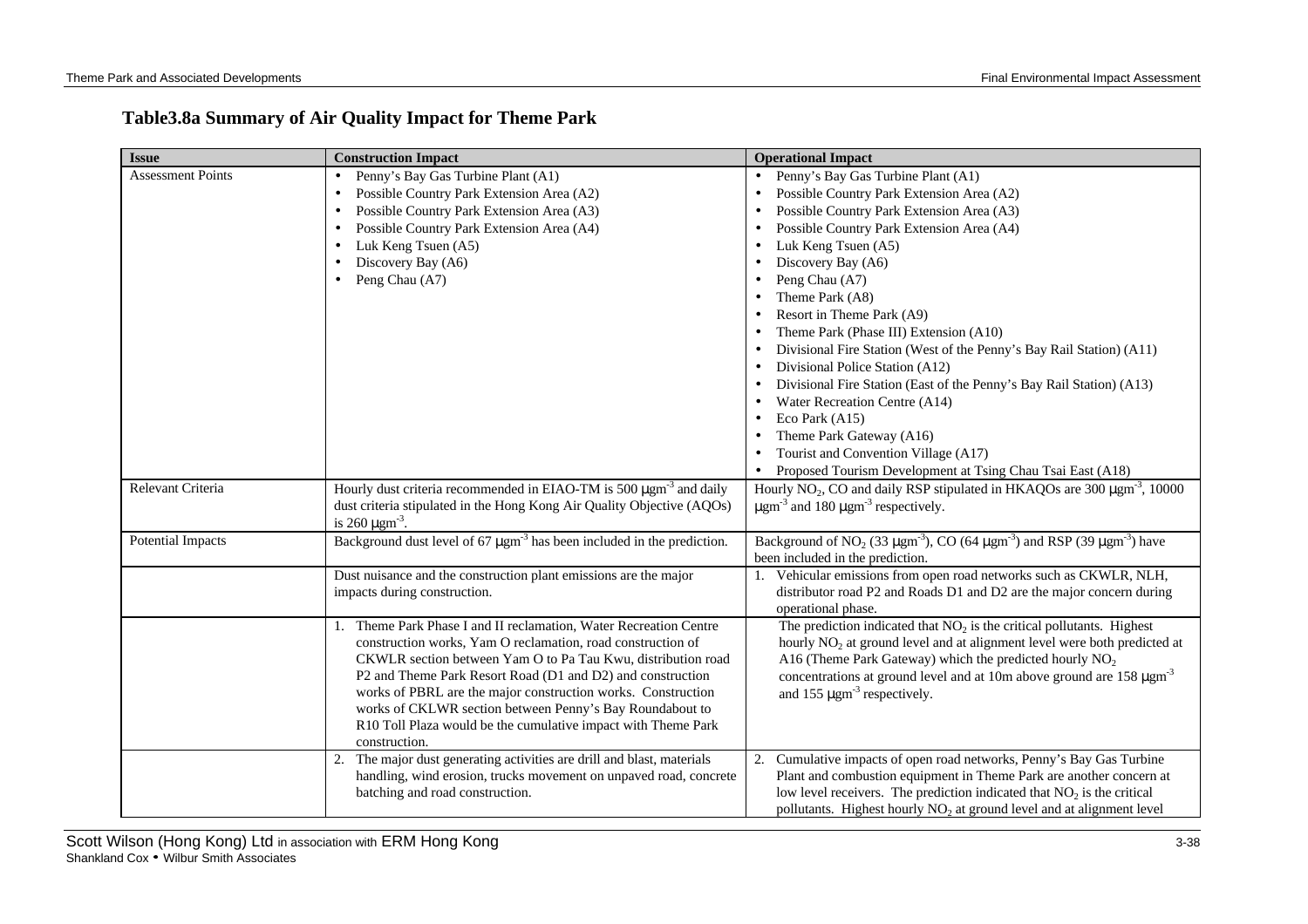| <b>Issue</b>               | <b>Construction Impact</b>                                                                                                                                                                                                                                                                                                                                                                                                                                                                                                                                                                                                                                                                  | <b>Operational Impact</b>                                                                                                                                                                                                                                                                                                                                                                                                                                                                                                                                                                                                                                                                                                                                                                                                             |
|----------------------------|---------------------------------------------------------------------------------------------------------------------------------------------------------------------------------------------------------------------------------------------------------------------------------------------------------------------------------------------------------------------------------------------------------------------------------------------------------------------------------------------------------------------------------------------------------------------------------------------------------------------------------------------------------------------------------------------|---------------------------------------------------------------------------------------------------------------------------------------------------------------------------------------------------------------------------------------------------------------------------------------------------------------------------------------------------------------------------------------------------------------------------------------------------------------------------------------------------------------------------------------------------------------------------------------------------------------------------------------------------------------------------------------------------------------------------------------------------------------------------------------------------------------------------------------|
|                            |                                                                                                                                                                                                                                                                                                                                                                                                                                                                                                                                                                                                                                                                                             | were both predicted at A16 (Theme Park Gateway) which the predicted<br>hourly NO <sub>2</sub> concentrations at ground level and at alignment level are 158<br>$\mu$ gm <sup>-3</sup> and 155 $\mu$ gm <sup>-3</sup> respectively.                                                                                                                                                                                                                                                                                                                                                                                                                                                                                                                                                                                                    |
|                            | The predictions indicated that the dust levels predicted at all ASRs<br>3.<br>with 1.5 m above ground and 10m above ground are within dust<br>criteria. Highest hourly and daily dust levels were predicted at A1<br>(Penny's Bay Gas Turbine Plant) at both ground level and 10m<br>above ground. The predicted hourly and daily dust level at 1.5 m<br>above ground is 242 $\mu$ gm <sup>-3</sup> and 106 $\mu$ gm <sup>-3</sup> respectively, while 225<br>$\mu$ gm <sup>-3</sup> and 102 $\mu$ gm <sup>-3</sup> at 10m above ground for hourly and daily dust<br>level prediction respectively.                                                                                         | Emissions from combustion equipment in Theme Park are the major<br>3.<br>concerns at the high level receivers. The prediction indicated that the<br>worst affected level was 30m above ground and $NO2$ is the critical<br>pollutant. Highest NO <sub>2</sub> was predicted at A9 (Resort in Theme Park)<br>which was $42\mu\text{gm}^3$ .                                                                                                                                                                                                                                                                                                                                                                                                                                                                                            |
|                            |                                                                                                                                                                                                                                                                                                                                                                                                                                                                                                                                                                                                                                                                                             | 4. The air quality impact due to vehicle emissions from parking areas is<br>expected to be significant.                                                                                                                                                                                                                                                                                                                                                                                                                                                                                                                                                                                                                                                                                                                               |
|                            |                                                                                                                                                                                                                                                                                                                                                                                                                                                                                                                                                                                                                                                                                             | 5. Air Quality due to Theme Park related traffic is not significant due to small<br>number of VKT and use of alternative mode transports.                                                                                                                                                                                                                                                                                                                                                                                                                                                                                                                                                                                                                                                                                             |
|                            |                                                                                                                                                                                                                                                                                                                                                                                                                                                                                                                                                                                                                                                                                             | 6. Exceedance of $SO_2$ concentration was predicted under high wind speed at<br>100m above ground and 500m away from the GTP. The predicted $SO_2$<br>concentration 500m away from the GTP reaches 400 µgm <sup>-3</sup> at about 60m<br>above ground. Building height is recommended to be restricted to 50m<br>above ground within the first 500m distance and 100m within 1km from<br>the GTP. In addition, building within Water Recreation Centre should be<br>low-density and low-rise in character and should not exceed 6m in height.<br>7. VOCs, dioxins and furans, RSP and associated heavy metal and odour are<br>potential sources of impacts during fireworks displays. The prediction<br>and literature reviews indicated that the impacts from the fireworks<br>displays to the vicinity are low and not significant. |
|                            |                                                                                                                                                                                                                                                                                                                                                                                                                                                                                                                                                                                                                                                                                             | 8. Potential odour impacts from proposed sewage pumping stations would<br>not affect the adjacent ASRs with the adoption of control measures such<br>as enclosing the odour sources and providing scrubbing system.                                                                                                                                                                                                                                                                                                                                                                                                                                                                                                                                                                                                                   |
| <b>Mitigation Measures</b> | Control measures stipulated in Air Pollution Control (Construction<br>Dust) Regulation as follows:                                                                                                                                                                                                                                                                                                                                                                                                                                                                                                                                                                                          | Mitigation measures as follows:                                                                                                                                                                                                                                                                                                                                                                                                                                                                                                                                                                                                                                                                                                                                                                                                       |
|                            | the stockpile should be properly treated and sealed with latex, vinyl,<br>$\bullet$<br>bitumen or other suitable surface stabiliser if a stockpile of dusty<br>materials is more than 1.2m high and lies within 50m from any site<br>boundary that adjoins a road, street, or other area accessible to the<br>public;<br>effective dust screens, sheeting or netting should be provided to<br>enclose the scaffolding from the ground floor level of the building or<br>if can opy is provided at the first floor level, from the first floor<br>level, up to the highest level of the scaffolding where a scaffolding is<br>erected around the perimeter of a building under construction; | Building height restriction are recommended as 50m above ground within<br>$\bullet$<br>the first 500m from GTP and 100m above ground within 1 km from GTP<br>HKTPL agreed that any pyrotechnics that specifically use chromium, lead,<br>$\bullet$<br>mercury, arsenic, manganese, nickel or zinc would not be purchased for<br>the fireworks displays use.<br>Odour suppression measures such as enclosing and scrubbing system<br>$\bullet$<br>should be incorporated in the design of the proposed sewage pumping<br>station.                                                                                                                                                                                                                                                                                                      |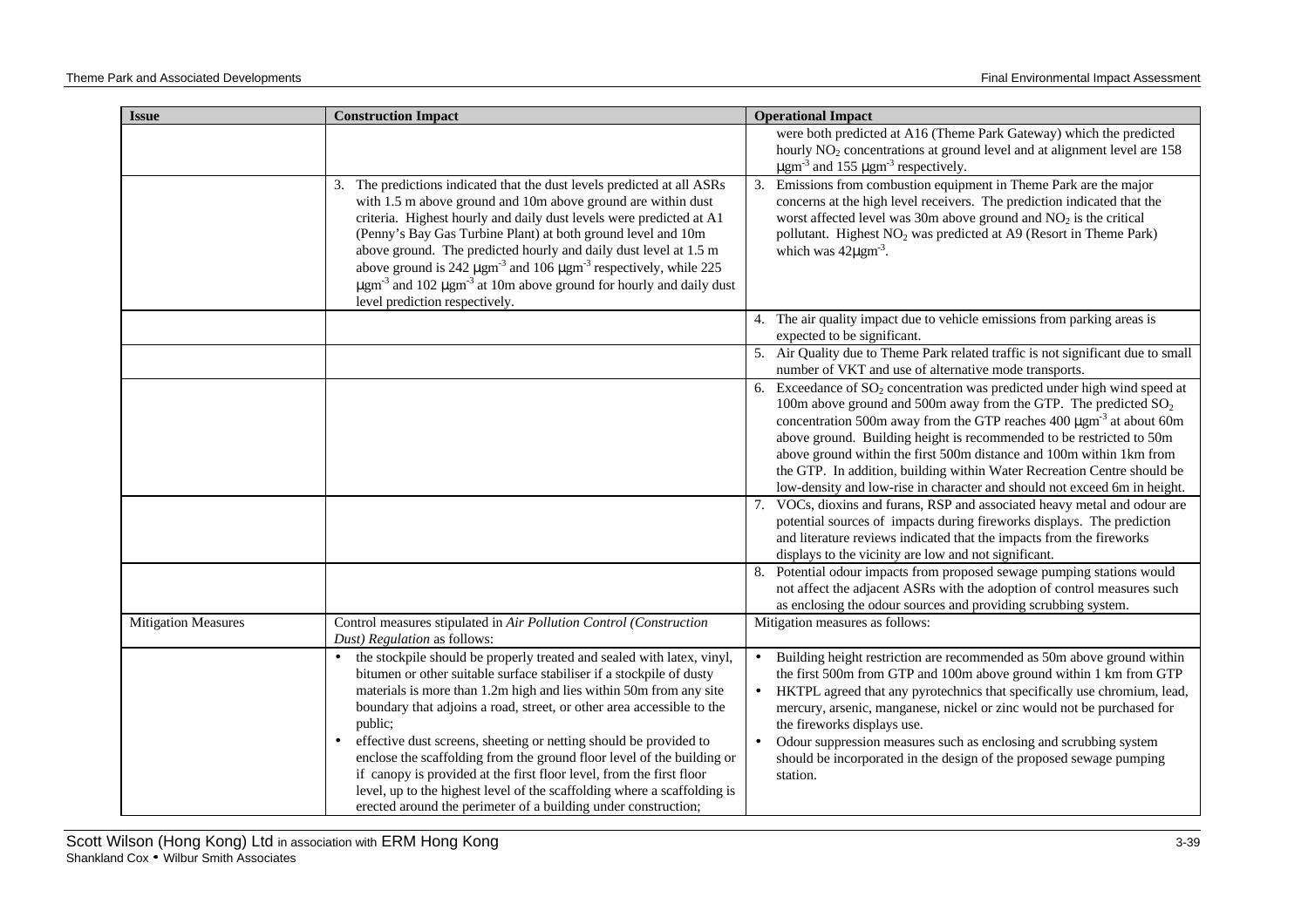| <b>Issue</b> | <b>Construction Impact</b>                                                                                                                                      | <b>Operational Impact</b> |
|--------------|-----------------------------------------------------------------------------------------------------------------------------------------------------------------|---------------------------|
|              | skip hoist for material transport should be totally enclosed by<br>impervious sheeting;<br>any excavated dusty materials or stockpile of dusty materials should |                           |
|              | be covered entirely by impervious sheeting or sprayed with water so<br>as to maintain the entire surface wet, and recovered or backfilled or                    |                           |
|              | reinstated within 24 hours of the excavation or unloading;                                                                                                      |                           |
|              | stockpile of dusty materials should not extend beyond the pedestrian                                                                                            |                           |
|              | barriers, fencing or traffic cones;                                                                                                                             |                           |
|              | dusty materials remaining after a stockpile is removed should be<br>$\bullet$<br>wetted with water and cleared from the surface of roads;                       |                           |
|              | vehicle washing facilities should be provided at every vehicle exit                                                                                             |                           |
|              | point;                                                                                                                                                          |                           |
|              | the area where vehicle washing takes place and the section of the                                                                                               |                           |
|              | road between the washing facilities and the exit point should be                                                                                                |                           |
|              | paved with concrete, bituminous materials or hardcores;                                                                                                         |                           |
|              | where a site boundary adjoins a road, streets or other area accessible<br>to the entire length except for a site entrance or exit;                              |                           |
|              | every main haul road should be scaled with concrete and kept clear<br>$\bullet$                                                                                 |                           |
|              | of dusty materials or sprayed with water so as to maintain the entire                                                                                           |                           |
|              | road surface wet;<br>the portion of road leading only to a construction site that is within                                                                     |                           |
|              | 30m of a designated vehicle entrance or exit should be kept clear of                                                                                            |                           |
|              | dusty materials;                                                                                                                                                |                           |
|              | every stock of more than 20 bags of cement should be covered                                                                                                    |                           |
|              | entirely by impervious sheeting or placed in an area sheltered on the<br>top and the 3 sides;                                                                   |                           |
|              | cement delivered in bulk should be stored in a closed silo fitted with                                                                                          |                           |
|              | an audible high level alarm which is interlocked with the material                                                                                              |                           |
|              | filling line such that, in the event of the silo approaching an                                                                                                 |                           |
|              | overfilling condition, an audible alarm is triggered and the material                                                                                           |                           |
|              | filling stops within one minutes;                                                                                                                               |                           |
|              | silos used for the storage of cement should not be overfilled;<br>loading, unloading, transfer, handling or storage of bulk cement or                           |                           |
|              | any cement during or after the de-bagging process should be carried                                                                                             |                           |
|              | out in a totally enclosed system or facility, and any vent or exhaust                                                                                           |                           |
|              | should be fitted with effective fabric filter or equivalent air pollution                                                                                       |                           |
|              | control system or equipment;                                                                                                                                    |                           |
|              | cement, or any other dusty materials collected by fabric filters or<br>$\bullet$                                                                                |                           |
|              | other air pollution control system or equipment should be disposed                                                                                              |                           |
|              | of in totally enclosed containers;<br>stockpile of dusty materials should be either covered entirely by                                                         |                           |
|              |                                                                                                                                                                 |                           |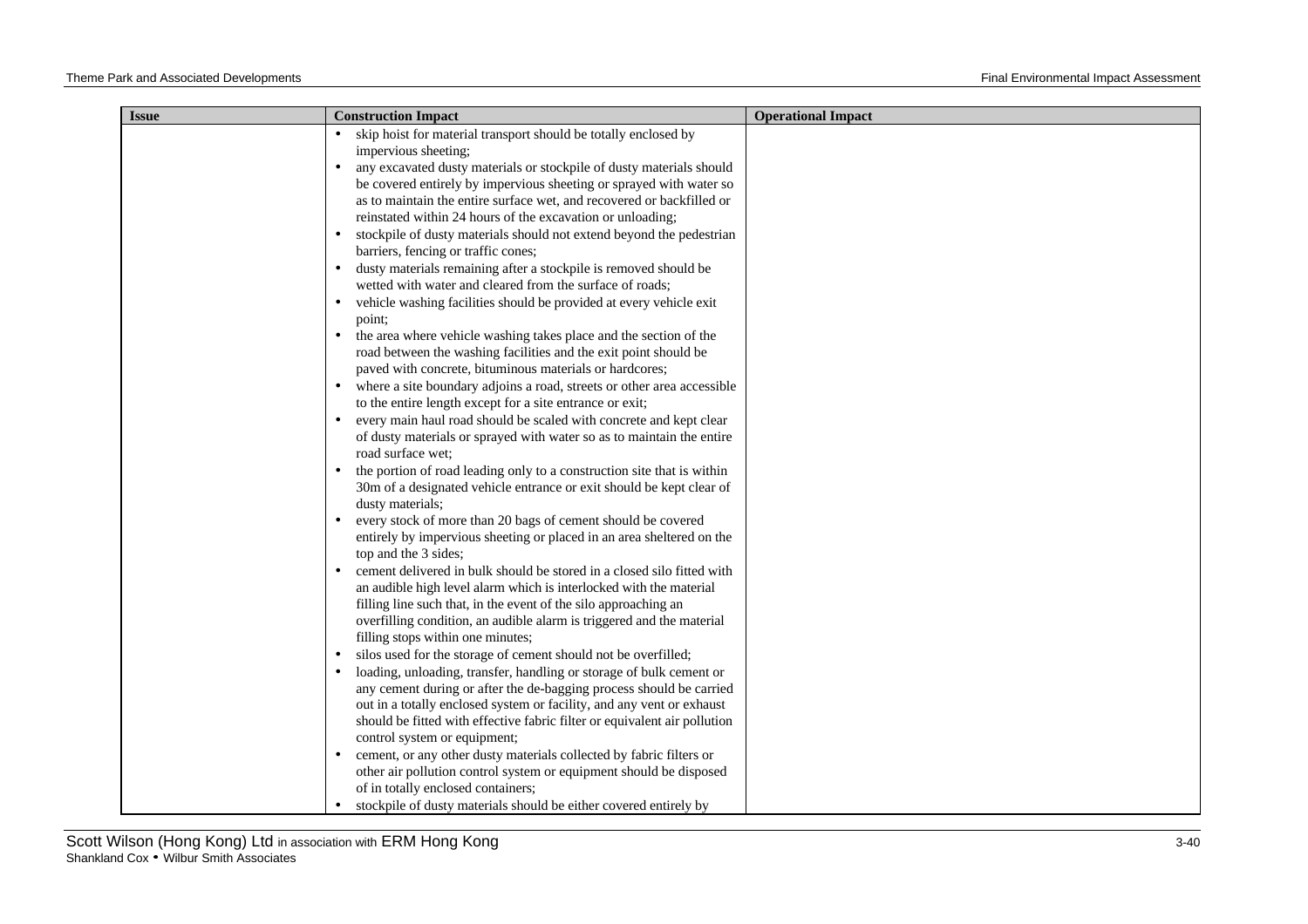| <b>Issue</b>            | <b>Construction Impact</b>                                                                                  | <b>Operational Impact</b>       |
|-------------------------|-------------------------------------------------------------------------------------------------------------|---------------------------------|
|                         | impervious sheeting, placed in an area sheltered on the tope and the                                        |                                 |
|                         | 3 sides; or sprayed with water so as to maintain the entire surface                                         |                                 |
|                         | wet:                                                                                                        |                                 |
|                         | all dusty materials should be sprayed with water prior to any                                               |                                 |
|                         | loading. Unloading or transfer operation so as to maintain the dusty                                        |                                 |
|                         | material wet:                                                                                               |                                 |
|                         | vehicle speed should be limited to 10kph except on completed                                                |                                 |
|                         | access roads;                                                                                               |                                 |
|                         | every vehicle should be washed to remove any dusty materials from<br>$\bullet$                              |                                 |
|                         | its body and wheels before leaving the construction sites;                                                  |                                 |
|                         | the load of dusty materials carried by vehicle leaving a construction                                       |                                 |
|                         | site should be covered entirely by clean impervious sheeting to                                             |                                 |
|                         | ensure that the dusty materials do not leak from the vehicle;                                               |                                 |
|                         | the working area of excavation should be sprayed with water<br>$\bullet$                                    |                                 |
|                         | immediately before, during and immediately after the operation so as<br>to maintain the entire surface wet; |                                 |
|                         |                                                                                                             |                                 |
|                         | the area within 30m from the blasting area should be wetted with<br>water prior to blasting; and            |                                 |
|                         | blasting should not be carried out when the strong wind signal or                                           |                                 |
|                         | tropical cyclone warning signal No.3 or higher is hoisted unless                                            |                                 |
|                         | prior permission of the Commissioner of Mine is obtained.                                                   |                                 |
|                         | Control measures stipulated in the EPD's Best Practicable Means                                             |                                 |
|                         | Requirements for Cement Works (Concrete Batching Plant) as follow:                                          |                                 |
|                         | loading, unloading, handling, transfer or storage of any dusty                                              |                                 |
|                         | materials should be carried out in totally enclosed system;                                                 |                                 |
|                         | all dust-laden air or waste gas generated by the process operations<br>$\bullet$                            |                                 |
|                         | should be properly extracted and vented to fabric filtering system to                                       |                                 |
|                         | meet the emission limits for TSP;                                                                           |                                 |
|                         | vents for all silos and cement/pulverised fuel ash (PFA) weighing<br>$\bullet$                              |                                 |
|                         | scale should be fitted with fabric filtering system;                                                        |                                 |
|                         | the materials which may generate airborne dusty emissions should be<br>$\bullet$                            |                                 |
|                         | wetted by water spray system;                                                                               |                                 |
|                         | all receiving hoppers should be enclosed on three sides up to 3m<br>$\bullet$                               |                                 |
|                         | above unloading point;                                                                                      |                                 |
|                         | all conveyor transfer points should be totally enclosed;<br>$\bullet$                                       |                                 |
|                         | all access and route roads within the premises should be paved and                                          |                                 |
|                         | wetted; and                                                                                                 |                                 |
|                         | vehicle cleaning facilities should be provided and used by all                                              |                                 |
|                         | concrete trucks before leaving the premises to wash off any dust on                                         |                                 |
|                         | the wheels and/or body.                                                                                     |                                 |
| <b>Residual Impacts</b> | No residual impacts identified.                                                                             | No residual impacts identified. |